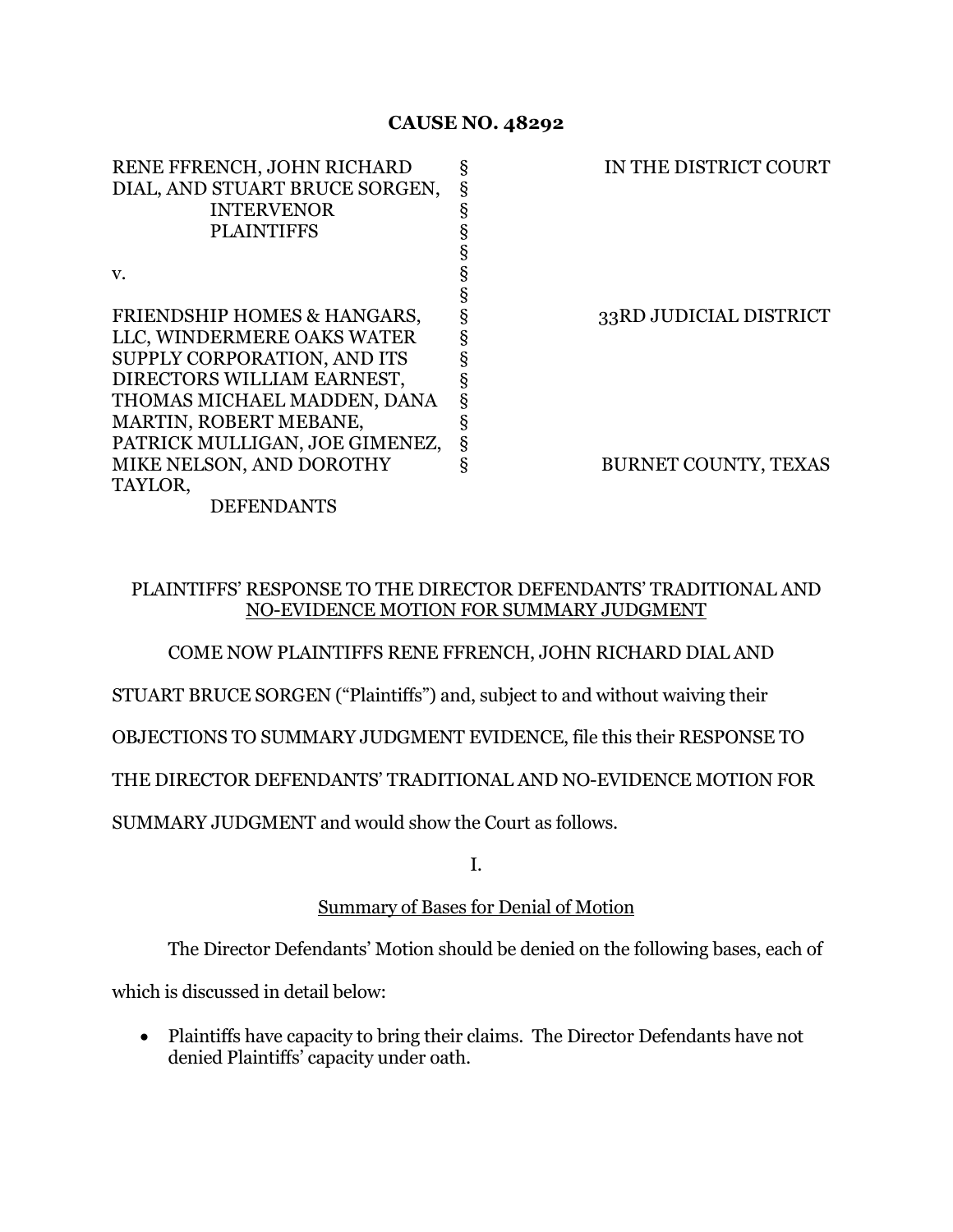- Proof of special circumstances (i.e., an illegal act) is not required to hold the Director Defendants personally liable for the consequences of their own conduct.
- Even if proof of an illegal act were required, the record here establishes that the WSC's ultra vires transfers were illegal and that the Director Defendants themselves engaged in illegal acts. Alternatively, Plaintiffs' summary judgment proof raises fact issues that preclude the entry of summary judgment.
- The doctrine of judicial nonintervention in the internal affairs of a private voluntary association does not apply to a suit against a corporation for acts that are beyond the scope of its expressed purpose or to a suit against corporate directors for exceeding their authority.
- None of Plaintiffs' claims is moot or is barred by res judicata. Alternatively, Plaintiffs' summary judgment proof raises fact issues that preclude the entry of summary judgment.
- Section 16.033, Tex. Civ. Prac. & Rem. Code, does not apply.
- None of the so-called "safe harbor" doctrines or provisions asserted by the Director Defendants preclude Plaintiffs' recovery herein. Alternatively, Plaintiffs' summary judgment proof raises fact issues that preclude the entry of summary judgment.
- Plaintiffs' summary judgment proof raises fact issues that preclude the entry of summary judgment on their request for attorneys' fees.

# II.

# Summary of the Argument

In the spring of 2011, Dana Martin and her partner Malcolm Bailey made a play in a down market to acquire 7 acres of the WSC's airport property for a bargain price before anyone else found out it might be for sale. The WSC directors refused to take the bait. Their position, communicated both privately and publicly, reflected their awareness of the Board's responsibilities and a commitment to the WSC membership from which there was no public departure for many years. First, that the WSC should not sell its property under inopportune conditions. Second, that the value of the airport property's unique development potential should inure to the benefit of the WSC and its members through a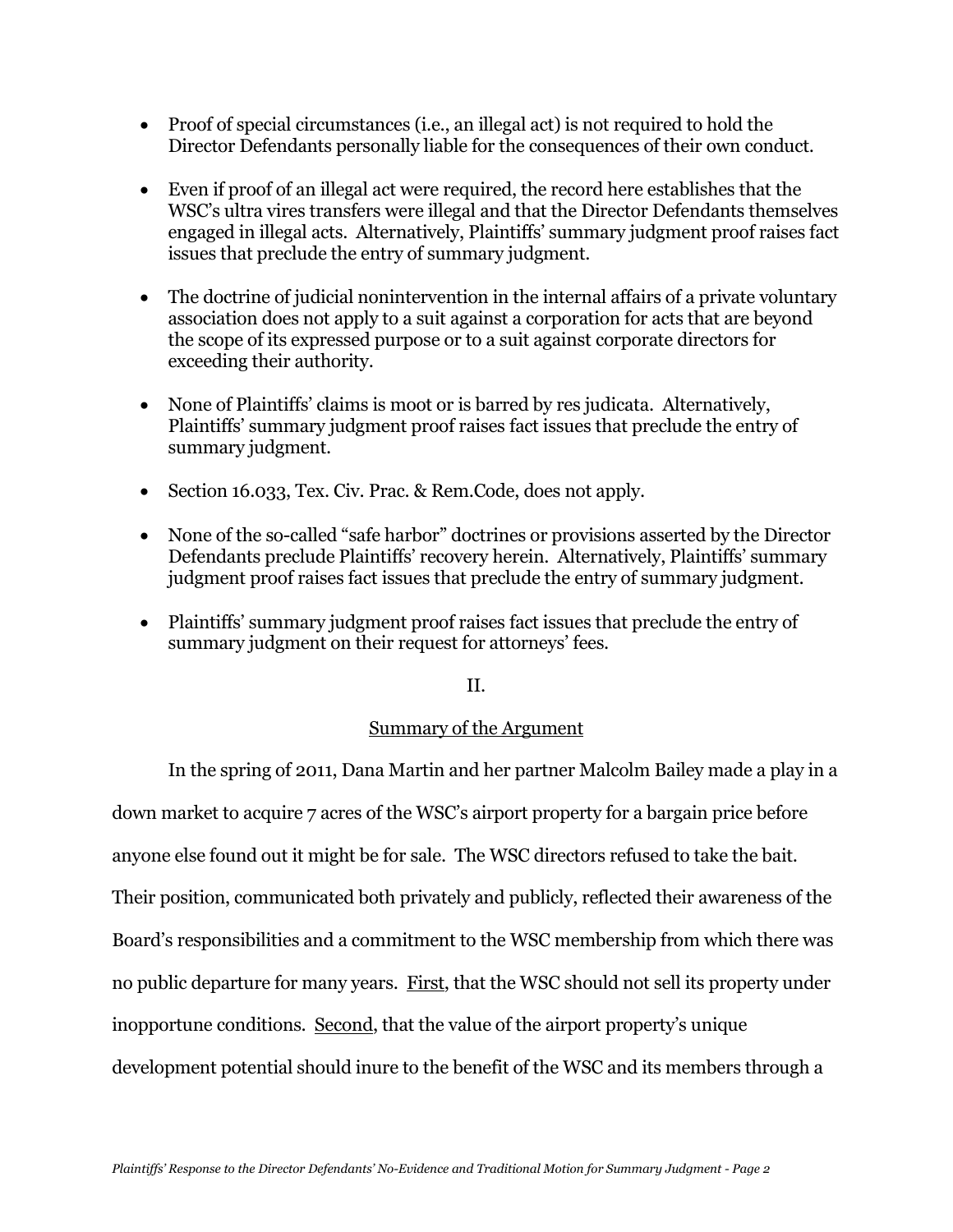higher price. Third, that the Board's fiduciary responsibility requires that before property is sold the directors must ascertain the market value of the property, advertise it for sale to multiple buyers and accept the highest offer.

For years, the Board (which over that time included almost all of them involved in the Martin transaction) stood firm on these matters. When the wastewater treatment plant was moved in 2014, they made the judgment that a sale of the entire 11-acre parcel would be more advantageous than a piecemeal disposition. They acknowledged publicly and among themselves that they should not go forward without reliable information concerning the property they proposed to sell, and they agreed to get it. They affirmed to the membership that when they were ready to sell the property, they would advertise it for sale to multiple buyers and pick the "best offer."

Martin had her eye on the WSC's airport property for years before she became a WSC director in the spring of 2015. Less than eight months later, Mulligan, Madden and Mebane voted behind closed doors to give Martin the deal she had been angling for – but had been unable to secure -- since spring 2011. They all did virtually everything the Board had consistently committed it should not, and would not, do. They violated the law in the process.

As a result, the WSC disposed of valuable airport real estate worth more than \$700,000 to a sitting director for only \$200,000 and rendered its remaining land almost unmarketable. The corporation stayed in debt that it has not paid off even now. There have been other consequences as well.

Members organized and spent their own money to try to restore the property to the WSC. The WSC's counsel concluded the members were right and the WSC's retained valuation expert measured the total damage at a million dollars or more. There was a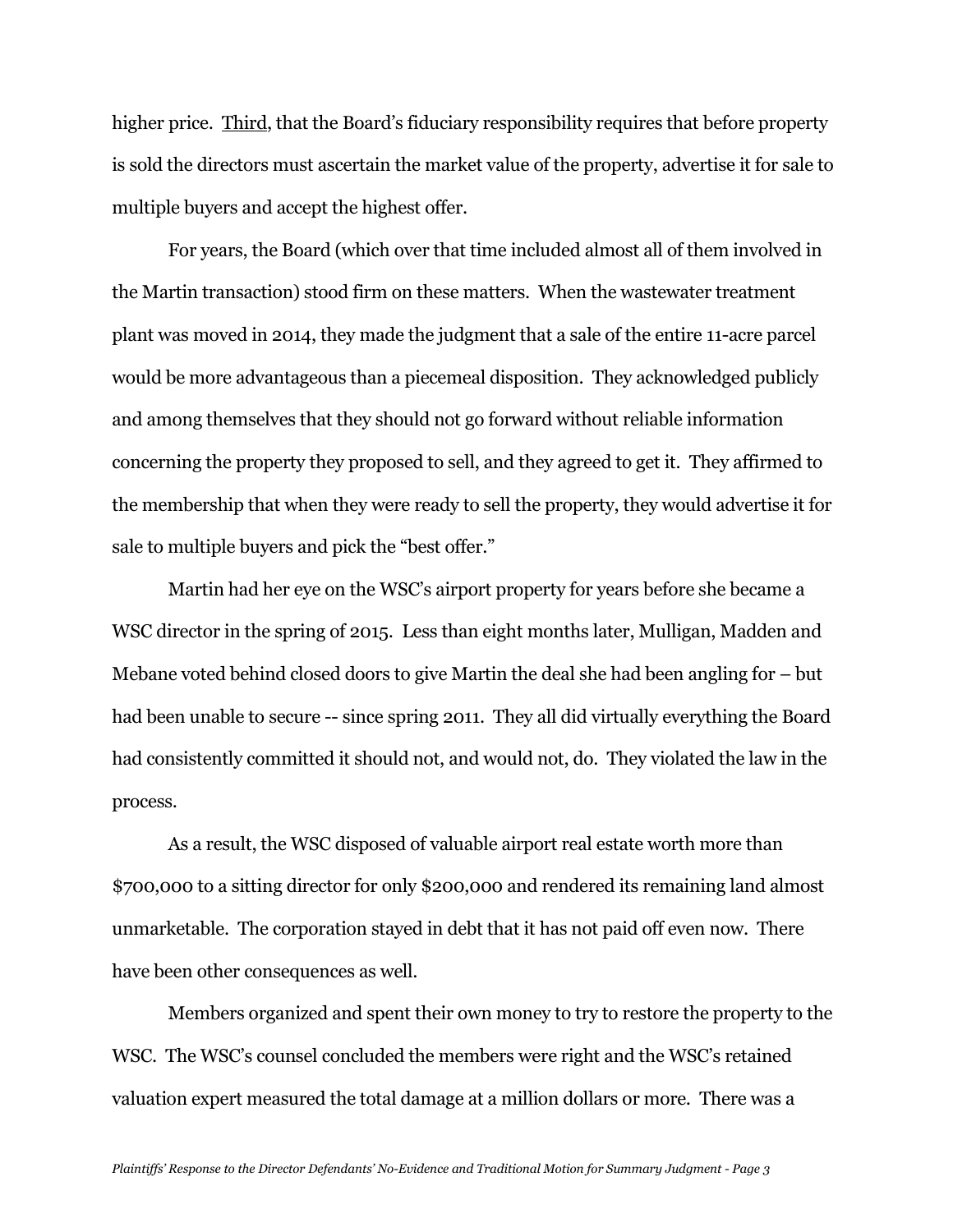Board election before anything could be done. The directors closed ranks and spent a great deal more of the members' money to defend themselves from personal liability for their actions.

Already in the throes of a lawsuit involving the transfer of 3.8 acres of WSC land, the 2019 Board conveyed the WSC's improved Piper Lane taxiway tract to Martin for no consideration and in violation of applicable law. They claimed with a straight face they thought this would prompt the Plaintiffs to dismiss their lawsuit.

Texas law does not protect or exculpate corporate fiduciaries who engage in such misconduct. The Director Defendants have prevented the WSC from pursuing them and now assert there is nothing the membership can do about it. The Texas Legislature has said otherwise. Plaintiffs have properly invoked the statutory mechanism. This Response demonstrates that they are entitled to a trial on their claims for recovery damages against the Director Defendants for the injuries they have caused.

#### III.

#### The Summary Judgment Proof

This Response is supported in part by the deposition excerpts and other exhibits attached hereto and by the materials incorporated herein by reference.

## IV.

#### The Facts

The following matters are undisputed or are reflected in the summary judgment proof.

### The Players

This is to provide an overview of each Director Defendants' participation in the events giving rise to the dispute.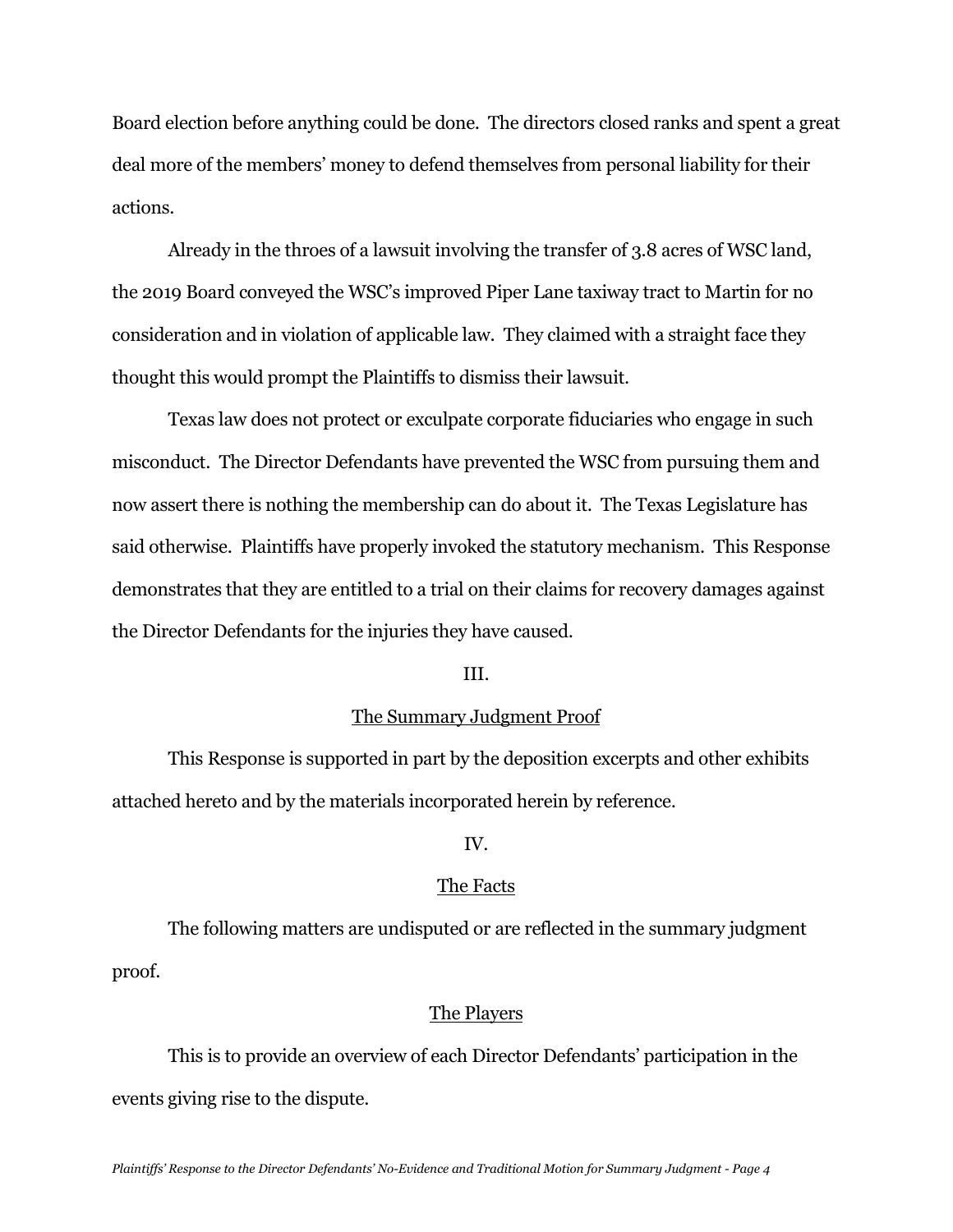### Dana Martin

Dana Martin is a pilot and a long-time member of the Spicewood Airport community. She is a licensed real estate professional with 40 years of experience, more than 20 years of which has involved buying and selling real estate in the Spicewood, Texas area.[1](#page-4-0) She has been involved in more real estate transactions than she can count as a party or a broker[.2](#page-4-1) She and her partner Malcolm Bailey developed Windermere Airpark I and II, the original hangar lot subdivisions in the Spicewood Airport. She has fingers in virtually every pie in the Spicewood area. She set her sights on the WSC's airport property long before she became a director in 2015. When she joined the inner circle, she learned just what she needed to do.

### Pat Mulligan

Pat Mulligan holds himself out as a long-time CEO and business owner. He was elected to the WSC Board in 2006 and was a director and President of the Board for most of the ten years that followed. As Board President, he signed the Bylaws pursuant to which the WSC operated at the time of the events giving rise to this dispute. Mulligan knew when Dana Martin became a director that she had a conflict of interest. He foresaw that she would try to take advantage of her position.

#### Bill Earnest

Bill Earnest is a former commercial airlines pilot. He claims to have been one of a select few to fly the U-2 spy plane. He was elected to four terms as WSC director and served as Board Vice President. Until Martin came on the Board, the other directors

<span id="page-4-0"></span> $<sup>1</sup>$  Martin at 71-2 (Exhibit 6).</sup>

<span id="page-4-1"></span><sup>2</sup> Martin at 73 (Exhibit 6).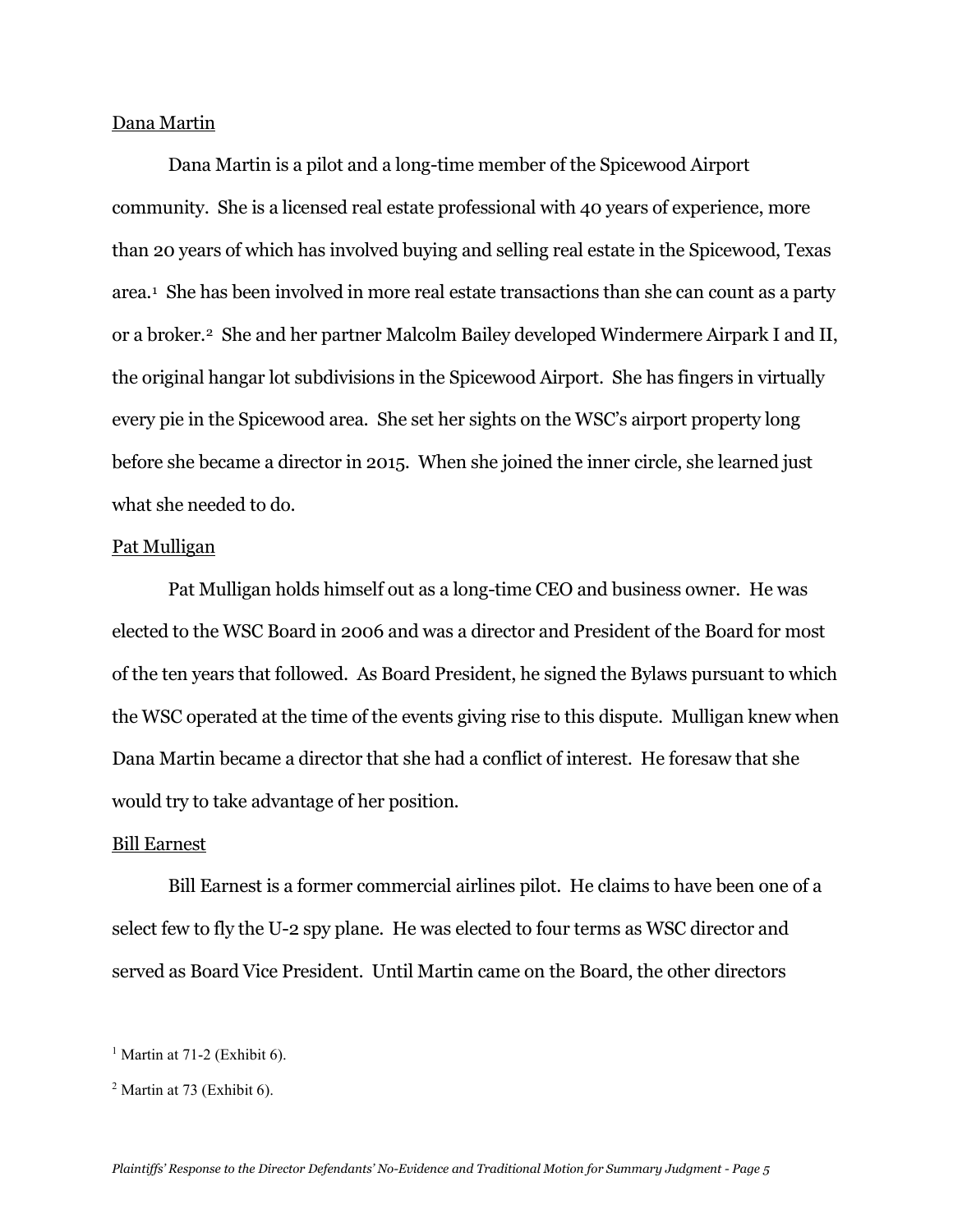looked to Earnest on matters involving the airport. He did not attend the December 19, 2015 meeting and claims he knew nothing about the Martin transaction for some time. He resigned from the Board shortly after the transaction closed in March 2016. He was on the Board when the 2019 settlement with Martin was approved. He resigned again shortly thereafter.

### Dorothy Taylor

Dorothy Taylor is a founding member of the Central Texas Water Coalition, a nonprofit organization that advocates for the preservation of the Highland Lakes. Taylor has been a WSC director off and on over much of the past 10 years. She was defeated by Martin in the 2015 director election and was not on the Board when the contract was approved on December 19, 2015. She learned of it after the transaction closed and went to members of the community suggesting that something should be done. When Earnest resigned, the others appointed Taylor to fill the vacancy. She stopped complaining about the transaction after that.

#### Mike Madden

Mike Madden has been involved with WSC matters since 2006, when he served on a Board committee that recognized the unique development potential of the WSC's airport property. He approved the relocation of the wastewater treatment facilities to enable the WSC to have the full advantage of the financial benefits of its holdings. He took the required TOMA training course and accepted responsibility in 2014 and 2015 for keeping the community informed through meeting notices and minutes.

## Bob Mebane

Bob Mebane became a WSC director and President of the Board in the spring of 2015. Before that, he was president of the Windermere Oaks Property Owners Association.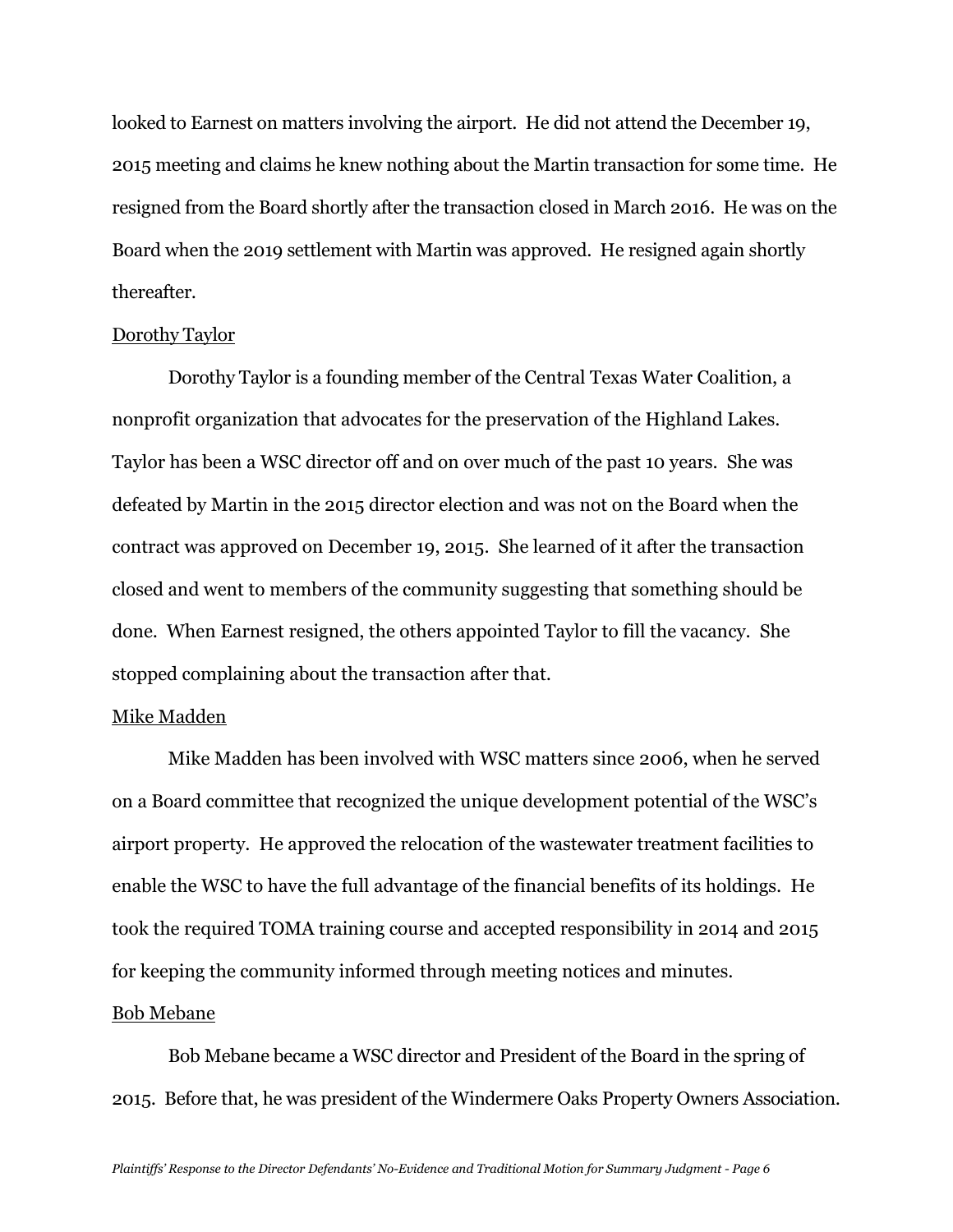He knew the Board had committed for years to take the steps required for the WSC to maximize the value received from its land. When he became Board President, he set a course in the opposite direction. He did and said what was needed to stay the course. Joe Gimenez

Joe Gimenez is a promoter; he performs public relations and marketing services. After a failed run in 2018, he was elected to the Board and became President in 2019. He took control over the ongoing effort to recover the WSC's property or pursue other relief against Martin and Friendship. By the time he was done, the WSC had transferred even more airport land to Martin, had compromised the marketability of its remainder tract and had released Martin from all accountability. Under his leadership, the WSC has spent hundreds of thousands of dollars to defend conduct its own lawyers say is illegal. Mike Nelson

Mike Nelson is an electrical engineer. He became a WSC director in 2018 and has been on the Board continuously since then.<sup>[3](#page-6-0)</sup> He claims to have initiated the effort in late 2018 to obtain an independent forensic appraisal of the property sold to Martin that all parties could rely on. He approved the appraiser and scope of work recommended by WSC counsel. He reviewed the finished product and presented it to the WSC membership without reservation. He approved the demand letter and other efforts by WSC counsel done in reliance on the forensic appraisal. In 2019, he disregarded the opinions of the WSC's retained expert opted to move forward based on his personal valuation analysis.

## The Windermere Oaks Water Supply Corporation

<span id="page-6-0"></span><sup>3</sup> Nelson at 5 (Exhibit 10).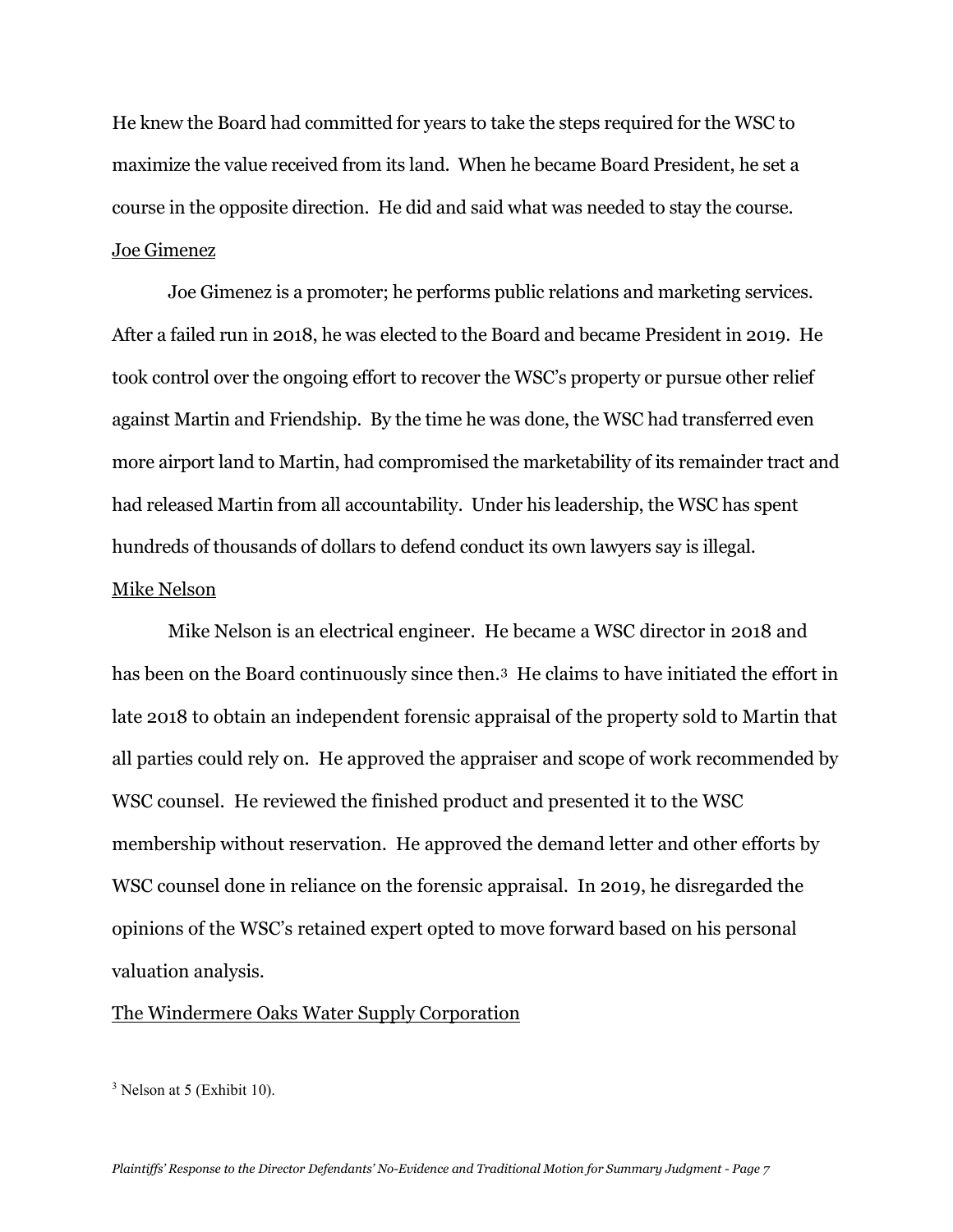The WSC is a nonprofit corporation organized under the authority of Chapter 67 of the Texas Water Code.[4](#page-7-0) Its stated corporate purposes are to furnish a water supply or sewer service, or both, to its customers and to provide a flood control or drainage system.[5](#page-7-1) Pursuant to its formation document, the WSC has no power to engage in activities or use its assets in a manner that are not in furtherance of the legitimate business of a water supply cooperative or sewer service cooperative as recognized by 1434a and Internal Revenue Code  $501(c)(12)(A).6$  $501(c)(12)(A).6$ 

The WSC claims tax exempt status under Section  $501(c)(12)$ .<sup>7</sup> As a  $501(c)(12)$ organization, the WSC is required to be organized and to operate exclusively for the purpose of providing specific services (here, water supply and sewer service) to its membership approximately at cost and on a mutual basis.[8](#page-7-4) The WSC must use its income solely to cover losses and expenses of operations, with any excess being returned to the members or retained to cover reasonably anticipated future losses and expenses.[9](#page-7-5) It is not supported by gifts, grants or contributions. To maintain its tax-exempt status, at least 85% of the WSC's revenue must be derived from sales of services to its customers.[10](#page-7-6)

The WSC is subject to the Texas Open Meetings Act ("TOMA") and the Texas Public Information Act.[11](#page-7-7)

## The Lay of the Land

<sup>8</sup> IRS Publication 557 (Rev. February 2021) at 53.

<span id="page-7-7"></span> $11$  Exhibit 15 (DX 152, the Bylaws, art. 2.

<span id="page-7-0"></span><sup>4</sup> Exhibit 14, (DX 151) [FHH at 68 (Exhibit 13)] at art. 2. Article 1434a is the predecessor to Chapter 67.

<span id="page-7-1"></span><sup>5</sup> Exhibit 14, Article 4.

<span id="page-7-2"></span><sup>6</sup> Exhibit 14, Article 6.

<span id="page-7-3"></span><sup>7</sup> Mebane at 22 (Exhibit 8), Exhibit 16 (DX 3), Form 990 (2015); Exhibit 17 (DX 4), Form 990 (2016); Exhibit 18, Form 990 (2018).

<span id="page-7-6"></span><span id="page-7-5"></span><span id="page-7-4"></span> $9$  *Id.* 

 $10$  26 U.S.C.  $$501(c)(12)$ .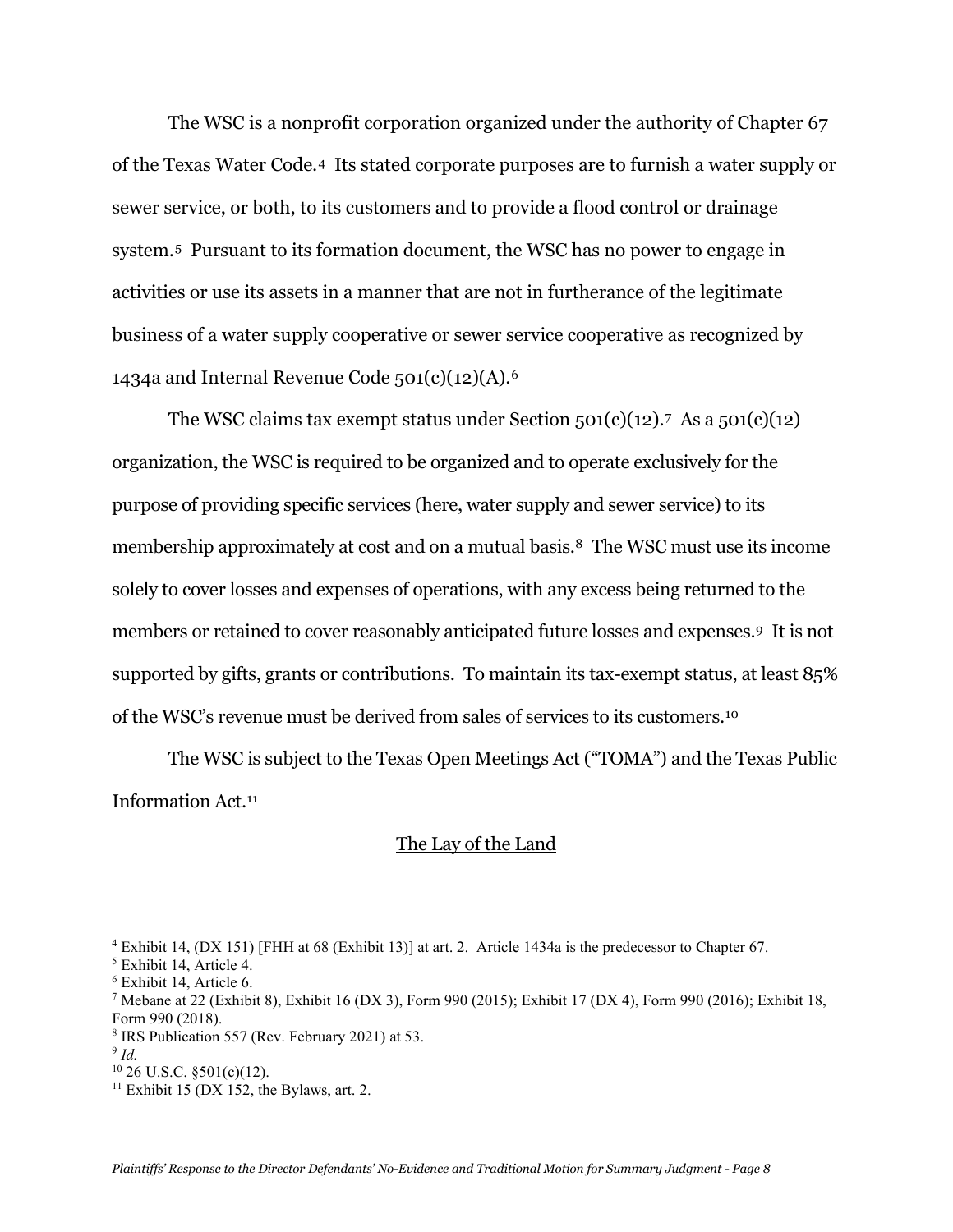For many years prior to the events giving rise to this controversy, the Windermere Oaks Water Supply Corporation ("WSC") operated its wastewater treatment plant on approximately 4 acres of an  $11$ -acre tract<sup>[12](#page-8-0)</sup> it owned at the Spicewood Airport located on the west side of the Piper Lane taxiway.[13](#page-8-1) The remainder of the tract was vacant land, except for a small parcel used by property owners in Windermere Oaks to store boat trailers and similar items.

The WSC also owned a small parcel on the east side of the Piper Lane taxiway.[14](#page-8-2)  Prior to the relocation of the wastewater treatment plant, the WSC maintained underground utility lines on this tract.[15](#page-8-3)

Until 2019, the WSC also owned the land on which the western portion of the paved Piper Lane taxiway and setback area are (and always have been) located[.16](#page-8-4) The Piper Lane taxiway is the main aircraft thoroughfare from that portion of the airport community to the runway[.17](#page-8-5) Spicewood Aviation and/or Windermere Airpark have purported to grant those who pay dues and fees to the Spicewood Airport & Pilots Association the right to use their Piper Lane taxiway easement.<sup>[18](#page-8-6)</sup> The WSC is not a member of the Spicewood Airport & Pilots Association,[19](#page-8-7) but before the Board gave Martin the land in 2019 neither the WSC

<span id="page-8-0"></span><sup>&</sup>lt;sup>12</sup> The relative location of these tracts and other property referred to herein is illustrated on Exhibit 19, which is a demonstrative provided for the Court's convenience.

<span id="page-8-1"></span><sup>&</sup>lt;sup>13</sup> Exhibit 20 (DX 38) [authenticated by Martin at 38 (Exhibit 6)] is an aerial photograph depicting the area prior to the relocation of the wastewater treatment plant. Exhibit 21 (DX 39) [authenticated by Martin at 38 (Exhibit 6)] depicts the area after the plant was moved outside the airport.

<span id="page-8-2"></span> $14$  Earnest at 130-1 (Exhibit 4).

<span id="page-8-3"></span> $15$  Earnest at 201 (Exhibit 4).

<span id="page-8-4"></span> $16$  Earnest at 144 (Exhibit 4).

<span id="page-8-5"></span><sup>&</sup>lt;sup>17</sup> In 1999, the WSC granted a nonexclusive easement to Spicewood Aviation, Inc. and Windermere Airpark, LLC for the purpose, inter alia, of "taxiing, ingress, egress and parking of airplanes." Exhibit 22 is a true and correct copy of the recorded Easement Agreement. See also Earnest at 210 (Exhibit 4) – aircraft coming from the WSC's 11-acre tract must travel on the Piper Lane taxiway to reach the runway.

<span id="page-8-6"></span><sup>&</sup>lt;sup>18</sup> Martin Declaration of 10.30.2020 at para. 7 (Exhibit 1 to the Director Defendants' Motion).

<span id="page-8-7"></span><sup>19</sup> Earnest at 208 (Exhibit 4).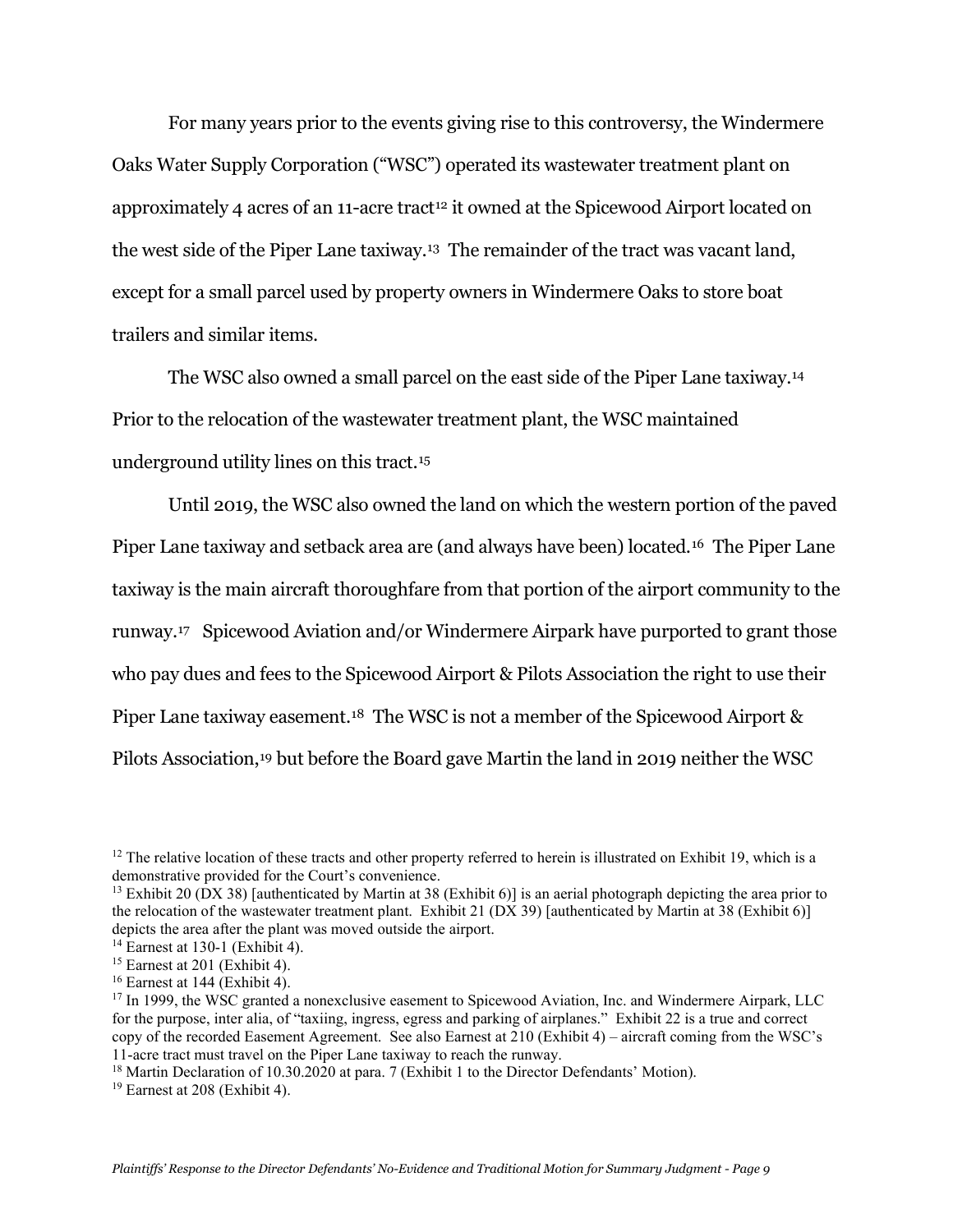nor its successor in interest needed anyone else's permission to use the Piper Lane taxiway.[20](#page-9-0)

### Highest and Best Use for Hangar Development

In 2006, the WSC's Board made formal efforts to investigate options for the disposition of 3 parcels of vacant WSC land. The vacant acreage in the airport next to the wastewater treatment plant was one of these parcels.<sup>[21](#page-9-1)</sup> Pat Mulligan was on the 2006 Board.<sup>22</sup> Mike Madden and a group of long-time residents with development experience<sup>[23](#page-9-3)</sup> comprised the Land Committee tasked with developing recommendations concerning the disposition of the property.

The Committee's observations and recommendations were summarized in a report provided to the Board on May 16, 2006[.24](#page-9-4) As to the 5.5-acre parcel in the airport, the Committee recommended that the land be sold as one unimproved parcel for "\$300,000 or more", with the final asking price to be determined after completion of a professional analysis of its development potential for hangar use. The Committee recommended the tract be deed restricted for hangar use and have certain other restrictions (including a prohibition against helicopters) to ensure that future development would be compatible with the existing airport community.

Madden and the other Committee members clearly knew, and shared with Mulligan and the other directors, that the WSC's airport land was more valuable -- by

<span id="page-9-0"></span> $20$  Earnest at 136 (Exhibit 4).

<span id="page-9-1"></span> $21$  Mulligan at 63 (Exhibit 3).

<span id="page-9-2"></span> $22$  Mulligan at 61-2 (Exhibit 3).

<span id="page-9-3"></span><sup>&</sup>lt;sup>23</sup> Mulligan at  $62$  (Exhibit 3)

<span id="page-9-4"></span><sup>&</sup>lt;sup>24</sup> Exhibit 23 (DX 108); Mulligan at 61-2 (Exhibit 3).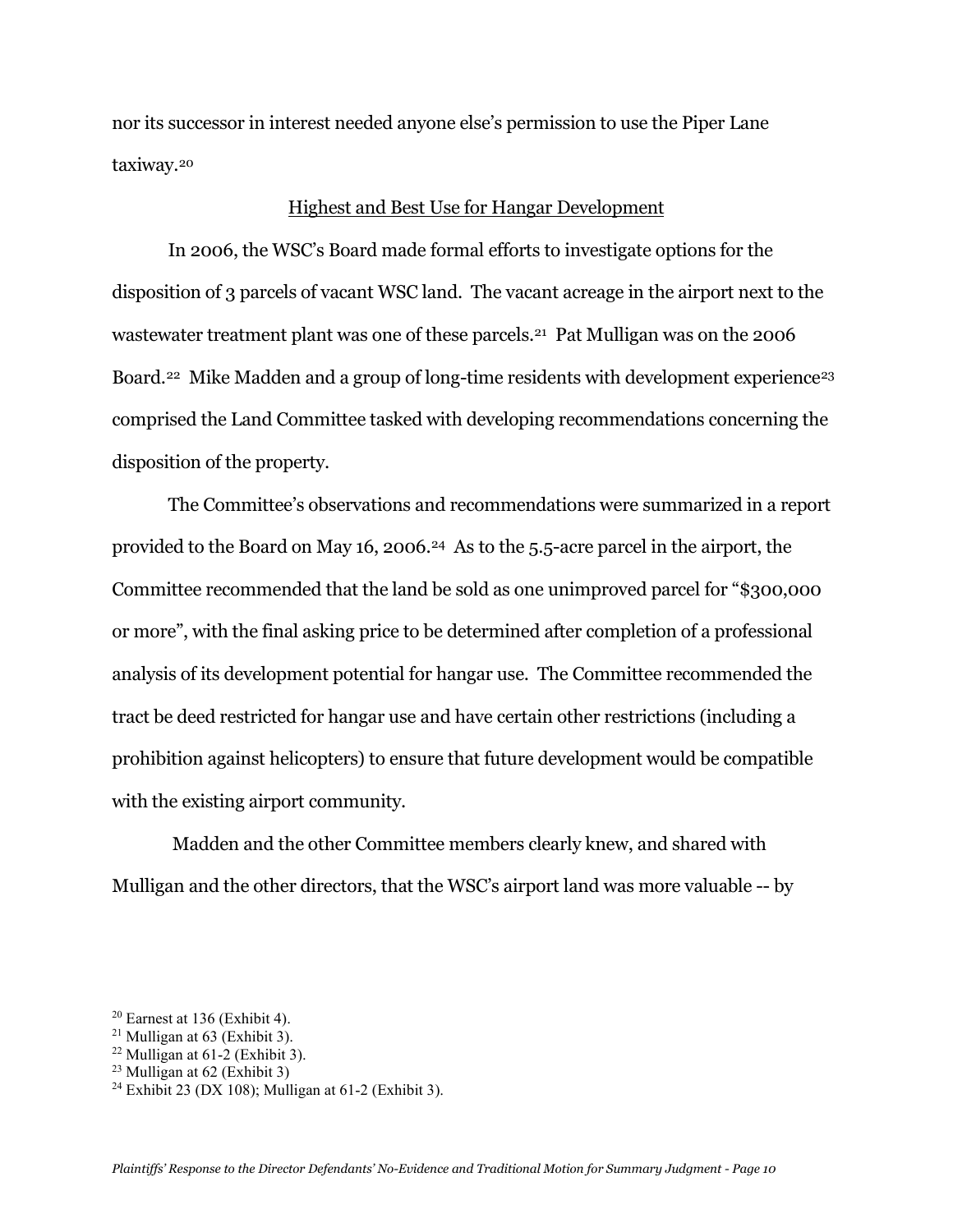several factors -- than land that was not suitable for hangar development.<sup>[25](#page-10-0)</sup> They suggested an asking price of at least \$60,000 per acre for the airport property, which at the time and for years thereafter was adjacent to an operating wastewater treatment plant.<sup>26</sup> They suggested an asking price of only \$23,000 per acre for the WSC's property east of Exeter Road, which was suitable for residential development but not for hangar development.[27](#page-10-2) They also noted that a nearby 12-acre parcel, which also had no potential for hangar development, was on the market for around \$23,000 per acre.

Neither the Board nor the Land Committee recommended that the WSC dispose of its land on which the paved Piper Lane taxiway was located. No Board even considered having the WSC dispose of its improved Piper Lane taxiway property until October 2019.<sup>[28](#page-10-3)</sup> Even now, no one can articulate how it would ever have been in the best interests of the WSC and its members to dispose of the Piper Lane taxiway tract while the WSC still owned land in the airport.<sup>[29](#page-10-4)</sup>

## 2006 Bank Appraisal

In connection with a loan for a new water treatment plant in late 2006, the WSC's lender engaged an appraiser to provide an appraisal of the vacant portion of the airport property[.30](#page-10-5) The bank appraisal covered 7.027 acres.[31](#page-10-6) It estimated the value of the

<span id="page-10-0"></span><sup>&</sup>lt;sup>25</sup> Earnest also acknowledges the airport land's development potential for hangars will command a higher price. Earnest at 61 (Exhibit 4).

<span id="page-10-1"></span><sup>&</sup>lt;sup>26</sup> Mulligan at 65 (Exhibit 3). The decision to relocate the wastewater treatment plant was not made until years later in August 2013. Mulligan at 53-4 (Exhibit 3); DX 80 (Exhibit 24).

<span id="page-10-2"></span> $^{27}$  In August 2013, the Board voted to relocate the wastewater treatment facilities to the less valuable Exeter Road tract. Earnest at 56 (Exhibit 4).

<span id="page-10-3"></span><sup>&</sup>lt;sup>28</sup> Mulligan at 175 (Exhibit 3) (Martin sought to buy "undeveloped land"); Earnest at 230 (Exhibit 4) (no

<span id="page-10-6"></span>recollection that Martin ever suggested she intended to acquire ownership of the Piper Lane taxiway); Mebane at 181 (no recollection of Martin mentioning she wanted to buy Piper Lane); WSC Deposition (Madden) at 15 (Exhibit 11) (no recollection that Martin even told other directors she wanted to acquire the improved Piper Lane taxiway). <sup>29</sup> See, e.g., Earnest at  $66-7 & 211$  (Exhibit 4).

<span id="page-10-5"></span><span id="page-10-4"></span><sup>&</sup>lt;sup>30</sup> Mulligan at 59 (Exhibit 3). The appraiser was not retained by the WSC. Even Mulligan, who was on the Board at the time, knew almost nothing about the bank appraisal, then or at the time of his deposition. Mulligan at 61.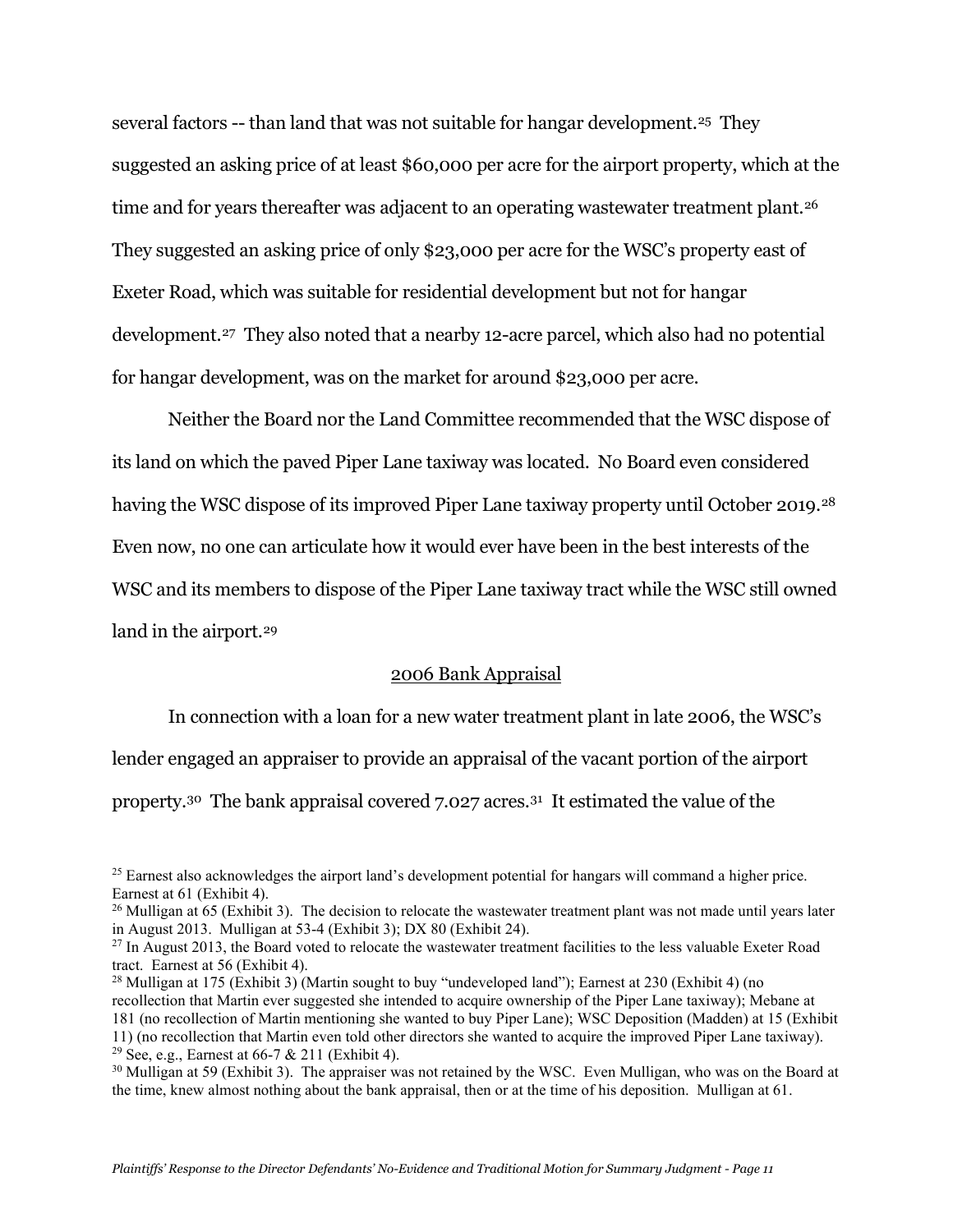property at \$350,000 (or approximately \$50,000 per acre) as of December 1, 2006, based on its development potential for residential use.[32](#page-11-0) The bank's appraiser did not value the property based on its highest and best use for hangar development.

So far as anyone is aware, no WSC Board ever wavered from the view that the highest and best use for the WSC's airport property was for hangar lot development. [33](#page-11-1) So far as anyone is aware, no WSC Board ever wavered from the view that property's development potential for airport use made it significantly more valuable than property suited for residential use[.34](#page-11-2) No WSC Board ever expressed the view that it planned to market the WSC's airport property based on its development potential for residential use.[35](#page-11-3) To the contrary, Mulligan confirmed that the 2015 Board's plan was to put the WSC's airport property on the market based on the value of its development potential for hangar use to yield the best price.[36](#page-11-4)

When the Director Defendants later sponsored the story that they considered the 2006 bank appraisal to be a reliable indicator of the market value of the WSC's airport property, they knew it wasn't true.

# The 2011 Martin/Bailey Overture

In the spring of 2011, Dana Martin and her partner Malcolm Bailey sent a representative to initiate discussions with the WSC about buying the vacant land next to

<sup>31</sup> Mulligan at 59 (Exhibit 3).

<span id="page-11-0"></span> $32$  Mulligan at 61 (Exhibit 3)

<span id="page-11-1"></span> $33$  Mulligan at 61, 113-4 (Exhibit 3); Earnest at 61 (Exhibit 4).

<span id="page-11-2"></span><sup>34</sup> Mulligan at 54-5 (Exhibit 3).

<span id="page-11-3"></span> $35$  Mulligan at 64 (Exhibit 3); Madden at 25-6 (Exhibit 5).

<span id="page-11-4"></span><sup>36</sup> Mulligan at 114 (Exhibit 3).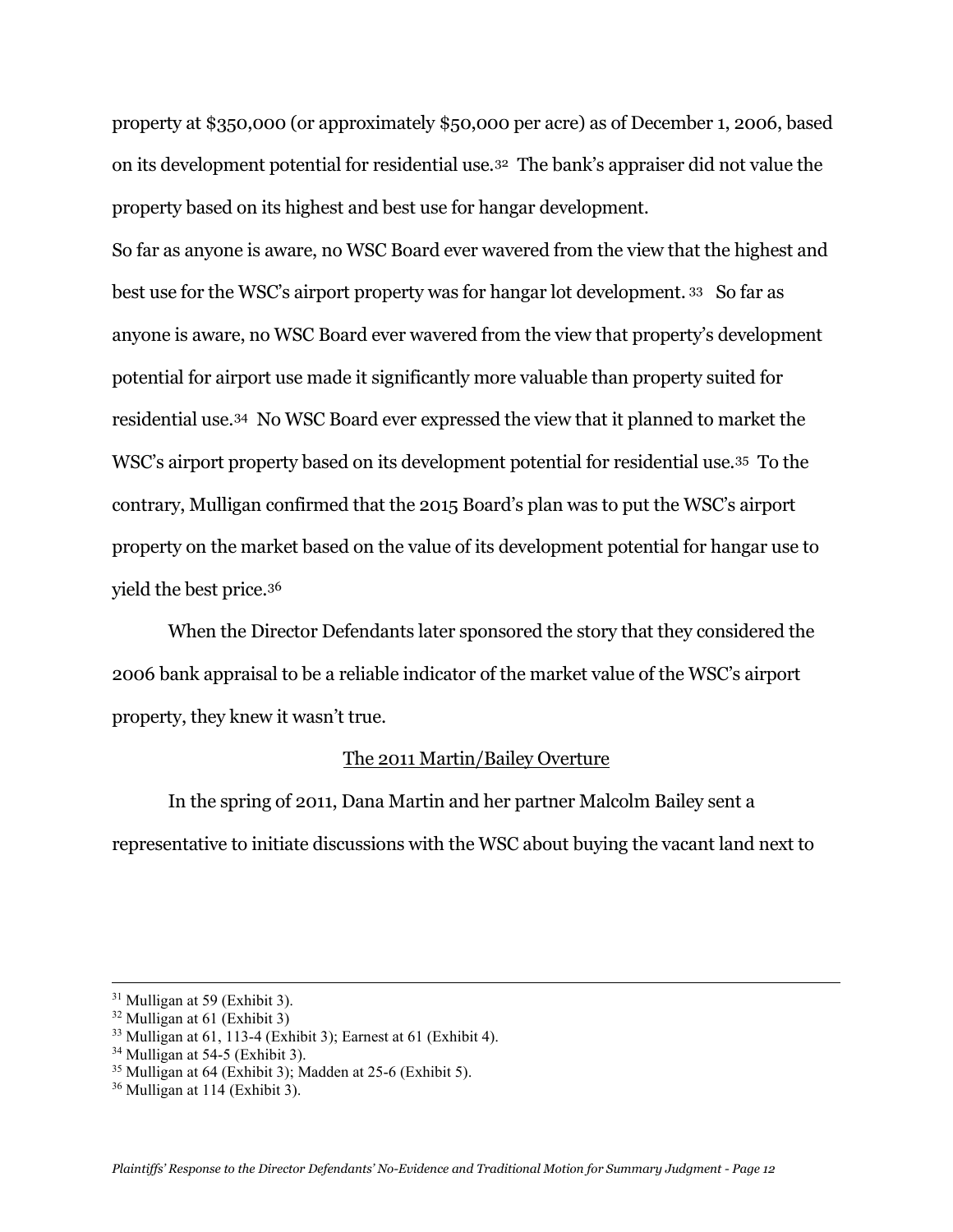the wastewater treatment plant.[37](#page-12-0) According to Earnest, the property was not up for sale at that time; the Board had not even discussed it.[38](#page-12-1)

Mulligan, the "official WOWSC liaison," responded to Martin and Bailey's agent via email dated April 24, 2011.[39](#page-12-2) He advised them of several determinations by the Board:

First, it is not in the best interests of the WSC's members to sell the property in a depressed market.

Second, the airport property is a "valuable piece of real estate" with future development potential that must be accounted for in the price.

Third, the Board has a fiduciary responsibility to advertise the property for sale and to accept the highest offer.

The Board publicly addressed these matters at its meeting on April 23, 2011. The directors approved Mulligan's motion "that it would be in the best interest of the WOWSC stockholders that we sell the 7 acres to help offset the cost of a new wastewater treatment plant."[40](#page-12-3) The minutes reflect that after discussion "the Board agreed that we had a fiscal responsibility to our shareholders to (a) determine the fair market value of this property and (b) obtain the best possible price by exposing the property to more than one buyer." At all times prior to December 19, 2015, the Board's position expressed to the membership was that it had a duty to obtain the highest price possible for the WSC's airport property.[41](#page-12-4)

<span id="page-12-2"></span> $39$  Mulligan at 13 (Exhibit 3); Exhibit 26 (DX 96).

<span id="page-12-0"></span> $37$  Mulligan at 38 (Exhibit 3); Exhibit 25 (DX 98)

<span id="page-12-1"></span><sup>38</sup> Earnest at 51 (Exhibit 4).

<span id="page-12-3"></span><sup>40</sup> Exhibit 24 (DX 80), WOWSC000025-6.

<span id="page-12-4"></span> $41$  Taylor at 12-13 (Exhibit 9).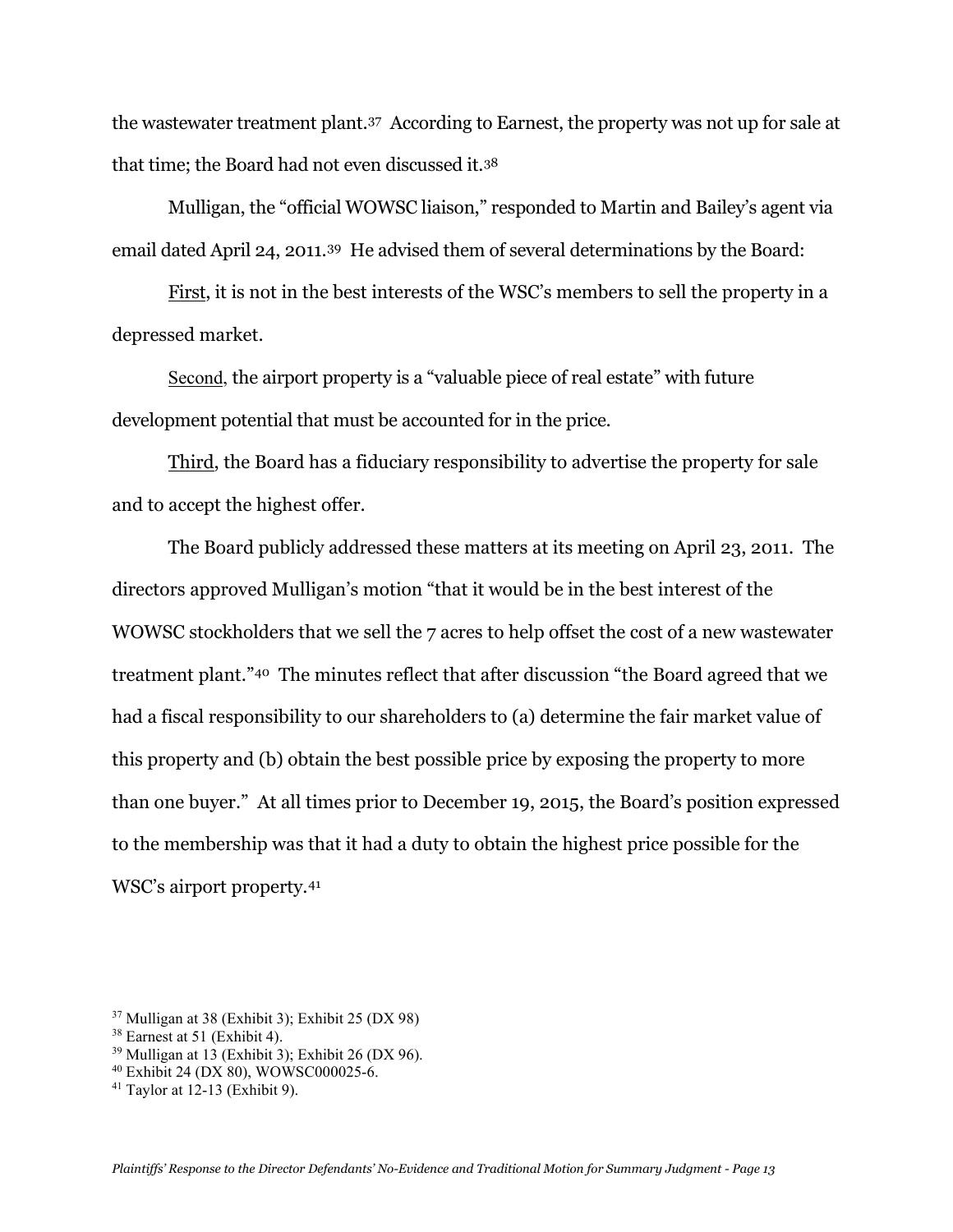Within a day, Mulligan received an unsolicited email from attorney Mark Zeppa expressing the view that the WSC was not required to follow the public bid process.[42](#page-13-0) This was provided in response to the Board's statement that it had a fiduciary responsibility to advertise the property for sale and to accept the highest offer.[43](#page-13-1) Zeppa was Malcolm Bailey's lawyer. Zeppa was responding to a request from Bailey and was working on Bailey's behalf – not on behalf of the WSC -- when he prepared and sent the email. Mulligan and Earnest knew this at the time[.44](#page-13-2) They also knew this when Martin characterized it as an opinion of the WSC's counsel during the meeting in December 2015.[45](#page-13-3)

The WSC had never used public bidding procedures for any sale or purchase, and no one had suggested those procedures would be applicable.[46](#page-13-4) Bailey and Zeppa's effort was to persuade the Board to deal with Bailey and Martin without letting any other prospective buyer know the property might be available.[47](#page-13-5)

Bailey and Martin did not tender a contract or a written offer. Their agent reported that they remained interested but intended to do additional study.[48](#page-13-6) Mulligan now claims that the agent made a verbal offer on behalf of Martin and Bailey but told Mulligan they were prepared to go higher.[49](#page-13-7) Mulligan also testified he had no idea whether the alleged

<span id="page-13-0"></span> $42$  Mulligan at 31-2 (Exhibit 3); Exhibit 27 (DX 97).

<span id="page-13-1"></span><sup>43</sup> Mulligan at 35-6 (Exhibit 3); Exhibit 25 (DX 98). See second full paragraph on page 2 of DX 98 – "Malcolm contacted his attorney, Mark Zeppa, for clarification concerning your sentence 'Also please bear in mind . . ..'"  $44$  Mulligan at 39, 40-1 (Exhibit 3); Exhibit 28(DX 100).

<span id="page-13-3"></span><span id="page-13-2"></span><sup>45</sup> Mulligan at 43.

<span id="page-13-4"></span><sup>46</sup> Mulligan at 32-4 (Exhibit 3).

<span id="page-13-5"></span> $47$  Mulligan at 70-1 (Exhibit 3). Mulligan testified that no one other than Bailey and Martin ever tried to make a "backdoor" deal.

<span id="page-13-6"></span> $48$  Mulligan at 45-6 (Exhibit 3); Exhibit 29 (DX 104).

<span id="page-13-7"></span> $49$  Mulligan at 19,  $46$  (Exhibit 3).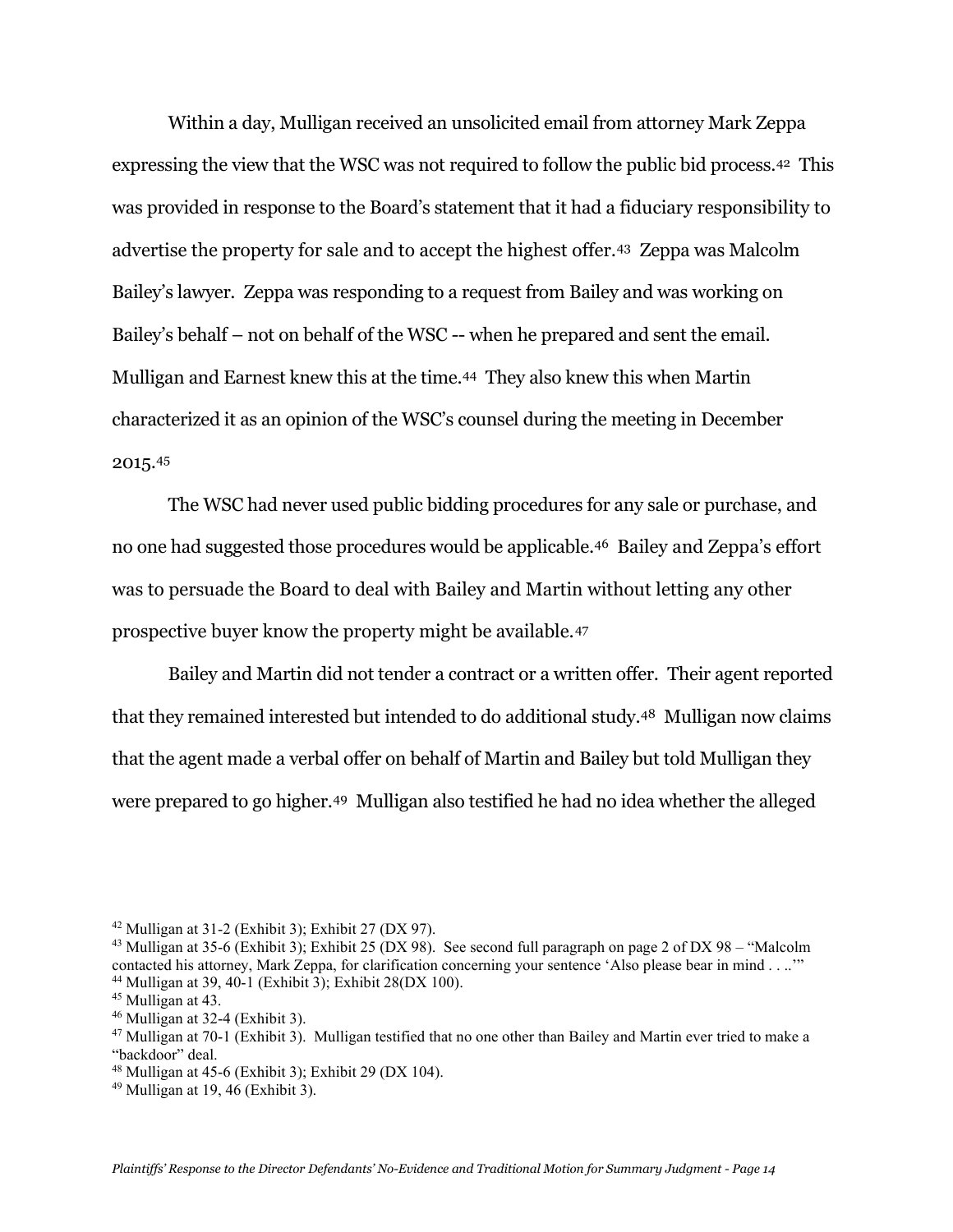verbal offer was bona fide.[50](#page-14-0) The WSC certainly did not agree upon a price with Bailey and Martin.

Mulligan, Earnest, Martin and Taylor had actual knowledge of these matters. When they later sponsored the story that the WSC's attorney approved what was done, they knew it was false. When they later suggested Malcolm Bailey's opening offer (if there was such an offer) reflected the market value of the 7 acres, they knew that wasn't true either.

## WSC's Purchase of "Strategic" Taxiway Property

In keeping with the plan to market the WSC's airport property based on its value for hangar lot development, in 2012 the Board authorized Mulligan to pursue land acquisitions that would increase the "strategic and financial value" of the WSC's existing land.[51](#page-14-1) Mulligan pursued the acquisition of a vacant tract owned by Spencer Mann adjacent to and southeast of the WSC's existing property, which was impressed with a taxiway easement.[52](#page-14-2) The Board spent \$25,000 (or \$94,700 per acre) to purchase the unimproved 0.264 acre taxiway tract.[53](#page-14-3)

According to records from the WSC's files, the Burnet Central Appraisal District value for the taxiway tract at the time it was purchased from Mann was \$92,924 (or \$352,000 per acre)[.54](#page-14-4) The Board later rejected an offer from adjacent landowner Clay Johnson to purchase an easement across the taxiway tract for a fraction of what the WSC had spent to buy it.<sup>55</sup>

deposition that "just because the appraisal district said it, doesn't make it so." Earnest at 178.

<span id="page-14-0"></span><sup>50</sup> Mulligan at 49-50 (Exhibit 3). Mulligan says he had no idea whether Bailey had the wherewithal to buy the property.

<span id="page-14-1"></span><sup>&</sup>lt;sup>51</sup> Earnest at 167 & 169-70 (Exhibit 4); Exhibit 30 (DX 89), Board Meeting Minutes 1.14.2012 and 8.26.2012.

<span id="page-14-2"></span> $52$  Earnest at 170-1 (Exhibit 4).

<span id="page-14-3"></span><sup>&</sup>lt;sup>53</sup> Earnest at 171 & 175 (Exhibit 4); Exhibit 30 (DX 89), 11.9.2012 deed from Spencer Mann.

<span id="page-14-4"></span><sup>&</sup>lt;sup>54</sup> Earnest at 173 (Exhibit 4); Exhibit 30 (DX 89), Burnet CAD data from WSC files. Earnest testified in his

<span id="page-14-5"></span> $55$  Exhibit 31, 3.7.2015 executive session at p. 69-70.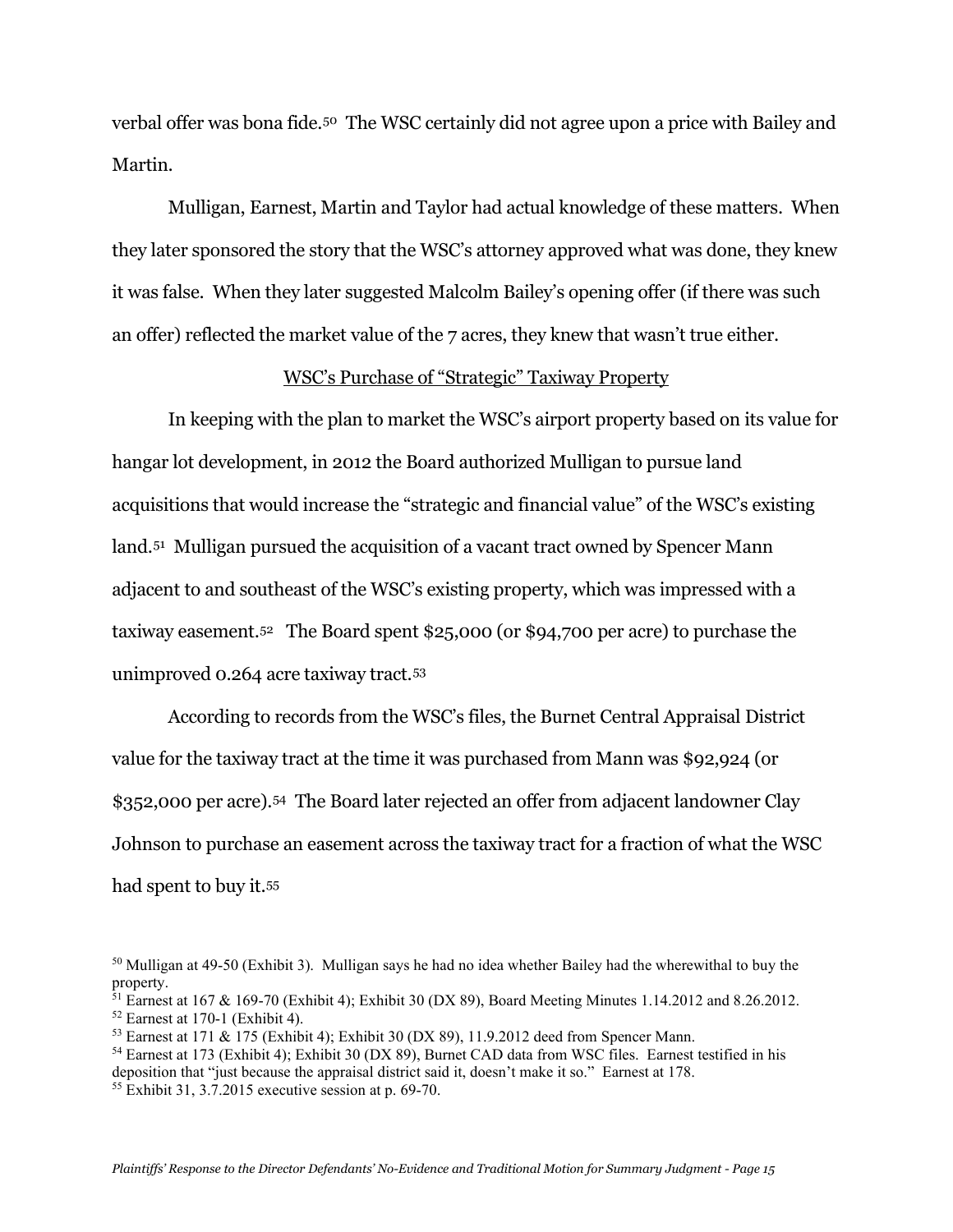The Martin contract included the taxiway tract at a price of \$47,000 per acre, or approximately one-half of what the WSC had paid for it. Mulligan, Earnest, Madden and Taylor had actual knowledge of this.

### Greenberg's Unsolicited Letter of Intent

In May of 2013, Frank Greenberg sent an unsolicited letter of intent for the purchase of the vacant 7 acres of the WSC's airport property for \$175,000.[56](#page-15-0) Greenberg was a friend of Earnest and he had a hangar at the Spicewood Airport.[57](#page-15-1) Greenberg's letter required acceptance by the WSC within two days of its date (May 13, 2013). By its terms, the offer was to expire on May 11, 2013 at 5:00 p.m.[58](#page-15-2) The Board allowed the offer to expire.

At a Board meeting sometime later, Earnest acknowledged to members that the Greenberg letter of intent was "concocted."[59](#page-15-3)

After the offer expired, Greenberg followed up with Mulligan.<sup>[60](#page-15-4)</sup> He suggested the WSC sell the property through a sealed bid process. He advised that "the Board will be very pleased with our revised offer."

Mulligan responded via email to Greenberg dated May 24, 2013.<sup>[61](#page-15-5)</sup> He explained that the Board had not prepared a "bid document" that described what the WSC was willing to sell. He also expressed concern about potential liability if there were any protests to the closed bidding. He advised that the Board had decided to hire an "outside

<span id="page-15-0"></span><sup>56</sup> Earnest at 108-9 (Exhibit 4); Exhibit 32 (DX 85).

<span id="page-15-1"></span> $57$  Earnest at 109 (Exhibit 4).

<span id="page-15-2"></span> $58$  Exhibit 32 (DX 85) at page EARNEST 000003.

<span id="page-15-3"></span> $59$  Earnest at 119-120 (Exhibit 4); Exhibit 33 (DX 86), a video recording of a portion of the meeting.

<span id="page-15-4"></span> $60$  Taylor at 66-9 (Exhibit 9); Exhibit 34 (TAYLOR  $000040$ ).

<span id="page-15-5"></span><sup>61</sup> Exhibit 34, email 5.24.2013 from Mulligan to Greenberg, copy to Taylor, Madden, Penner and Earnest.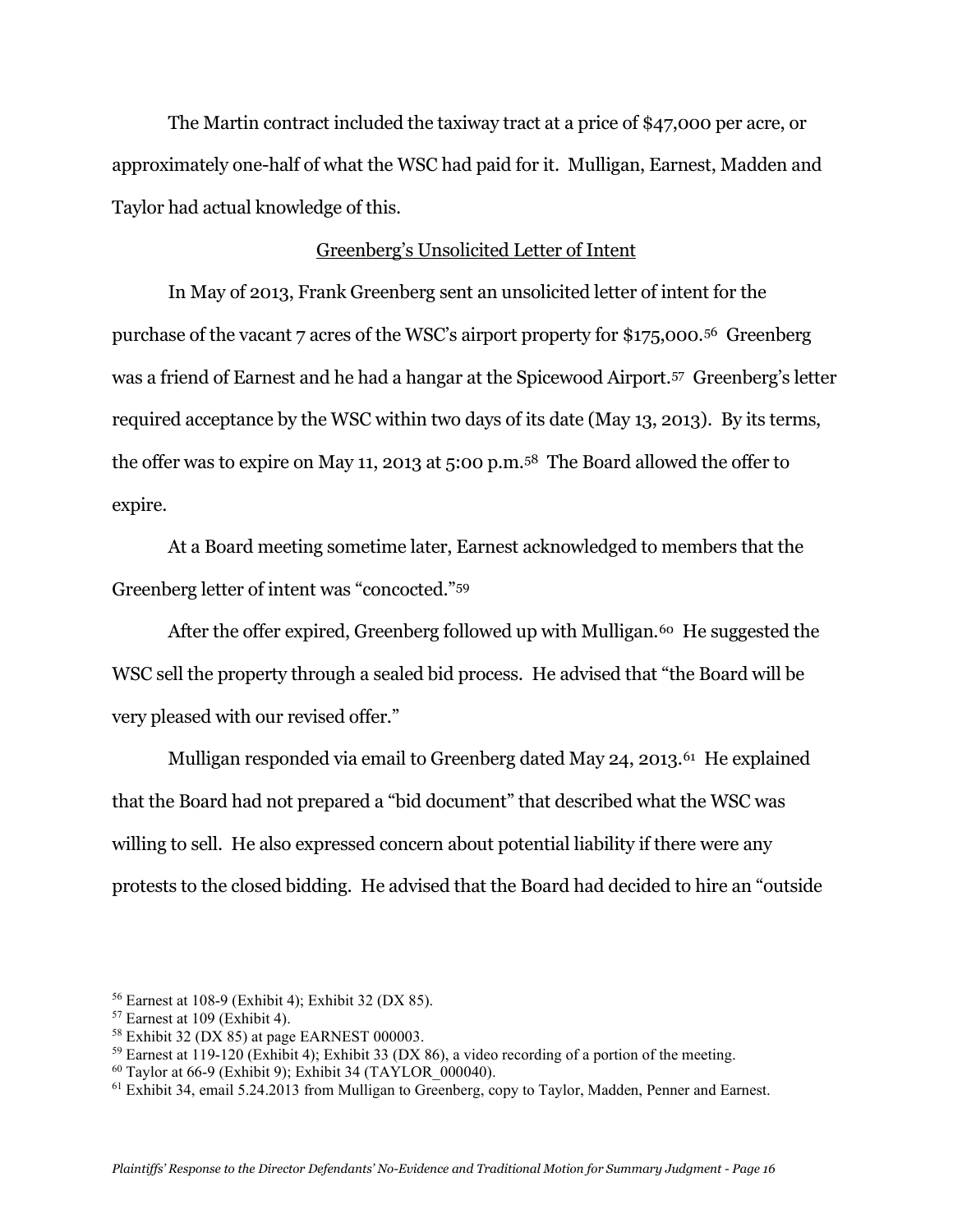Real Estate company" to handle the transaction, at which time "we would love to have a bid from you."

The Board never prepared a document that described what property it intended to sell and the terms on which it proposed to make the sale.<sup>62</sup> The Board never hired an "outside Real Estate company."[63](#page-16-1) The Board never advised Greenberg (or any other potential purchaser) the WSC was prepared to receive and consider an offer.[64](#page-16-2) The Board members knew Greenberg was prepared to pay more for the 7 acres of airport land; they just never gave Greenberg (or anyone else) the opportunity to make an informed offer.[65](#page-16-3)

Mulligan, Taylor, Earnest and Madden were personally involved in these exchanges. They knew very well that the Greenberg letter of intent was not a reflection of the market value of the 7 acres. It was not even a reflection of what Greenberg was willing to pay for the 7 acres, much less of the amount the WSC was willing to accept. They knew the Board sent Greenberg away and never notified him or any other prospective purchaser that the WSC was ready to sell its airport property.<sup>66</sup> They did not act in good faith when they later claimed to have approved Martin's contract because it was the "best offer" they had received.

### Decision to Free Up the WSC's Valuable Airport Land for Sale

There was much debate in 2013 about whether to continue the WSC's wastewater operations on the airport property or to reconstruct those facilities on other land outside

<span id="page-16-2"></span> $64$  Id.

<span id="page-16-0"></span><sup>62</sup> See discussion regarding Kenny Dryden below.

<span id="page-16-1"></span> $63$  Taylor at 67 (Exhibit 9).

<span id="page-16-3"></span> $65$  Taylor at 68-9 (Exhibit 9).

<span id="page-16-4"></span><sup>&</sup>lt;sup>66</sup> As discussed below, this was largely due to the fact that the Board itself never thought the airport property was ready to sell.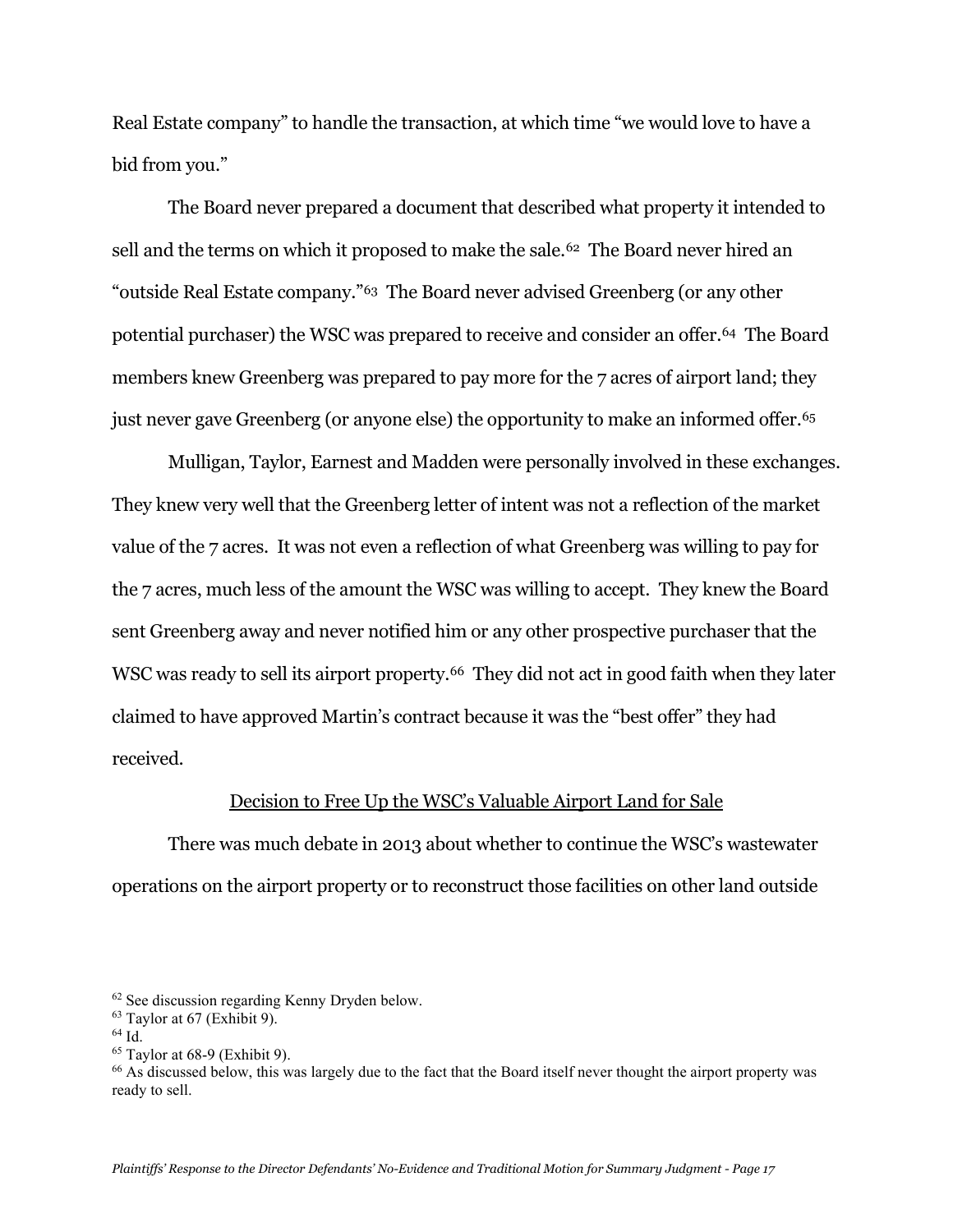the airport.[67](#page-17-0) At its meeting on August 24, 2013, the Board made a presentation to the community and voted to relocate the WSC's wastewater treatment facilities to its land across Exeter Road from the airport.[68](#page-17-1) The Board advised the membership this move would enable the WSC to "free the existing airport land for sale and give us the highest and best use of our property."[69](#page-17-2) 

Mulligan, the Board President at that time, admits the Board did not know in August 2013 what the WSC's airport property was worth.<sup>[70](#page-17-3)</sup> The WSC had never had its airport property appraised. The 2006 bank appraisal valued the 7.027 acres of airport property based on its development potential for residential use, not for hangar use.[71](#page-17-4) In an August 22, 2013 email to fellow directors Mulligan, Earnest and Taylor, Madden pointed out that with all the construction that had been going on in the airport an appraisal of the WSC's airport property would be beneficial.[72](#page-17-5) He advised the property "may be worth more than we think and I would like to see the WOWSC realize the highest price we can obtain for this property."

Mulligan, Earnest, Madden and Taylor must have believed the WSC's airport property was worth considerably more than the \$200,000 for which it was later sold to Martin. They approved more than \$700,000 of debt<sup>[73](#page-17-6)</sup> and told the members at that time they would use the proceeds from the sale of the airport property to pay off the loans.[74](#page-17-7)

<span id="page-17-0"></span><sup>67</sup> Earnest at 58 (Exhibit 4).

<span id="page-17-1"></span> $68$  Exhibit 35 (DX 39) is an aerial photo showing the location of the new wastewater treatment facilities relative to the airport. Martin at 38 (Exhibit 6).<br><sup>69</sup> Mulligan at 55 (Exhibit 3)<br><sup>70</sup> Mulligan at 55-6 (Exhibit 3).

<span id="page-17-2"></span>

<span id="page-17-4"></span><span id="page-17-3"></span> $71$  Mulligan at 53-4 (Exhibit 3). The most recent appraisal was the 2006 bank appraisal that valued the property for residential development at around \$50,000 per acre. Mulligan at 56.

<span id="page-17-5"></span> $72$  Madden at 13 (Exhibit 5); Exhibit 36 (DX 140).

<span id="page-17-6"></span><sup>&</sup>lt;sup>73</sup> Earnest at 82-3 (Exhibit 4); Exhibit 37 (DX 7), 2.18.2014 meeting minutes at p. 2; Exhibit 38 (DX 8), \$685, 707 deed of trust, and Exhibit 39 (DX 9), \$35,611 deed of trust.

<span id="page-17-7"></span><sup>74</sup> Mulligan at 20-1 (Exhibit 3).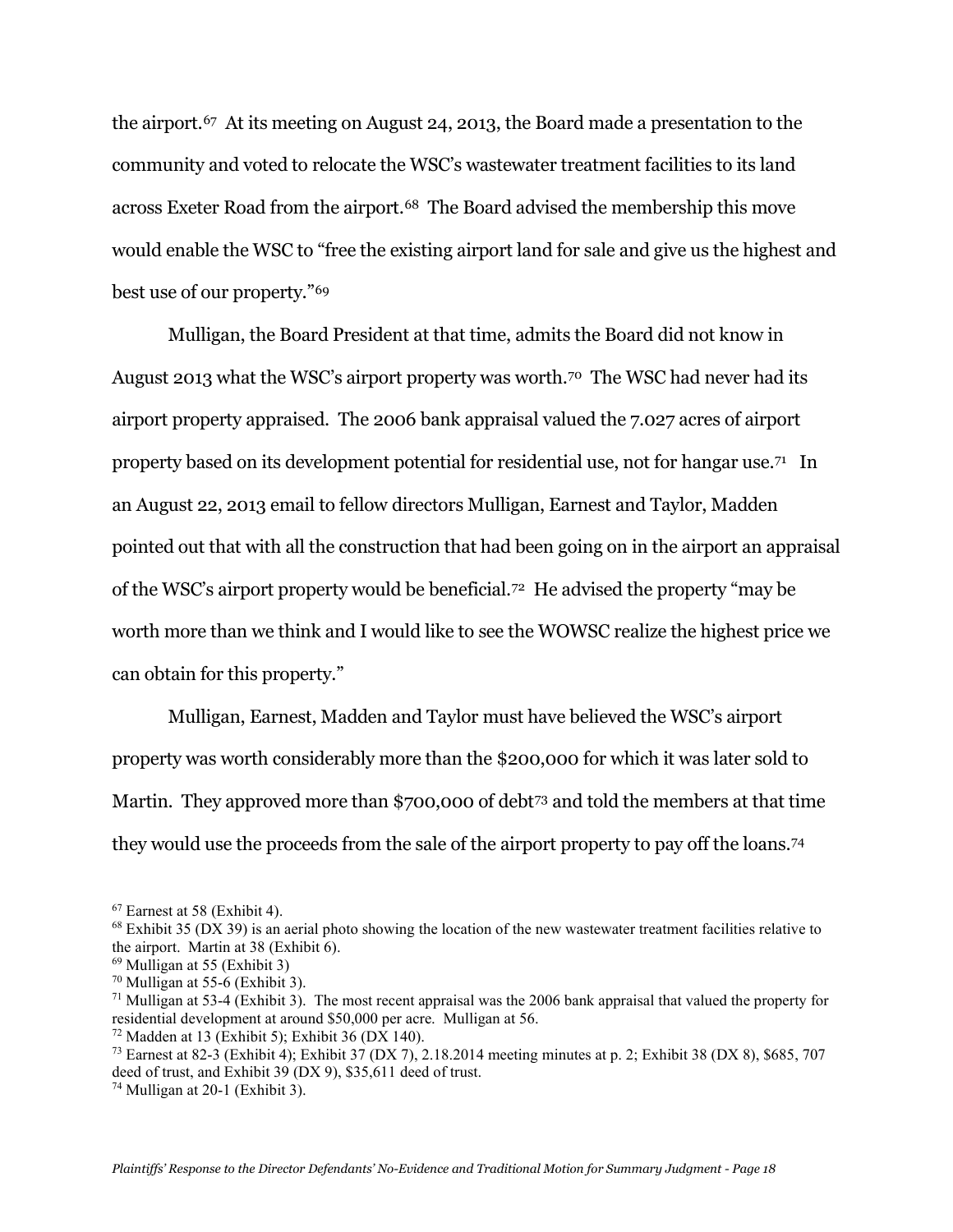When Martin talked with the WSC's lender McAlpin in the fall of 2015, he recalled that the plan had been to sell the WSC's airport property and get the debt all paid off.[75](#page-18-0)

At its meeting on January 13, 2014, the Board advised that a review had been conducted of the deeds and easements for the airport property "in order to assist the real estate agent in his appraisal and marketing of the property."[76](#page-18-1) The truth, however, was that no real estate agent had been or ever was engaged.[77](#page-18-2)

The minutes for the Board's meeting on February 18, 2014 recite that "Pat Mulligan will have survey and appraisal done of property that WOWSC is considering selling.["78](#page-18-3) Neither Mulligan nor any other Director Defendant ever did either of those things.

### Board Rejects Right of Refusal as a "Restriction"

At that same Board meeting, the Windermere Oaks Property Owners' Association requested that the Board give the POA a right of refusal on the airport property.[79](#page-18-4) While the meeting minutes do not reflect any Board action on this item, the Board must have decided to refuse this request.

Director Dorothy Taylor was tasked with preparing a written response to Tom Doffing, the POA representative.<sup>[80](#page-18-5)</sup> Taylor's email response confirmed that the budget for the new wastewater treatment plant "was contingent on selling the property to reduce the debt incurred as much as possible." Taylor further confirmed that the "WOWSC Board has a fiduciary responsibility to our members" and that it would not be in their best interest to put a "restriction" on the sale of the property that "would compromise our ability to obtain

<span id="page-18-3"></span><sup>78</sup> Exhibit 24 (DX 80), Minutes 2.18.2014.

<span id="page-18-1"></span><span id="page-18-0"></span><sup>&</sup>lt;sup>75</sup> Exhibit 42, excerpt from transcript of Executive Session on 12.7.2015 at page 8.  $^{76}$  Exhibit 24 (DX 80), Minutes 1.13.2014.

<span id="page-18-2"></span> $77$  Mulligan at 54-5 (Exhibit 3).

<span id="page-18-4"></span><sup>79</sup> Exhibit 24 (DX 80), Minutes 1.13.2014.

<span id="page-18-5"></span><sup>80</sup> Taylor at 60-2 (Exhibit 9); Exhibit 45 (DX 139).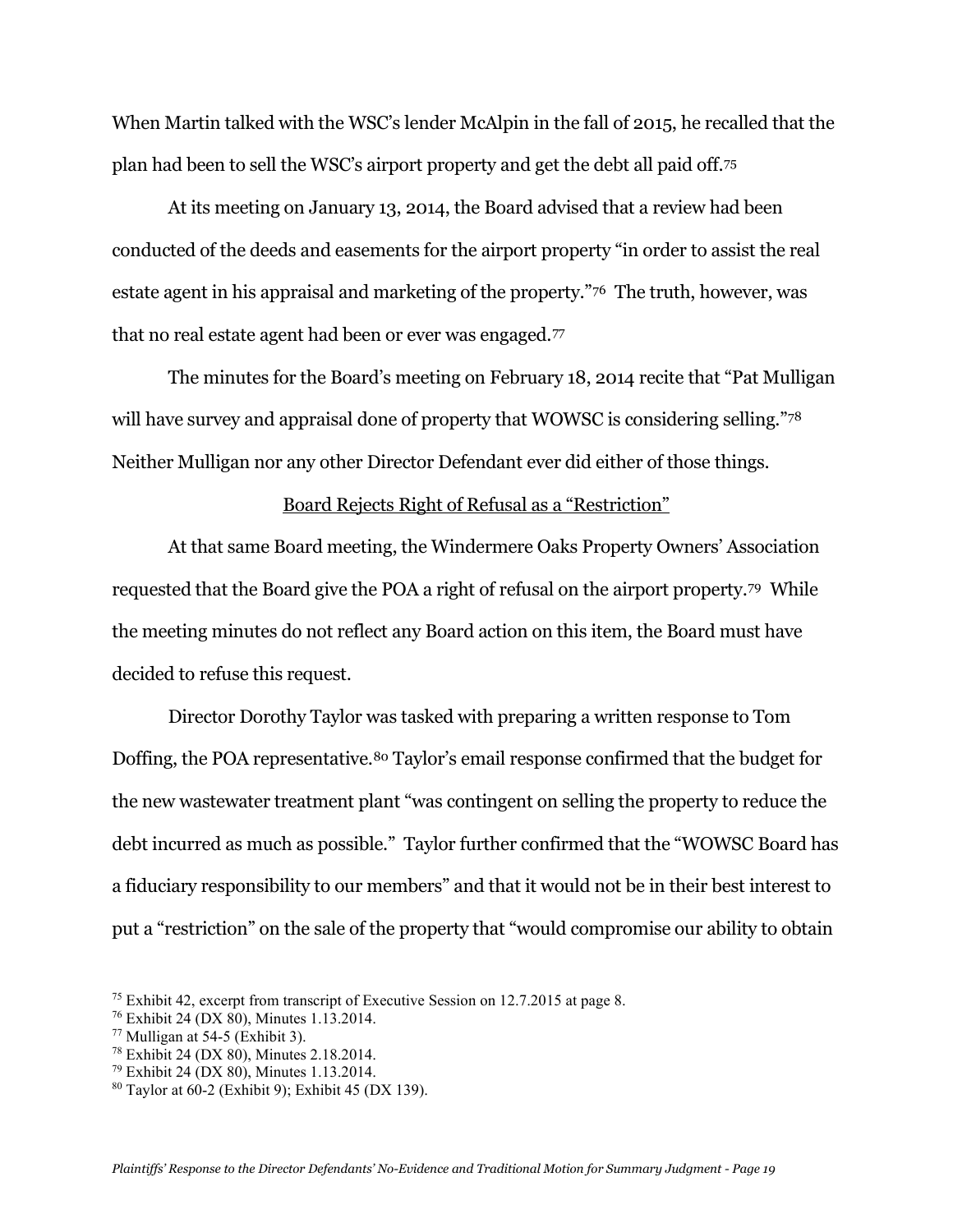the 'best' offer from any potential purchaser." She advised that "[a]t such time as the property is put on the market," the Board would consider any offer the POA wished to make. At Mulligan's request, she advised the POA that the Board would evaluate all purchase offers based on a number of factors before deciding which one to accept.[81](#page-19-0)

There was never a time when the property was put on the market. It is undisputed that the property was never put on the market, not for even a single day.<sup>82</sup> There was nothing that prevented Mulligan, Earnest, Madden, Mebane and Taylor from putting the property on the market in 2014 when the new wastewater treatment plant came online or thereafter, they just never did it.<sup>[83](#page-19-2)</sup>

After a lengthy discussion in executive session on March 7, 2015, Mulligan, Earnest, Madden and Taylor appear to have agreed that they were finally ready to put the property on the market, they just didn't.<sup>[84](#page-19-3)</sup> They talked about having Earnest put a "for sale" sign on the property, but even that was never done.<sup>[85](#page-19-4)</sup> They told other people they were planning to put the property up for sale,<sup>[86](#page-19-5)</sup> but they never did. Around that same time, Mulligan advised Taylor that the Board was "now in a position to get a meaningful appraisal."[87](#page-19-6)  That was never done either.

When Mulligan, Earnest, Taylor and Madden refused to grant a preferential purchase right to the POA, which was acting for the benefit of the vast majority of the WSC's ratepayers, in 2014 they said it would impair the marketability of the property it

<span id="page-19-0"></span> $81$  Exhibit 45 (DX 139), see 1.16.2014 email from Mulligan to Taylor.

<span id="page-19-1"></span> $82$  Earnest at 42-3 (Exhibit 4); Taylor at 61-2 (Exhibit 9).

<span id="page-19-2"></span><sup>&</sup>lt;sup>83</sup> Earnest at 47 & 52-3 (Exhibit 4); Mebane at 55 & 57 (Exhibit 8).

<span id="page-19-3"></span><sup>84</sup> See, e.g., Exhibit 31, excerpt from executive session 3.7.2015 at pp. 29-30, where Taylor stated "George has said to me that there's no reason that it can't be put up for sale tomorrow."

<span id="page-19-4"></span><sup>&</sup>lt;sup>85</sup> Mulligan at 24 & 83 (Exhibit 3); Exhibit  $\overline{46}$  (DX 109).

<span id="page-19-5"></span><sup>86</sup> See, e.g., Exhibit 47 (DX 111) [authenticated by Mulligan at 82 (Exhibit 3)] and Mulligan at 111 (Exhibit 3).

<span id="page-19-6"></span><sup>87</sup> Exhibit 48 (TAYLOR\_000052-3).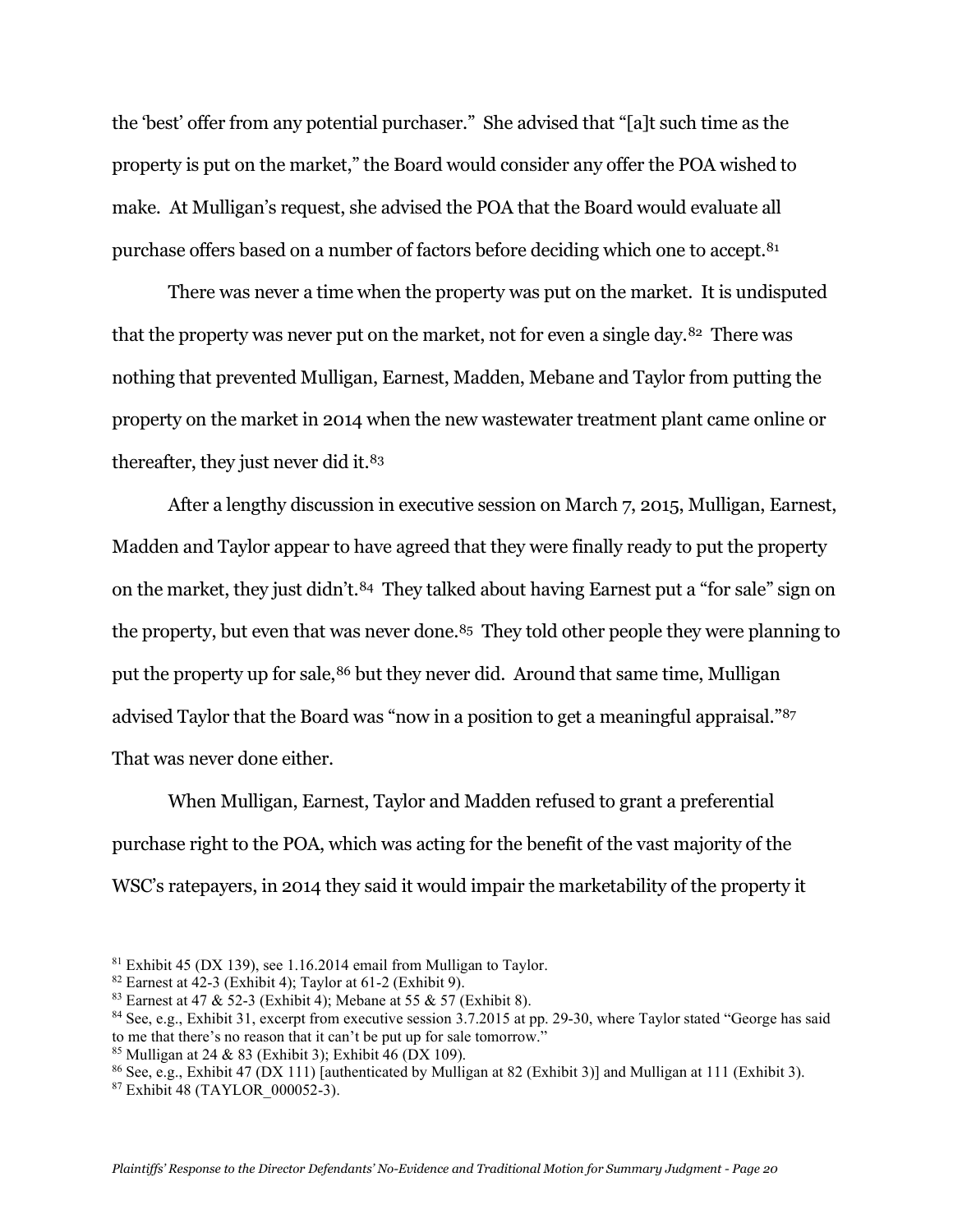covered and compromise the ability to get the best price. Mulligan, Earnest and Madden could not have thought otherwise in 2015, when they gave the same preferential purchase right to Martin, a sitting director who was acting for no one's benefit but her own.

# The False Start: Kenny Dryden

In 2014, Mulligan and Earnest had a handful of exchanges with an Austin realtor named Kenny Dryden. It is undisputed, however, that Kenny Dryden was never engaged to market the property and that he took no steps to do so.<sup>88</sup> That false start was the only step the directors ever took in the direction of notifying the pool of prospective purchasers that the WSC's airport property was on the market.<sup>[89](#page-20-1)</sup>

Mulligan got Dryden's name from a contact of his in the real estate business, Chrissy Cornelius[.90](#page-20-2) Mulligan described the property as "a natural extension of an existing small airport." He told her "there appears to be a lot of interest." He told her the Board was "looking for someone to represent us to multiple bidders and who does not have ties to this community." He wanted "an arms length agreement to avoid any perception of conflict of interest."

Mulligan testified he wanted to find someone from outside of the community that would be impartial.[91](#page-20-3) He wanted to avoid the perception that there had been an "insider trade or something like that."[92](#page-20-4) He testified that perception would apply to anyone trying to come in a "back door." He admitted nobody ever tried to come in a "back door" other than Dana Martin and Malcolm Bailey.[93](#page-20-5)

<span id="page-20-0"></span><sup>88</sup> Mulligan at 21-2 (Exhibit 3).

<span id="page-20-1"></span> $89$  Mulligan at 21-2 (Exhibit 3).

<span id="page-20-2"></span><sup>90</sup> Mulligan at 48-9 (Exhibit 3); Exhibit 49 (DX 106).

<span id="page-20-3"></span> $91$  Mulligan at 69-70 (Exhibit 3).

<span id="page-20-4"></span> $92$  Mulligan at 69-70 (Exhibit 3).

<span id="page-20-5"></span><sup>93</sup> Mulligan at 70-1 (Exhibit 3).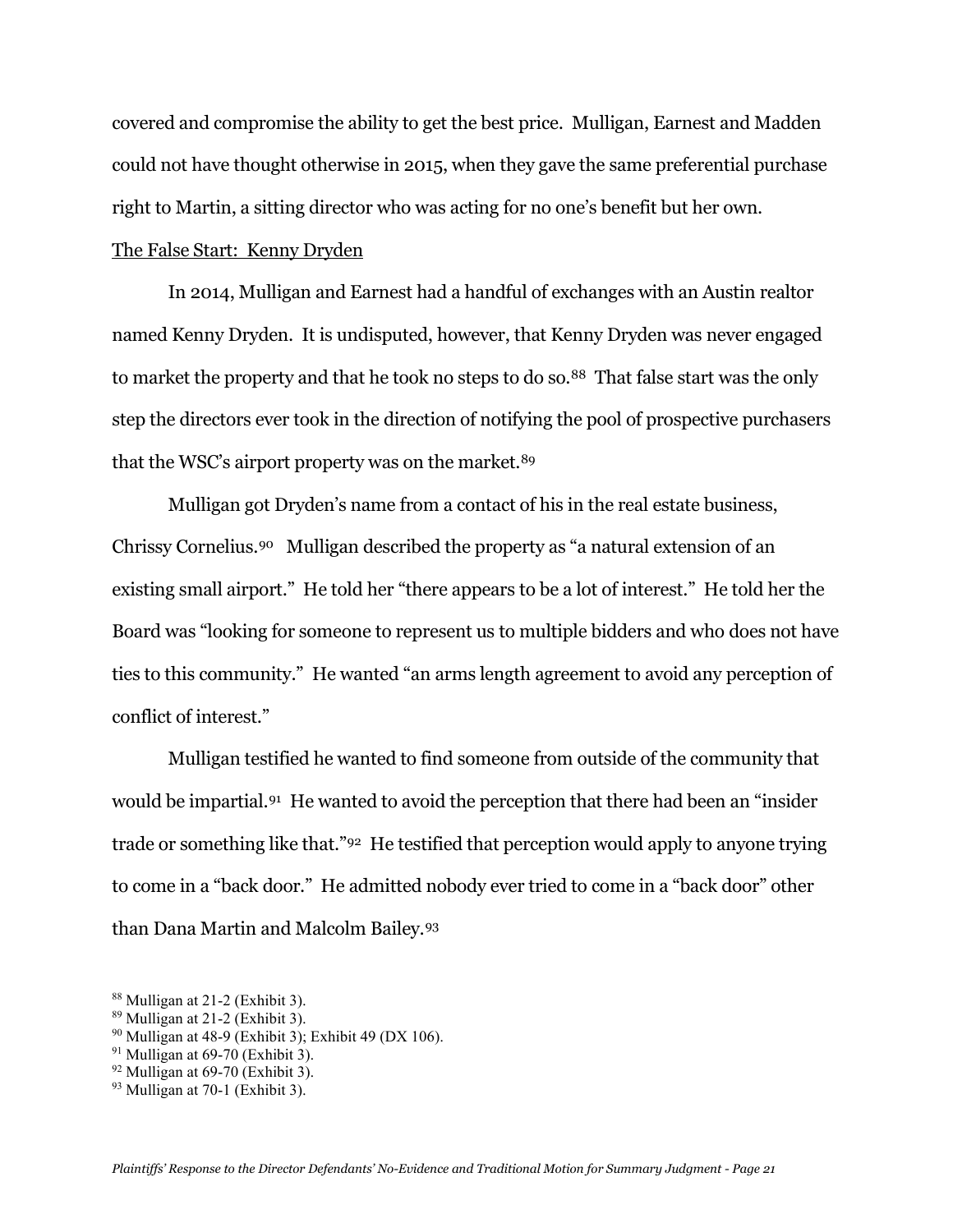Mulligan introduced Dryden and Earnest via email.[94](#page-21-0) He asked Earnest to work with Dryden to come up with a document "we can show to a potential purchaser." That never happened. As Earnest described it:

I talked to him two or three times and he never showed or that I know of, Pat said he came to the airport, but I wasn't there when he came to the airport so I had not -- had not met him and he never did do very much. And he told me in the last phone call that he didn't know anything about airport property and that he really wasn't interested, that wasn't the type of properties he worked with, and that was after six months of this introduction[.95](#page-21-1)

It turned out that Dryden worked with office buildings for doctors and dentists and

knew nothing about airport real estate[.96](#page-21-2) Dryden was never engaged and never took any

steps to market the WSC's airport property.[97](#page-21-3) Earnest testified that he made his fellow

directors aware long before the meeting on December 19, 2015 that Dryden did not know

anything about airport property.[98](#page-21-4)

Mebane has given two wildly different accounts of a single encounter he claims to

have had with Dryden.[99](#page-21-5) Neither account is credible. Mulligan, Madden, Mebane and

Earnest all knew in the fall of 2015 that Kenny Dryden was not a reliable source of

<span id="page-21-0"></span> $94$  Earnest at 67 (Exhibit 4); Exhibit 50 (DX 82).

<span id="page-21-1"></span><sup>&</sup>lt;sup>95</sup> Earnest at 68 (Exhibit 4).

<span id="page-21-2"></span><sup>&</sup>lt;sup>96</sup> Earnest at 69 (Exhibit 4). Earnest later confirmed to members at a Board meeting that Dryden knew nothing about airport property. Earnest at (Exhibit 4); Exhibit 51 (DX 83), an excerpt from a videotaped Board meeting.  $97$  Mulligan at 22 (Exhibit 3).

<span id="page-21-4"></span><span id="page-21-3"></span><sup>98</sup> Earnest at 73 (Exhibit 4).

<span id="page-21-5"></span><sup>&</sup>lt;sup>99</sup> Mebane testified in deposition that he had one conversation with Dryden (who he described as "a gentleman that had dealt with the board previously") a month or so after coming on the Board about Dryden's experience as the real estate agent for the WSC when it sold a hangar lot in 2013 or 2014. Mebane at 57-59 & 63 (Exhibit 8). That is a complete fabrication. The WSC sold one hangar lot in May 2015 and Dana Martin was the real estate agent involved; Dryden had nothing to do with that or any other transaction at the airport. The audiotape produced by the WSC reflects that during the executive session on October 31, 2015, Mebane claimed he had just talked to Dryden (who he described then as a life-long friend) and that Dryden was a veritable wealth of information concerning the value and development potential of the WSC's airport property. Exhibit 41, excerpt of Executive Session 10.31.2015. Given the sworn testimony of Mulligan and Earnest directly to the contrary, that version also appears to be a complete fabrication. The fact that neither Mulligan nor Earnest point that out in the recording casts doubt on its authenticity.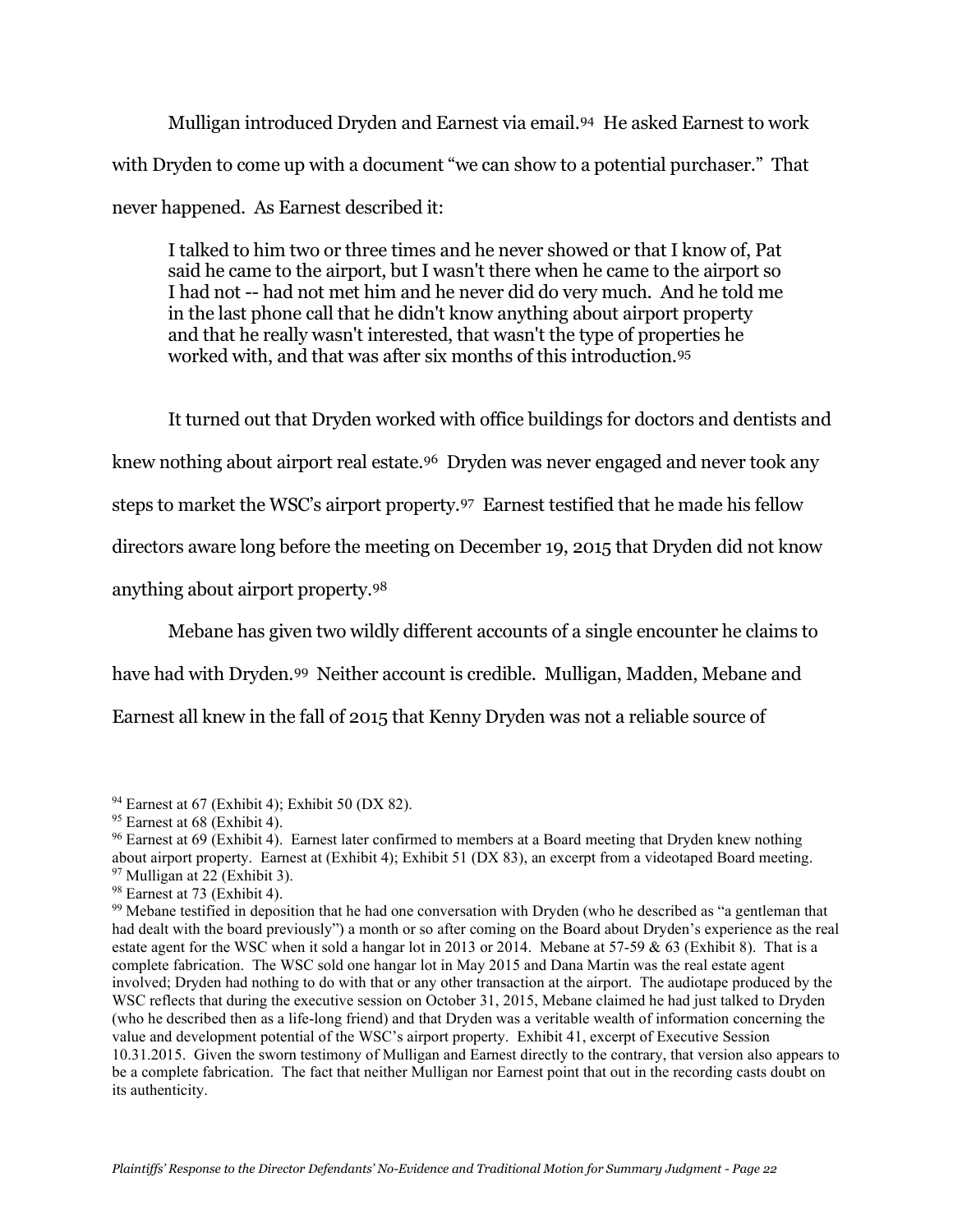information concerning the WSC's airport property. They could not have reasonably relied on any information claimed to be from Dryden.

#### Sale of Entire Parcel is in the Best Interest

Windermere Oaks residents had for years been using a small area at the south end of the 11-acre tract for storage of boats and trailers. The boat storage area included less than an acre. It was low-lying and had no taxiway access except as part of the 11-acre tract.[100](#page-22-0) The only vehicular access to the boat storage area was a narrow road off the Sky King taxiway[.101](#page-22-1)

At the Board meeting on March 24, 2014, directors Mulligan, Earnest, Taylor and Madden considered whether to include that area when they got ready to sell the 11-acre tract.[102](#page-22-2) They voted that it should be included and directed Taylor to draft a letter to Mebane, who was the POA president at that time. Taylor drafted the letter and circulated it to the other directors for review[.103](#page-22-3) On April 3, 2014, she sent an email to Meban[e104](#page-22-4) in which she confirmed that the budget for the new wastewater treatment plant "was contingent on selling [the WSC's] property in the air park area to reduce the debt incurred as much as possible." She stated the "Board has a fiduciary responsibility to our members" and "we feel it is not in the best interest" to do something that "would compromise our ability to obtain the 'best' offer from any potential purchaser." She advised the Board "unanimously voted at its last open meeting that we will put the entire tract on the market." She requested cooperation in developing a schedule for removal of the trailers and other items from the area.

<span id="page-22-4"></span><span id="page-22-0"></span><sup>&</sup>lt;sup>100</sup> Earnest at 100-101 (Exhibit 4); Exhibit 52 (DX 84), aerial photo on page 1.

<span id="page-22-1"></span><sup>101</sup> Earnest at 101-2 (Exhibit 4).

<span id="page-22-2"></span> $102$  Exhibit 24 (DX 80), 3.24.2014 minutes at p. 4.

<span id="page-22-3"></span><sup>103</sup> Taylor at 56-7 (Exhibit 9); Exhibit 53 (DX 117), page TAYLOR000048.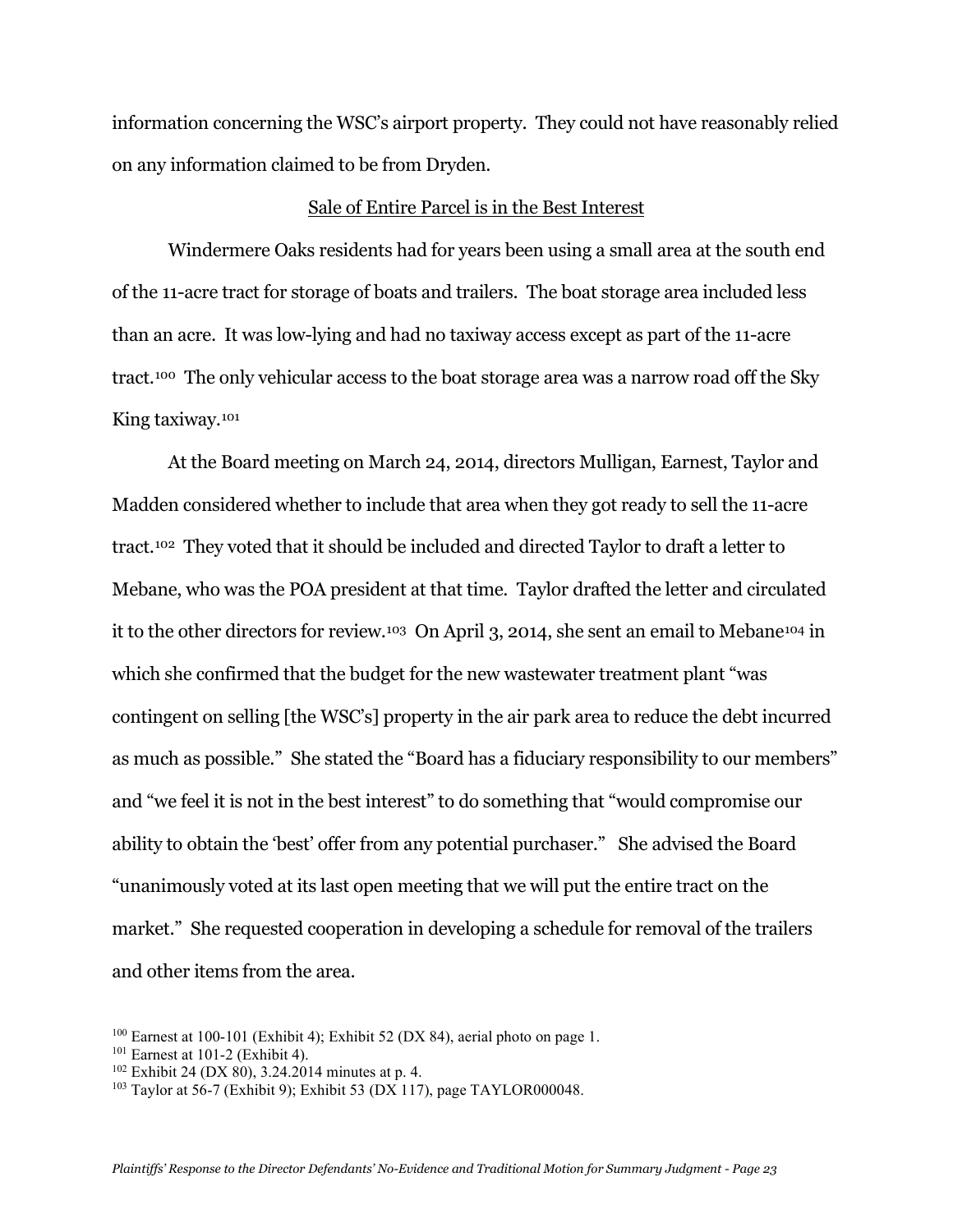As noted above, the Board did not put the property on the market. At the Board's meeting on February 2, 2015, Earnest, Mulligan and Taylor approved a motion to give written notice to residents to remove all items from the boat storage area by June 1, 2015. The minutes reflect this was done "to enable the WOWSC to put the property up for sale," which had not been done.<sup>[105](#page-23-0)</sup>

At the Board's March 16, 2015 meeting, POA President Mebane again suggested the POA might want to make an offer to on the boat storage area.<sup>106</sup> By way of Board response, the meeting minutes reproduced the contents of Taylor's April 3, 2014 email.

In July 2015, the POA presented the Board with a written offer to purchase the boat storage area. By this time, Mebane and Martin had joined Mulligan, Earnest and Madden on the WSC Board.[107](#page-23-2) Martin prepared the POA offer and sent it to Danny Flunker to present[.108](#page-23-3) Apparently, Martin did not make her fellow directors aware that she had prepared the offer.[109](#page-23-4) As a separate parcel, the area may have been suitable for storage of boat trailers, but it was not suitable for hangar development. The POA's proposed price of \$20,000 reflected as much.<sup>110</sup>

All of the discussion concerning the POA proposal took place in executive session.<sup>[111](#page-23-6)</sup> The executive session minutes[112](#page-23-4) produced by the WSC suggest that the discussion of the

<span id="page-23-0"></span><sup>104</sup> Mebane admits he was aware of these matters when he was POA president. Mebane at 172-3 (Exhibit 8). <sup>105</sup> Exhibit 24 (DX 80), 2.2.2015 minutes at bottom of page 1 and top of page 2.

<span id="page-23-1"></span><sup>106</sup> Exhibit 24 (DX 80), 3.16.2015 minutes.

<span id="page-23-2"></span><sup>107</sup> Mebane at 172-3 (Exhibit 8).

<span id="page-23-3"></span><sup>&</sup>lt;sup>108</sup> Exhibit 52 (DX 84) at pp. EARNEST 000013 – 000022 & email dated 7.7.2015 from Martin to Danny Flunker.  $109$  Earnest at 103 (Exhibit 4).

<span id="page-23-5"></span><span id="page-23-4"></span><sup>110</sup> Earnest at 103 (Exhibit 4); see also Exhibit 54 (DX 50) [identified by Martin at 138-9 (Exhibit 6)], a January 2014 email in which Martin opined to a colleague that the fair market value of vacant, unplatted property in the Spicewood Airport that could be turned into hangar lots was at least \$76,876 per acre and that she was willing to pay \$80,000 per acre.

<span id="page-23-6"></span><sup>111</sup> Mebane at 172-3 (Exhibit 8); Exhibit 55 (DX 23).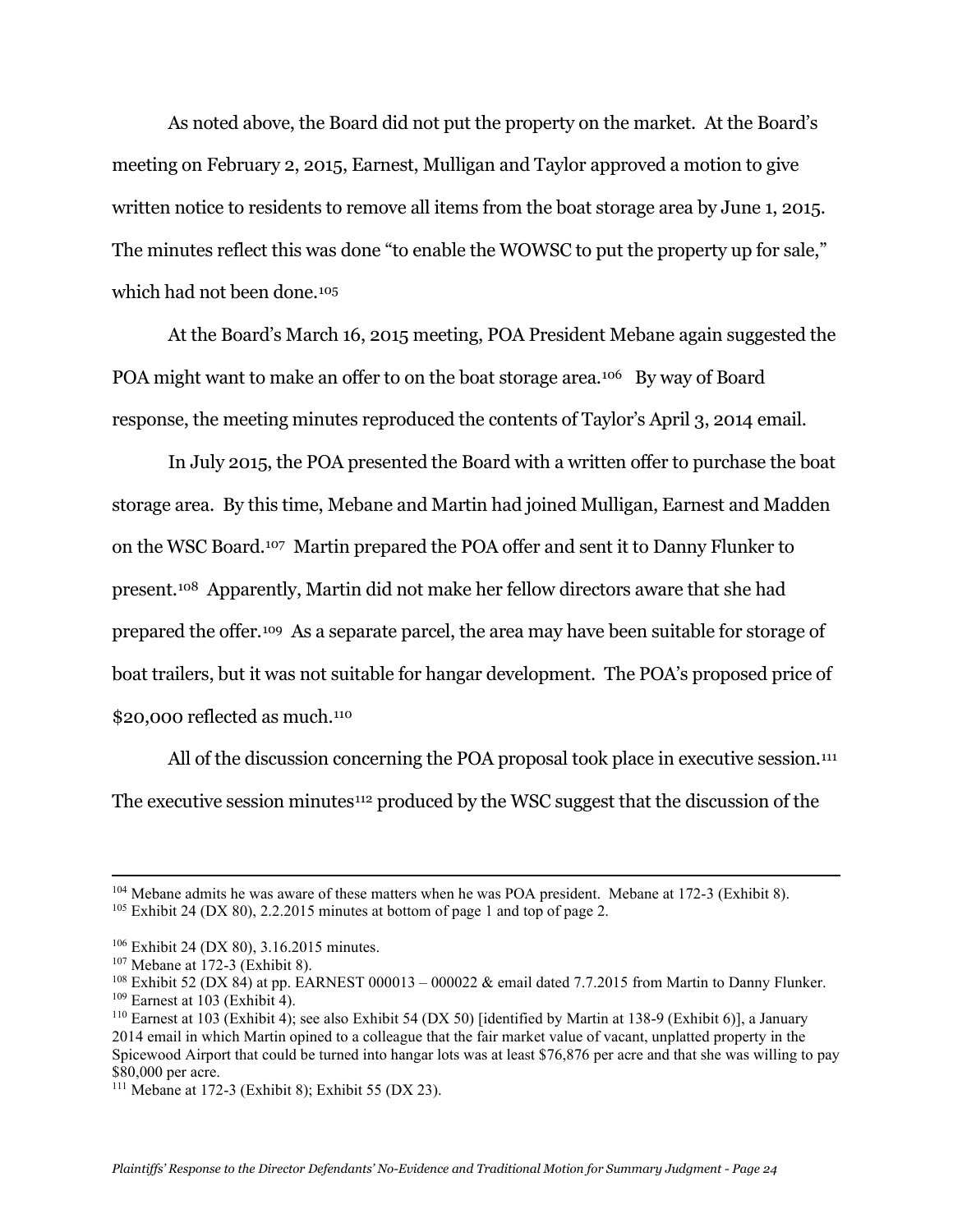POA proposal was tabled pending receipt of an appraisal. They suggest Martin volunteered to contact several appraisers for a fee estimate. The minutes reflect that Mulligan requested an appraisal of the entire 11-acre parcel and an appraisal of the boat storage area by itself, and that Martin said that could be done.

There is no record of any Board action on the POA proposal. Mebane and Earnest testified that the POA offer was rejected.[113](#page-24-0) Mulligan recalls there being "consensus" that the 11-acre tract would be more valuable with the boat storage area being included.<sup>[114](#page-24-1)</sup> In any event, Martin did not procure the appraisal of the boat storage area Mulligan had requested or an appraisal of any other portion of the 11-acre tract.

So far as anyone can recall, there was never any Board discussion or Board vote in any open meeting to the effect that the Board was willing to entertain offers for only a portion of the 11-acre tract.<sup>115</sup> The only Board meeting minutes that reflect any willingness to consider a piecemeal sale are the minutes for the December 19, 2015 meeting. Even had those minutes been timely posted, by then it was clearly too late for any other prospective purchaser to make an offer.

When the POA made its written offer, Mulligan, Earnest, Madden and Mebane knew the POA wanted to buy a storage area for residents' boat trailers and other paraphernalia; the POA wasn't proposing to purchase or to pay the price for property with hangar development potential.<sup>[116](#page-24-3)</sup> They also knew the POA offer was not a price the WSC was willing to accept for any purpose. Martin, who prepared the POA offer, certainly knew

<sup>&</sup>lt;sup>112</sup> The Director Defendants included these minutes as Exhibit 15-E to the Second Declaration of Mike Nelson. A copy is attached hereto as Exhibit 56 for ready reference. The WSC has not produced the audio recording of this executive session.

<span id="page-24-3"></span><span id="page-24-0"></span><sup>113</sup> Mebane at 172-3 (Exhibit 9); Earnest at 104 (Exhibit 4).

<span id="page-24-1"></span> $114$  Mulligan at 128-9 (Exhibit 4).

<span id="page-24-2"></span><sup>115</sup> Taylor at 59 (Exhibit 9); Mulligan at 154-5 (Exhibit 3); WSC (Madden) at 17-8 (Exhibit 11).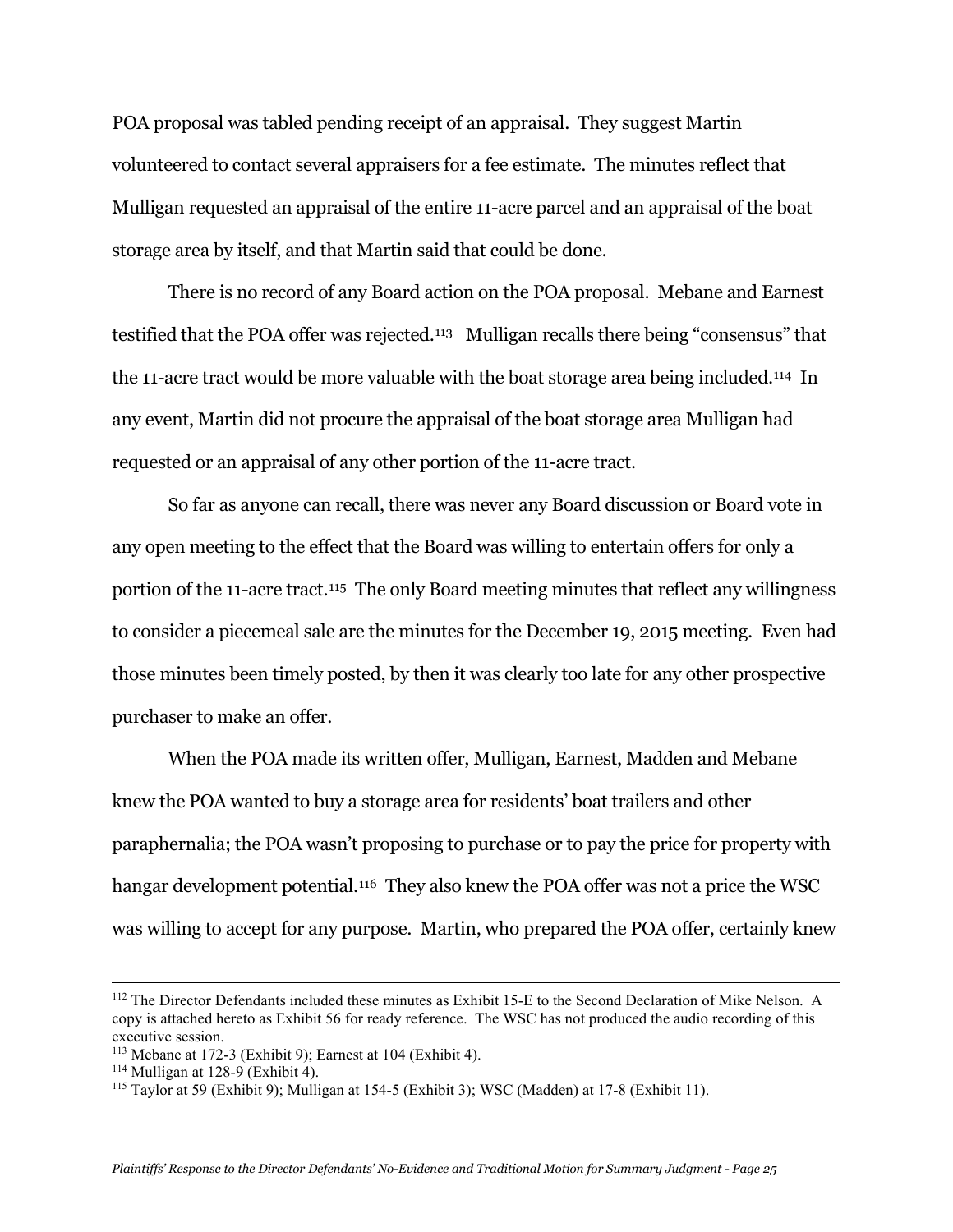that the proposed price of \$20,000 (or around \$30,000 per acre) was only a fraction of the \$80,000 per acre amount she herself was prepared to pay during that same time for other property in the Spicewood Airport that was suitable for hangar development. None of them could have reasonably relied in good faith on the POA offer as a reflection of the market value of the 11-acre tract.

In July 2015, Madden found an envelope stuck in the fence of the water plant[.117](#page-25-0) It was a letter from Susan Reed, who had previously expressed interest in purchasing a portion of the 11-acre tract along the western boundary adjacent to her land. Madden reminded Mebane that Robb Van Eman, another adjacent landowner, had also expressed interest in buying a portion of the WSC's airport property. He told Mebane that if the board was inclined to change its decision to sell the property as a single tract, they needed to let these people know so they could make an offer. None of the directors notified Reed, Van Eman or any other prospective purchaser that the Board was prepared to consider offers for the purchase of less than all of the 11-acre tract.[118](#page-25-1) Martin, who participated in the Board's executive session discussions by virtue of her position as director, appears to have been the only prospective purchaser who had this information.

#### Martin's Conflict of Interest

Martin admits she had set her sights on acquiring some or all of the WSC's airport property years before she became a director.[119](#page-25-2) Mulligan, Madden, Earnest and Taylor were aware of this. As discussed above, these concerns prompted Mulligan to look for a real estate agent with no ties to the community. During the executive session on March 7,

 $116$  Earnest at 103 (Exhibit 4).

<span id="page-25-0"></span><sup>117</sup> WSC (Madden) at 15 (Exhibit 11); Exhibit 57 (DX 173).

<span id="page-25-1"></span> $118$  WSC (Madden) at 17-8 (Exhibit 11).

<span id="page-25-2"></span><sup>&</sup>lt;sup>119</sup> FHH Deposition at 52 (Exhibit 13).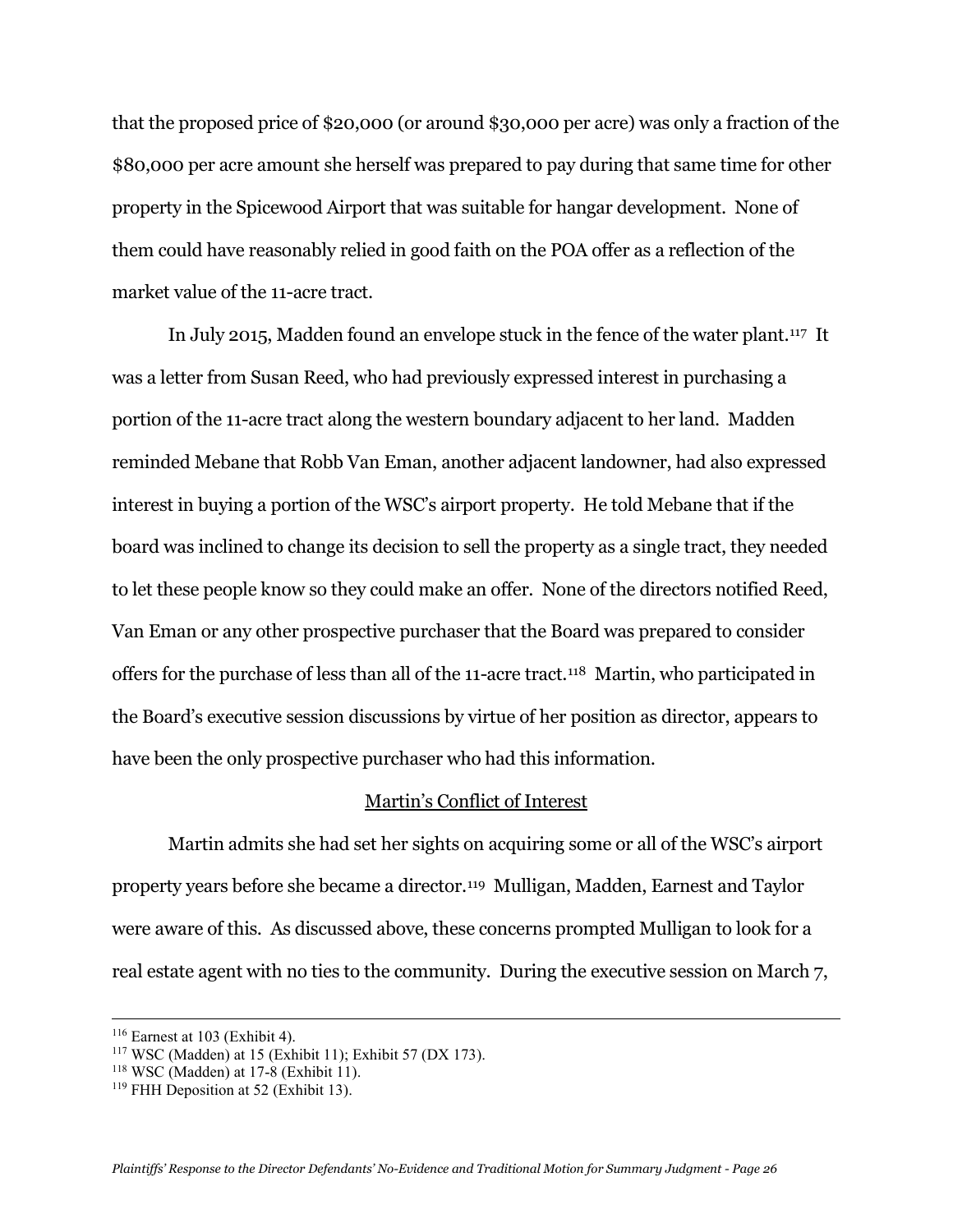2015, they discussed Martin's long-held expectation that she would "get the land back" that Malcolm Bailey had sold to the WSC many years earlier.<sup>[120](#page-26-0)</sup>

Also, at the time Martin threw her hat in the ring to become a director she was crosswise with the WSC over an unpermitted storm drain that she and her partner Bailey had installed without the WSC's consent. The storm drain channelized and discharged runoff from the airpark onto the WSC's airport property just above the lift station[.121](#page-26-1) The drainage had caused damage to the WSC's facilities, but Martin had not been inclined to do anything about it. Mulligan, Earnest, Madden and Taylor expressed concern during the March 7, 2015 executive session that if the WSC tried to do anything about it there would be expense and liability to the downstream landowner.<sup>[122](#page-26-2)</sup> They considered Martin to be responsible.[123](#page-26-3)

Their discussion at the March 2015 executive session makes clear that Mulligan, Earnest, Madden and Taylor had experience dealing with Martin and were wary, if not outright distrustful, of her. They referred to her as "the usual player."[124](#page-26-4) They were confident Martin did not have a permit for the "outfall," even though she insisted she did[.125](#page-26-5) They discussed Martin's practice of buying up small scraps of land "and then when you want something she screws you with it" – "it's just what Dana does."<sup>[126](#page-26-6)</sup> When they

<span id="page-26-0"></span><sup>120</sup> Exhibit 31, excerpt from transcript of 3.7.2015 executive session, p. 41.

<span id="page-26-1"></span><sup>&</sup>lt;sup>121</sup> Exhibit 46 (DX 109) [authenticated by Mulligan at 82 (Exhibit 3)].

<span id="page-26-2"></span><sup>122</sup> Exhibit 31 at pp. 14-17.

<span id="page-26-3"></span> $123$  Exhibit 31 at p.45 - "Dana has caused a ball of mud."

<span id="page-26-4"></span> $124$  Exhibit 31 at p. 13.

<span id="page-26-5"></span> $125$  Exhibit 31 at pp. 16 and 39.

<span id="page-26-6"></span><sup>126</sup> Exhibit 31 at pp. 20-1.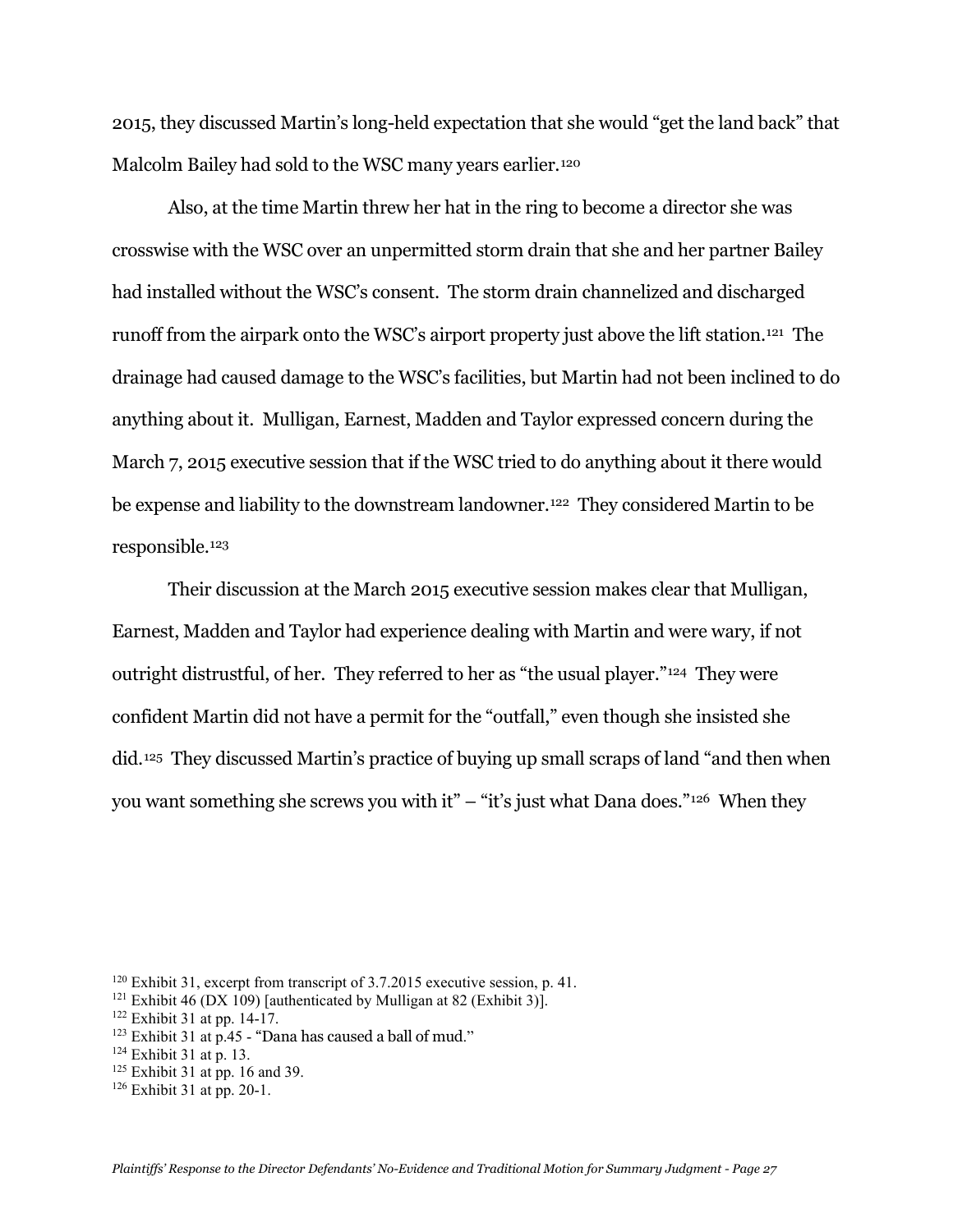decided to have Earnest put a "for sale" sign on the WSC's lot east of Piper Lane, Earnest told them "Dana will try to get something out of it."[127](#page-27-0) She did.

During that executive session they also discussed the problem that would be created if Martin were to sit in on confidential discussions concerning the airport property should she be elected to the Board. They acknowledged that would allow her to get inside information she should not have.[128](#page-27-1) Taylor told Mulligan "if it was a piece of property for you, I'd ask the same thing. You need to leave the room."[129](#page-27-2) Taylor suggested they get a legal opinion to back them up. There is no indication that ever happened.

To the contrary, the audio recordings establish that while she was a director Martin participated in every executive session the Board convened for purposes of discussing the airport property. Mulligan mentioned early on that Martin needed to recuse herself from these discussions, but she never did and no one required her to leave until it no longer mattered. As discussed more fully below, Martin had access to a wealth of information that was not available to anyone other than the directors. Just as had been predicted, she used that information for her own personal advantage and benefit.

#### WSC Airport Lot Brings \$95,000 in May 2015

Once the new wastewater treatment plant came online, the WSC removed the underground infrastructure from its small lot on the east side of the Piper Lane taxiway. Mulligan, Earnest, Madden and Taylor decided in executive session on March 7, 2015 that

<span id="page-27-0"></span> $127$  Exhibit 31 at p. 27. This is an example of an error in the transcripts. What is transcribed as "we'll" is actually "Dana will." <sup>128</sup> Exhibit 31 at pp. 51-2.

<span id="page-27-2"></span><span id="page-27-1"></span> $129$  Exhibit 31 at p. 53.

*Plaintiffs' Response to the Director Defendants' No-Evidence and Traditional Motion for Summary Judgment - Page 28*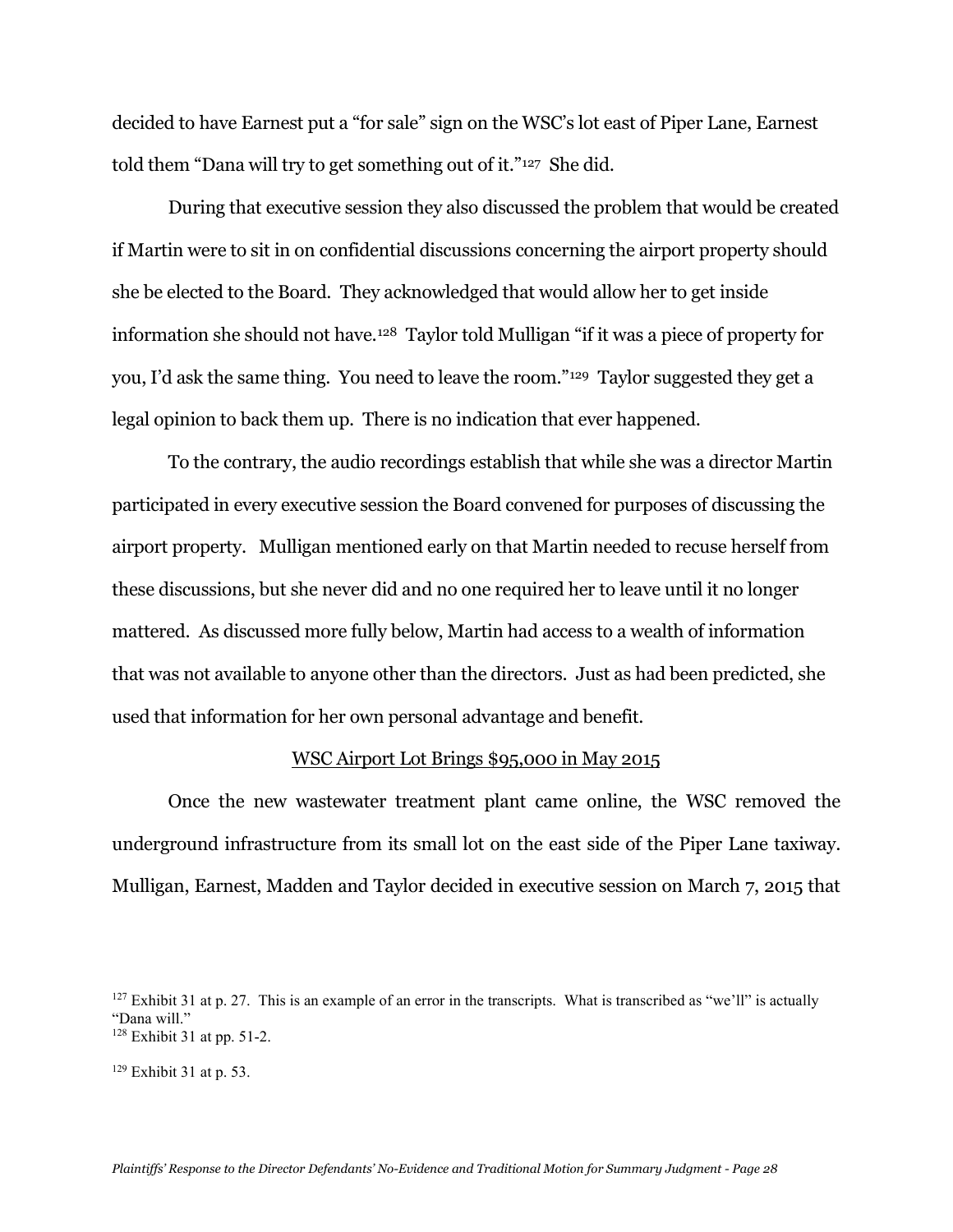the vacant lot should be sold.[130](#page-28-0) Earnest, a long-time member of the airpark community, told the others that since the lot had an unobstructed view of the runway it might be more attractive to some buyers. He suggested they set an asking price of \$100,000. The others deferred to Earnest's judgment concerning the likely value of the lot and the asking price.

The taxiway easement the WSC had granted in 1999 was wider in that area and covered a portion of the lot. There was discussion about whether to release the taxiway easement.[131](#page-28-1) Earnest insisted that the WSC should only release the easement on the lot itself, but that the taxiway should remain intact for the benefit of the WSC's purchaser[.132](#page-28-2) 

Martin claims that she noticed some construction in the area and approached Earnest about the lot.[133](#page-28-3) Within a very short time, Martin had the property under contract for one of her business associates, Charles Whidden.[134](#page-28-4) Her offer price was \$90,000 and the parties agreed on \$95,000 (or \$558,000 per acre)[.135](#page-28-5) Martin worked with the surveyor and processed a subdivision plat in the WSC's name to create "Tract G" prior to closing.[136](#page-28-6) Martin, who was on the Board at the time, collected a commission on the sale.[137](#page-28-7) Within a year and without changing anything, the Whiddens flipped it for a profit.[138](#page-28-8)

Martin herself has acknowledged that any buyer could have created seven Tract Gs along the west frontage of Piper Lane right across the street, which is a part of the land that was conveyed to her, with only the nominal expense of platting[.139](#page-28-9) Each of those lots

<span id="page-28-0"></span><sup>130</sup> Exhibit 31 at pp. 9-10.

<span id="page-28-1"></span><sup>&</sup>lt;sup>131</sup> Exhibit 31, pp. 11-2. Here is another example of a transcription error. Earnest was not asking questions.

<span id="page-28-2"></span><sup>132</sup> *Id.*

<span id="page-28-3"></span><sup>133</sup> Martin at 99 (Exhibit 6).

<span id="page-28-4"></span><sup>134</sup> Martin at 100-101 (Exhibit 6).

<span id="page-28-5"></span><sup>&</sup>lt;sup>135</sup> Mulligan at 122 (Exhibit 3); Exhibit 58 (DX 112), the sale contract; Martin at 111 (Exhibit 6).

<span id="page-28-6"></span> $136$  Martin at 103 (Exhibit 6); Exhibit 59 (DX 41), the commissioners court minutes, and Exhibit 60 (DX 42), the plat for Tract G.

<span id="page-28-7"></span><sup>137</sup> Martin at 101-2 (Exhibit 6).

<span id="page-28-8"></span> $138$  Martin at 163 (Exhibit 6).

<span id="page-28-9"></span><sup>139</sup> Martin at 187-8 (Exhibit 6).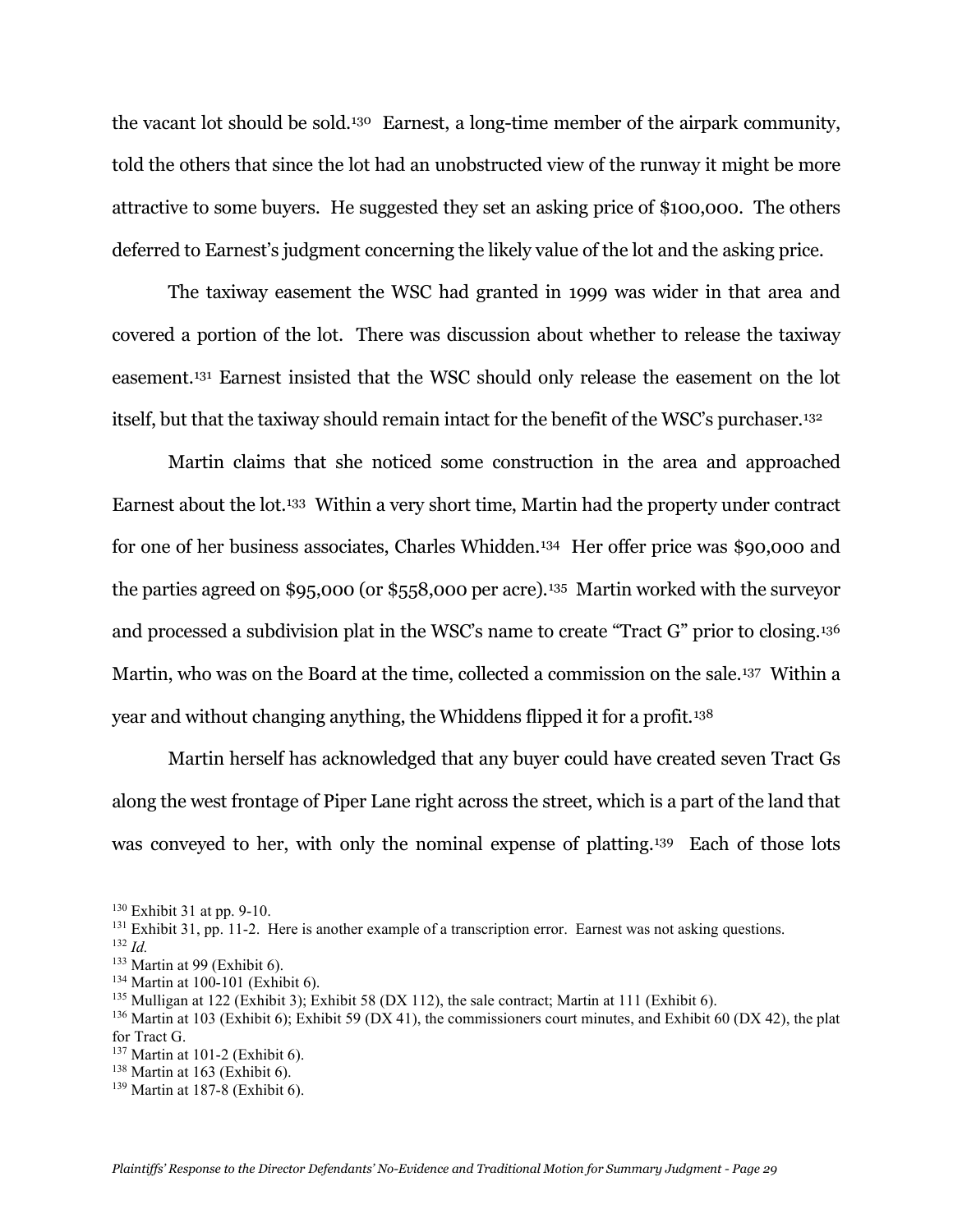would have immediate access to the same improved taxiway as Tract G.[140](#page-29-0) Tract G has a runway view, but no one has suggested that this would double or triple its value. At even \$80,000 per lot, however, a strip along the west frontage of Piper Lane would command over \$550,000 all by itself. Martin got much more for much less.

There was no posted meeting agenda that would have informed the membership the Board was planning to act on the sale of the lot.<sup>[141](#page-29-1)</sup> There were no posted minutes that mentioned the sale of the lot until much later.[142](#page-29-2) As discussed below, there was a pattern of concealments when it came to matters in which Martin was interested. This was the first.

# The Hinton Appraisal

Martin gained control over the appraisal process when the others allowed her to determine who would be considered for the assignment.[143](#page-29-3) Taylor had suggested several appraisers in 2013 and again in March 2015, but they were not considered.[144](#page-29-4) Martin claims she selected three appraisers she knew had experience with the appraisal of airport properties.[145](#page-29-5) She claims the Board did not want to spend money on an appraisal and Hinton was the low bid.[146](#page-29-6) 

There was no discussion in an open session about whether to obtain an appraisal of the airport property. There was no vote in an open session to engage Hinton (or

<span id="page-29-3"></span> $143$  Martin at 47-8 (Exhibit 6).

<span id="page-29-0"></span><sup>140</sup> *Id.*

 $141$  Martin at 102 (Exhibit 6).

<span id="page-29-2"></span><span id="page-29-1"></span> $142$  *Id.* 

<span id="page-29-4"></span><sup>&</sup>lt;sup>144</sup> Exhibit 48.

<span id="page-29-6"></span><span id="page-29-5"></span><sup>&</sup>lt;sup>145</sup> Martin at 50-1 (Exhibit 6). This is ironic, since the land was later appraised for residential development. <sup>146</sup> *Id*.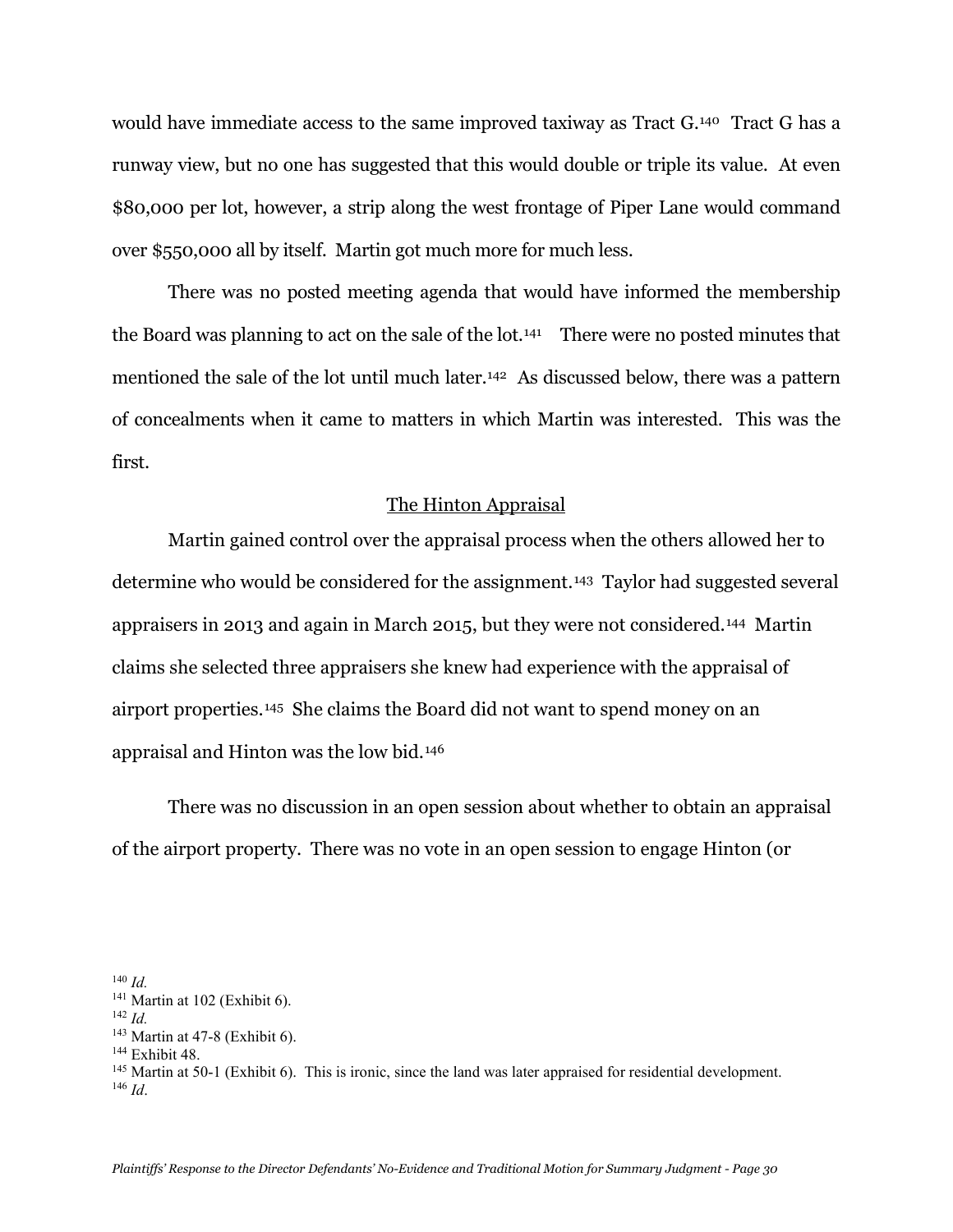anyone else) to prepare an appraisal. All those discussions and decisions occurred in executive session.<sup>[147](#page-30-0)</sup> Those topics never appeared on any posted meeting notice.

Martin was the only director to interface with Hinton on the appraisal assignment.[148](#page-30-1) She testified that she provided him with an aerial photograph and one "comp" and no other information,[149](#page-30-2) but that was not the truth.

Among other things, Martin informed Hinton there needed to be three to four feet of fill across the entire property.[150](#page-30-3) She had no engineering report or professional analysis to support the suggestion that three to four feet of fill would be required to develop the property, and she has none now.[151](#page-30-4) The property slopes gently in a south/southwesterly direction; there is no radical change in topography and it is certainly not 3 to 4 feet lower than the taxiway.[152](#page-30-5)

She told Hinton the "best use" of the property was for "storage buildings or hangars or a combo of each."<sup>[153](#page-30-6)</sup> No one had ever planned to develop this property, in the middle of the Spicewood Airport with over 500 feet of improved taxiway frontage, for storage buildings. Martin herself admitted in deposition that she knew the highest and best use of the WSC's airport property was for hangars – "We all agreed to that."[154](#page-30-7)

<span id="page-30-0"></span> $147$  Martin at 55 (Exhibit 6).

<span id="page-30-1"></span><sup>148</sup> FHH at 99-100 (Exhibit 13).

<span id="page-30-2"></span> $149$  Martin at 60-1 (Exhibit 6).

<span id="page-30-3"></span><sup>150</sup> FHH at 103 (Exhibit 13); Exhibit 61 (DX 122), 9.2015 email exchanges between Martin and Hinton.

<span id="page-30-4"></span><sup>151</sup> FHH at 103 (Exhibit 13).

<span id="page-30-5"></span><sup>&</sup>lt;sup>152</sup> See Exhibit 62 (DX 143) [authenticated by Madden at 41-2 (Exhibit 5)], a photograph of the frontage along Piper Lane taxiway. When Madden saw it, he insisted that "a lot of work" must have been done on the property. Madden at 42-3. It hasn't. Martin/FHH mowed the property and picked up trash. No one has brought in any fill or made any changes to the topography of the property. Martin at 182 (Exhibit 6). The topography looked just like it does in the photo when the land was sold to Martin.

<span id="page-30-6"></span><sup>153</sup> Exhibit 61 at Martin 000110.

<span id="page-30-7"></span> $154$  Martin at 80 (Exhibit 6).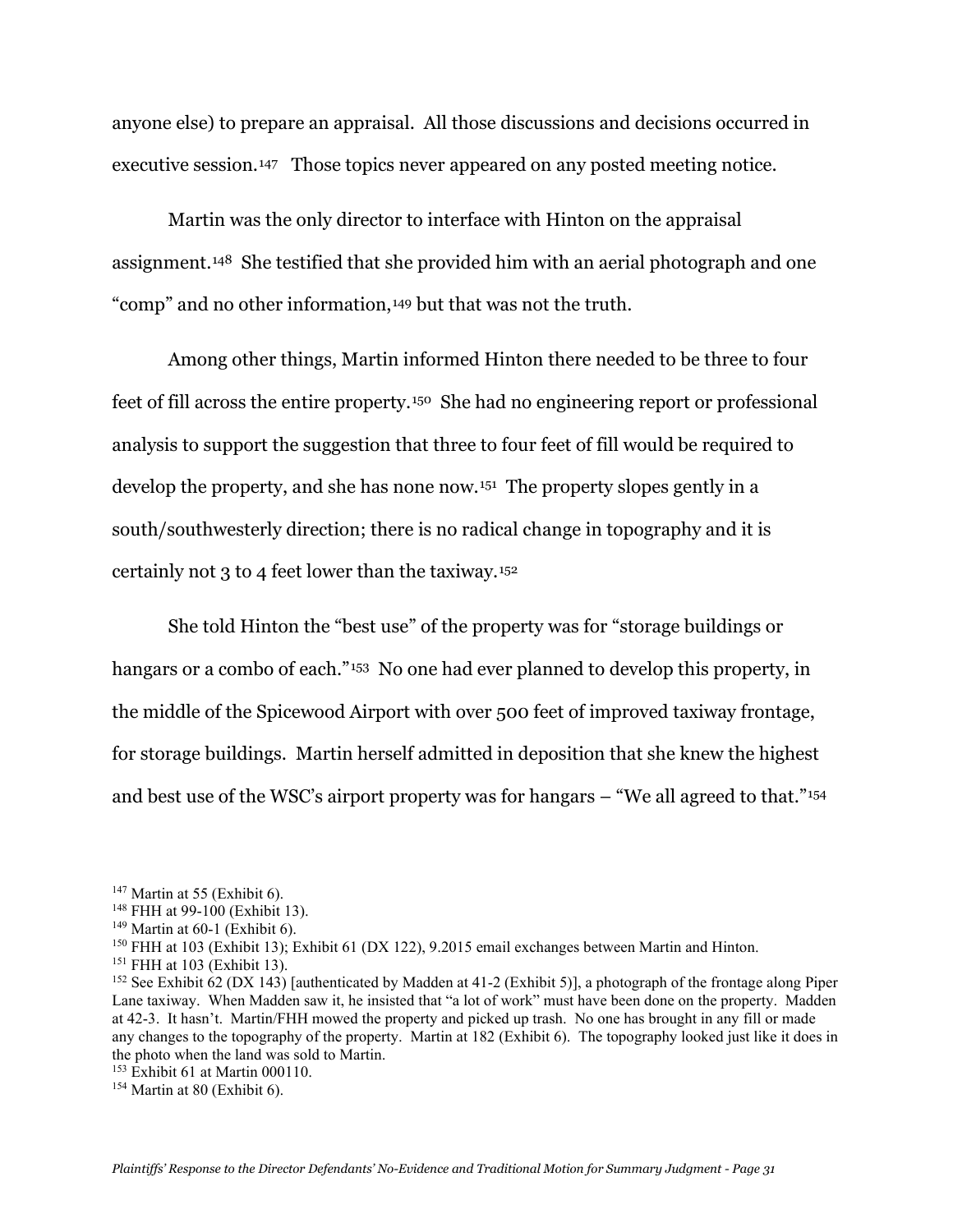Martin told Hinton that a sewer plant operated on the property for 40 years had been "pushed in" and would need to be "dug out," filled and compacted. This was false. The WSC had not even owned the property for 40 years. By September 2015, the WSC had largely completed its closure plan and had gotten TCEQ approval of it soils analyses.[155](#page-31-0)

Under the heading "Recent SALES nearby," she listed two properties. Neither of them could be developed for hangar use.[156](#page-31-1) There had been at least seven sales of undeveloped hangar property in the Spicewood Airport.[157](#page-31-2) Martin had been personally involved in all but 2 of them and she knew about those 2 sales well before September 2015.[158](#page-31-3) She did not provide any of these seven sales to Hinton.

The aerial photo she furnished to Hinton showed an operating wastewater treatment plant; it predated the relocation of the treatment plant and the WSC's remediation work. The photo showed the old boat storage area littered with boats and trailers that had already been removed; Martin suggested that the area was under lease.[159](#page-31-4)

Martin says the purpose for the Hinton appraisal was to get value information for the WSC land to be sold. Significantly, however, Martin's depiction of the "11.3+- acres" she wanted Hinton to appraise did not include the paved Piper Lane taxiway.[160](#page-31-5) She

<span id="page-31-0"></span><sup>155</sup> Exhibit 31, 3.7.2015 executive session at pp. 61-4 & 67.

<span id="page-31-1"></span><sup>156</sup> FHH at 105-6 (Exhibit 13); Exhibit 61 at Martin 000113.

<span id="page-31-2"></span> $157$  FHH at 106 (Exhibit 13); Exhibit 63 (DX 91), a summary of market transactions in the airport.

<span id="page-31-3"></span><sup>158</sup> FHH at 106-7 (Exhibit 13)

<span id="page-31-4"></span><sup>159</sup> Exhibit 61 at Martin 000112.

<span id="page-31-5"></span><sup>160</sup> *Id.*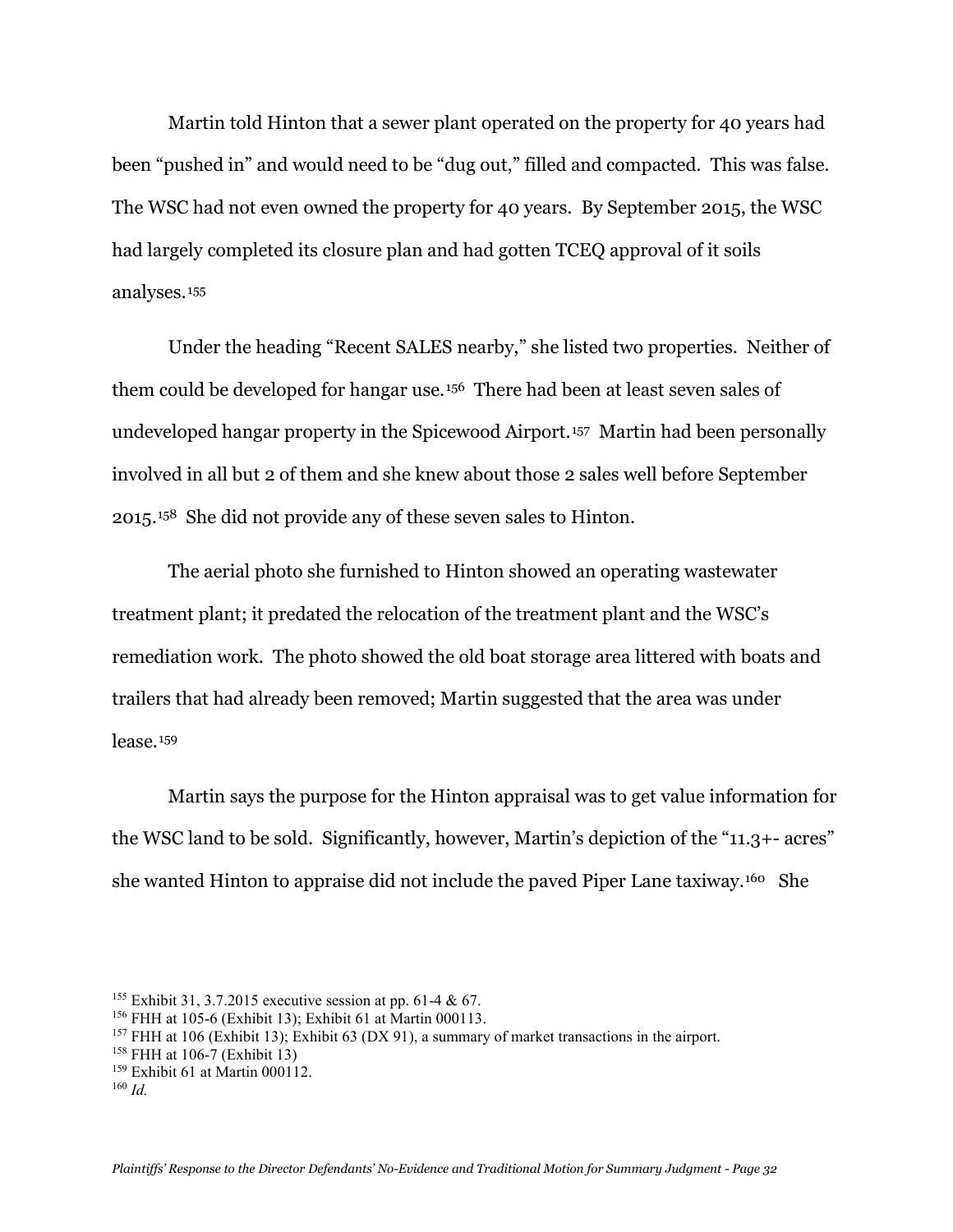recently posted the same photo with the same type of overlay to identify the land she claims to have purchased.[161](#page-32-0) That did not include the paved Piper Lane taxiway either.

Hinton concluded the highest and best use of the WSC's airport property was single family residential development and he valued it accordingly. Mulligan took issue with the Hinton appraisal within an hour of receiving it. In an email to the other directors, he advised that he did not agree with the valuation.[162](#page-32-1) He pointed out that Hinton did not value the property based on its highest and best use for airport purposes, but as a residential development. He also pointed out that the "comps" were not suitable for hangar development and did not have utilities available. He was right on all counts.

There was nothing on the posted agenda for the Board meeting on October 1, 2015 that would have notified members of the community that the Board intended to discuss the disposition of the WSC's airport property.[163](#page-32-2) There was no discussion of the airport property in open session.[164](#page-32-3) All of the discussion was behind closed doors during the executive session. Martin was present and participated fully.

Even Martin had to admit that the Hinton number was too low.[165](#page-32-4) Mebane told them all he had spoken to Hinton and listened to his rationale, but no one was interested enough to ask what that was.[166](#page-32-5) Martin tried to suggest that Hinton just

<span id="page-32-0"></span> $161$  Exhibit 64.

<span id="page-32-1"></span> $162$  Mulligan at 102 (Exhibit 3); Exhibit 65 (DX 110)

<span id="page-32-2"></span><sup>163</sup> FHH at 114-5 (Exhibit 13); see also Exhibit 66 (DX 113) [authenticated by Mulligan at 137-8 (Exhibit 3)] at MSJR012. For purposes of this Response, Plaintiffs have numbered the pages with the prefix "MSJR" in the lower left-hand corner.

<span id="page-32-3"></span><sup>164</sup> FHH at 114 (Exhibit 13). Martin testified that "anytime we discussed real estate, the whole board went into executive session."

<span id="page-32-4"></span><sup>165</sup> FHH at 115.

<span id="page-32-5"></span> $166$  Exhibit 40, 10.1.2015 executive session at 4.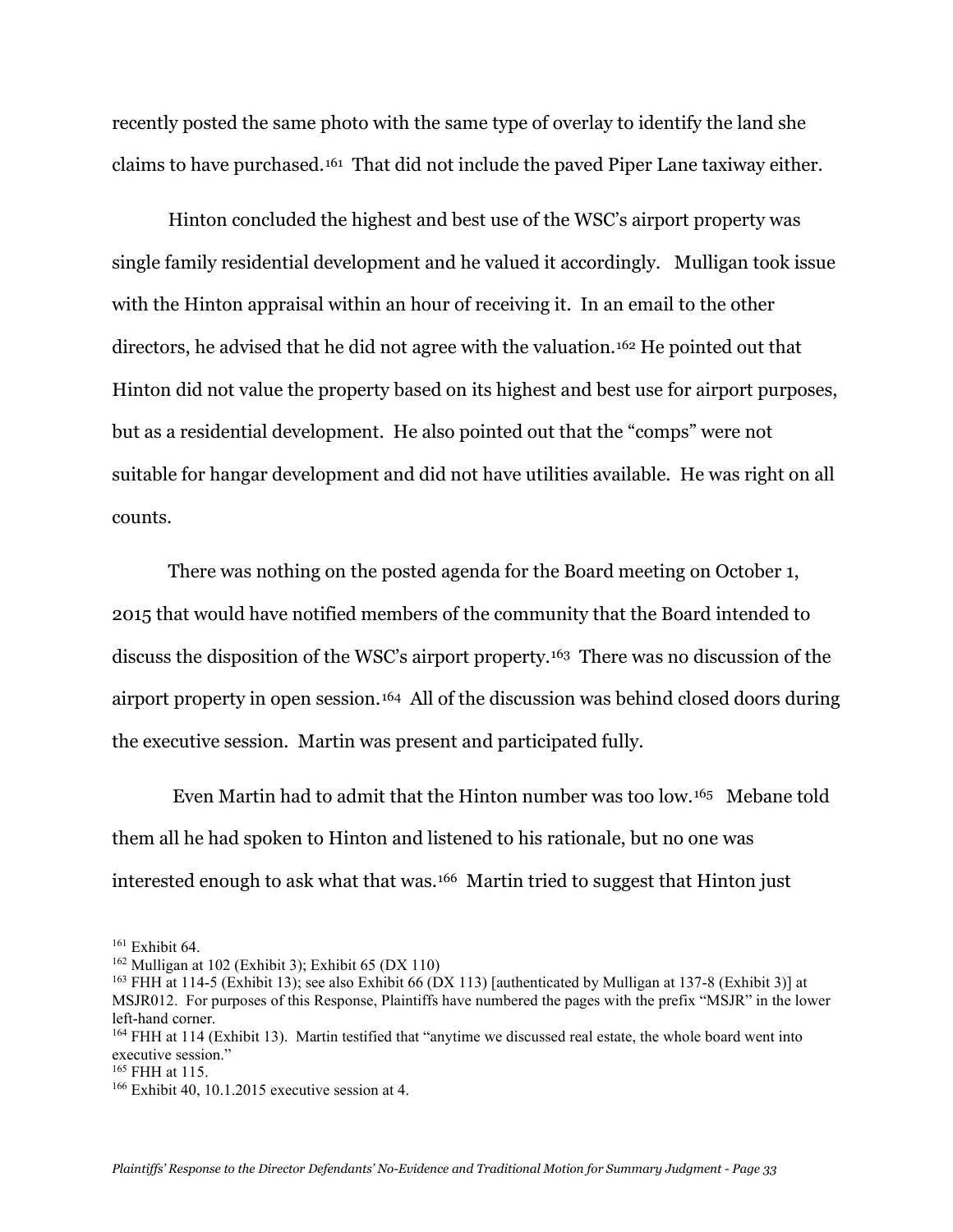didn't have enough sale data, but Mulligan and Madden took issue. Mulligan pointed out the recent sale of Tract G.[167](#page-33-0) He suggested they could just sell a strip along the frontage of Piper Lane taxiway to a buyer who wanted to create lots just like Tract G. Martin told them the WSC could not legally sell off a strip of land. That was false and Martin knew it was false at the time she said it.[168](#page-33-1) Then she told them that the development costs would be too high. That, too, was false. Martin knew the only cost would be for platting and it would be nominal.<sup>[169](#page-33-2)</sup>

Madden pointed out the sale from Van Trease Trust to Scott Martin of 1.4 acres for \$180,000.[170](#page-33-3) Martin said the sale wasn't comparable because of the relative size of the properties. She did not disclose that she intended to subdivide the property she wanted into two smaller hanger lots before she purchased it.[171](#page-33-4)

Mebane did not recommend they accept the Hinton value conclusion or base any decisions on it.[172](#page-33-5) He said they could list it for \$500,000 or whatever they chose – "the more the merrier."

That was the end of the discussion concerning the Hinton appraisal. Based on the recordings and minutes produced by the WSC, the Hinton appraisal was not mentioned again, and it certainly was not relied on by anyone. All of the directors knew that Hinton simply did not value the property they were planning to sell. They seem not to have noticed that the effective date of Hinton's valuation was a full year earlier, on

<span id="page-33-0"></span><sup>167</sup> This exchange is at pp. 4-6 of Exhibit 40.

<span id="page-33-1"></span><sup>168</sup> FHH at 190-1 (Exhibit 13).

<span id="page-33-2"></span><sup>&</sup>lt;sup>169</sup> In fact, Martin later replatted the property and flipped a 1.25-acre lot on the south end of the property for a \$90,000 net profit. No fill, no utility connections and no other expense. FHH at 184-5 & 188-9 (Exhibit 13); Exhibit 67 (DX 16).

<span id="page-33-3"></span> $170$  See pp. 6-7 of Exhibit 40.

<span id="page-33-4"></span><sup>&</sup>lt;sup>171</sup> FHH at 192-3

<span id="page-33-5"></span> $172$  Exhibit 40 at pp. 7-8.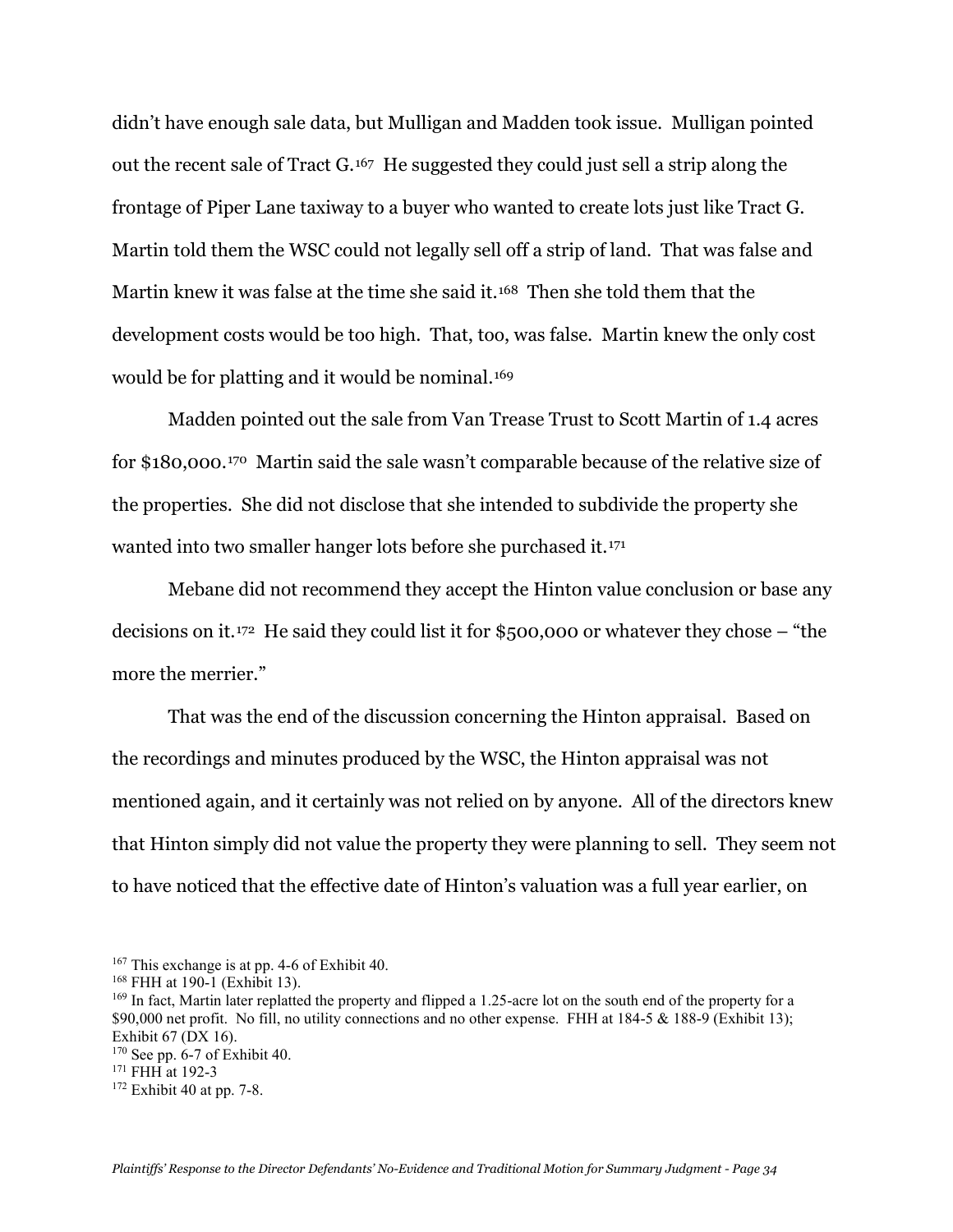September 1, 2014.[173](#page-34-0) Hinton's value conclusion was not even a relevant data point and none of them could reasonably have thought otherwise.

Upon the completion of an investigation by the 2018 Board, the WSC's counsel concluded that Hinton had violated applicable professional standards and had engaged in fraud and other wrongful conduct. These conclusions were summarized in a letter dated January 25, 2019 prepared by Joe de la Fuente of Lloyd Gosselink.[174](#page-34-1) The letter was requested in early discovery but was not produced until March 15, 2021.

#### No Urgency to Sell

Having disposed of the Hinton appraisal, the Board turned its attention to pertinent matters.

During the October 1, 2015 executive session, Mulligan made it crystal clear that there was no urgency to sell the property to manage the debt. To the contrary, his "gut feeling" was that unless a sale could "make a big chunk of money" they should not do it.[175](#page-34-2) He explained that if it became necessary the rates could be "tweaked" a small amount and that it might even be better to handle it with a rate adjustment.[176](#page-34-3) It was suggested that perhaps the WSC could just "sit on this piece of property for another year, another two years, or five years and see what happens then."[177](#page-34-4)

Martin continued to push for a sale. When the directors discussed having someone talk to a couple of realtors to "feel them out" about listing the property,

<span id="page-34-0"></span><sup>173</sup> Martin at 89-91 (Exhibit 6).

<span id="page-34-1"></span><sup>&</sup>lt;sup>174</sup> Exhibit 68 (WOWSC002244 – 002246).

<span id="page-34-2"></span><sup>175</sup> Exhibit 40 at pp. 10-11.

<span id="page-34-3"></span> $176$  Exhibit 40 at pp. 13-4.

<span id="page-34-4"></span> $177$  Exhibit 40 at pp. 10-11. Here is another transcription error; in line 23 on p. 10 "settle" is actually "sit on."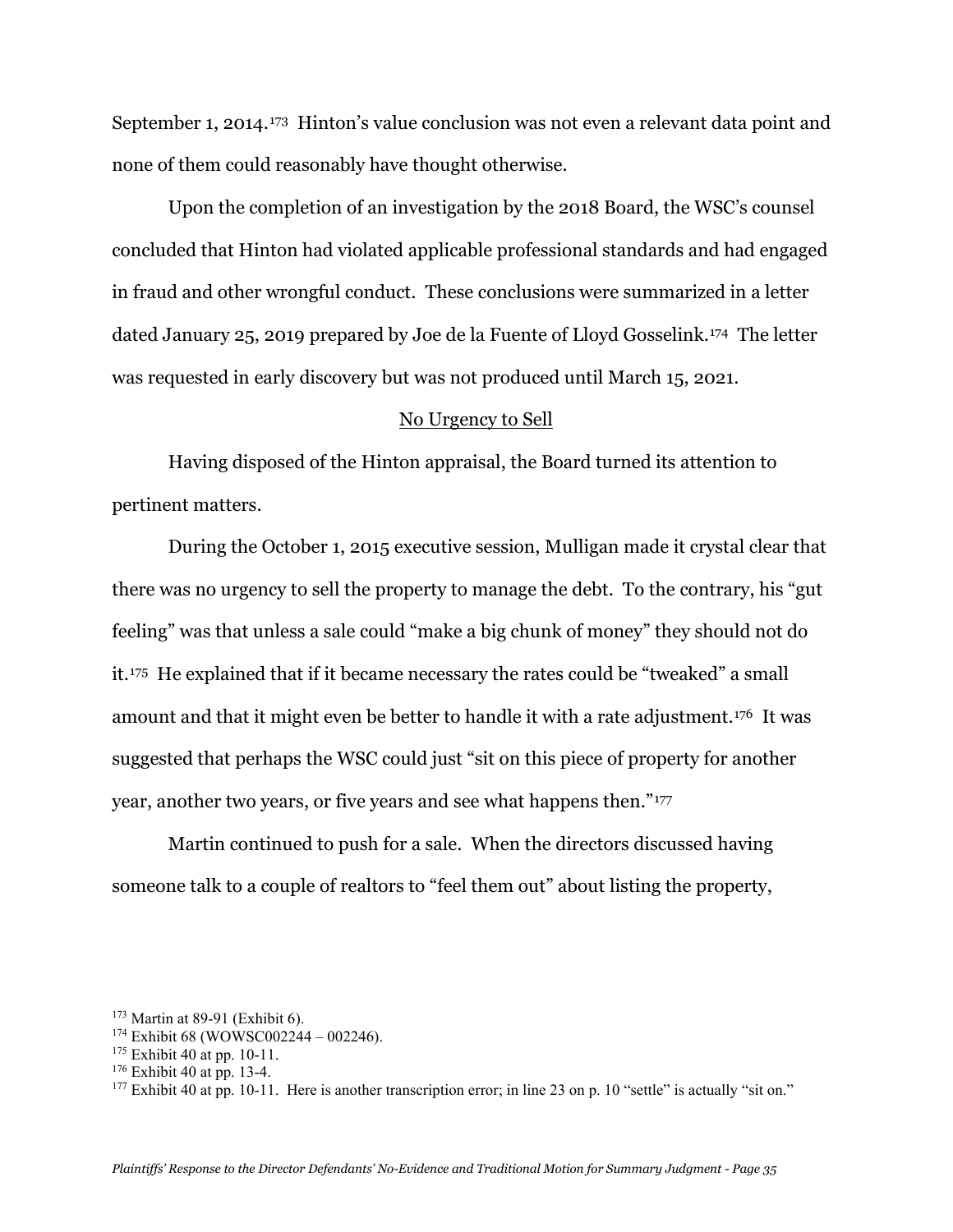Mulligan reminded Martin that she needed to recuse herself. Martin agreed, but she did not recuse and no one required her to do so.[178](#page-35-0)

# Decision to Prepare a Formal Plan and Present It to the Membership

There were surely communications among Board members concerning the WSC's airport property outside the context of a Board meeting. Mebane stated during executive session on October 31, 2015 that he had talked to each of the directors individually about the WSC's airport property.[179](#page-35-1) Aside from a handful of emails that cannot be denied, however, none of the directors can recall those discussions. So far as Plaintiffs can discover, the directors' discussions that anyone is willing to recall occurred exclusively in executive session.[180](#page-35-2) So far as Plaintiffs are able to discover, all of the discussions are reflected on the audio tapes.

At the next Board meeting on October 31, 2015, the directors convened into executive session and discussed the WSC's airport property. The main topic expected to be discussed at the meeting was "airport land status" and it was expected the Board would vote on how to proceed.<sup>[181](#page-35-3)</sup> Martin insisted that the discussion of the airport real estate must be in executive session.<sup>182</sup> The posted agenda included nothing that put the membership on notice that there might be a discussion of, or action concerning, the airport property.[183](#page-35-5)

The audio tape produced by the WSC reflects that Mebane told the others he had talked with 2 realtors, a "potential developer" and a former staffer with the state airport

<span id="page-35-0"></span><sup>178</sup> Exhibit 40 at p. 9.

<span id="page-35-1"></span><sup>179</sup> Exhibit 41 at 7.

<span id="page-35-2"></span> $180$  FHH at 80 (Exhibit 13).

<span id="page-35-3"></span><sup>&</sup>lt;sup>181</sup> Exhibit 113 at MSJR014.

<span id="page-35-4"></span><sup>&</sup>lt;sup>182</sup> Exhibit 113 at MSJR015.

<span id="page-35-5"></span><sup>183</sup> Exhibit 113 at MSJR020.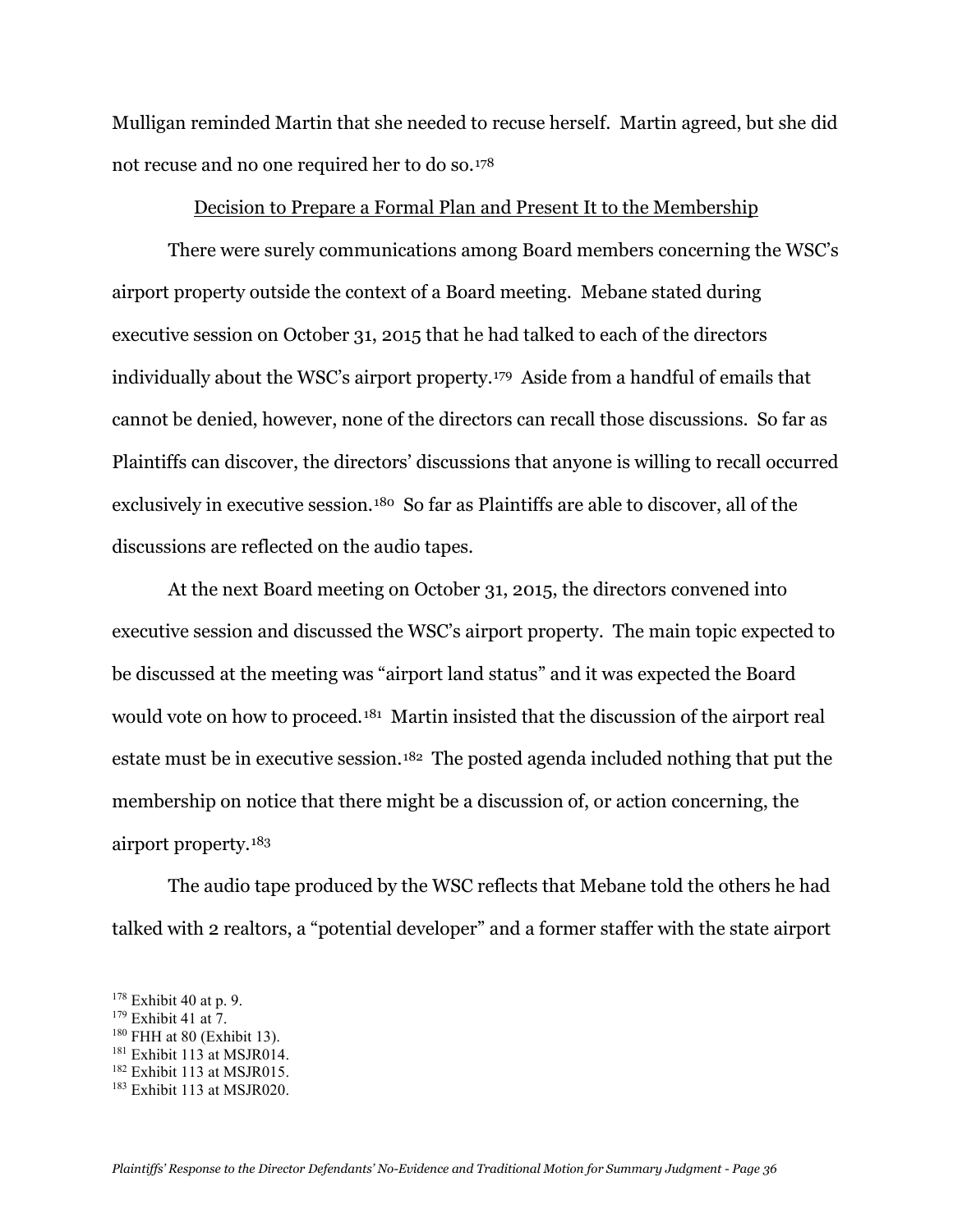regulator since the October 1, 2015 meeting. That is squarely at odds with the sworn testimony he gave before the tapes were produced.[184](#page-36-0)

Under oath, he testified that the only investigative work he did was months earlier, right after he came on the Board.[185](#page-36-1) He testified he went out and talked to several unnamed people; no one came to the airport to look at the property. It is unclear whether Mebane ever knew much of anything about the WSC's airport property, but he certainly would not have known enough right after he came on the Board to properly inform even a qualified valuation professional. Further, he could not have had discussions with anyone right after he came on the Board concerning Martin's proposal to buy the best 4 acres of the property. On the tape, he claims to have discussed the Martin offer with Van Trease.

The audio tape reflects that Mebane told the others he had talked with Doris Van Trease, a well-known local realtor who had been very active in the Spicewood Airport.<sup>186</sup> Under oath, Mebane testified he did not know Doris Van Trease.[187](#page-36-3) He testified he talked to "a lady," but he could not recall her name and he did not make any notes of the conversation.[188](#page-36-4) He did not know then or at the time of his testimony whether the "lady" had been involved in a single airport property transaction. "Somebody" told him she knew "something" about airport properties in Lakeway or Lago Vista.[189](#page-36-5) He did not

<span id="page-36-0"></span><sup>&</sup>lt;sup>184</sup> As the Court may recall, the WSC failed to put the tapes on a privilege log or otherwise to disclose their existence in response to discovery. By the time the tapes were produced in early 2021 all but 2 of the Director Defendants had been deposed. Untold hours of deposition time were wasted to run to ground events the tapes make clear just never happened. More problematic, there are many inconsistencies and Plaintiffs have not yet had an opportunity to explore them.

<span id="page-36-1"></span> $185$  Mebane at 63, 66-7 & 71 (Exhibit 8).

<span id="page-36-2"></span><sup>186</sup> Exhibit 41 at p. 4. Mebane referred to her as "Doris Van Cleat."

<span id="page-36-3"></span> $187$  Mebane at 61 (Exhibit 8).

<span id="page-36-4"></span><sup>188</sup> Mebane at 88 (Exhibit 8).

<span id="page-36-5"></span><sup>189</sup> Mebane at 88-9 (Exhibit 8).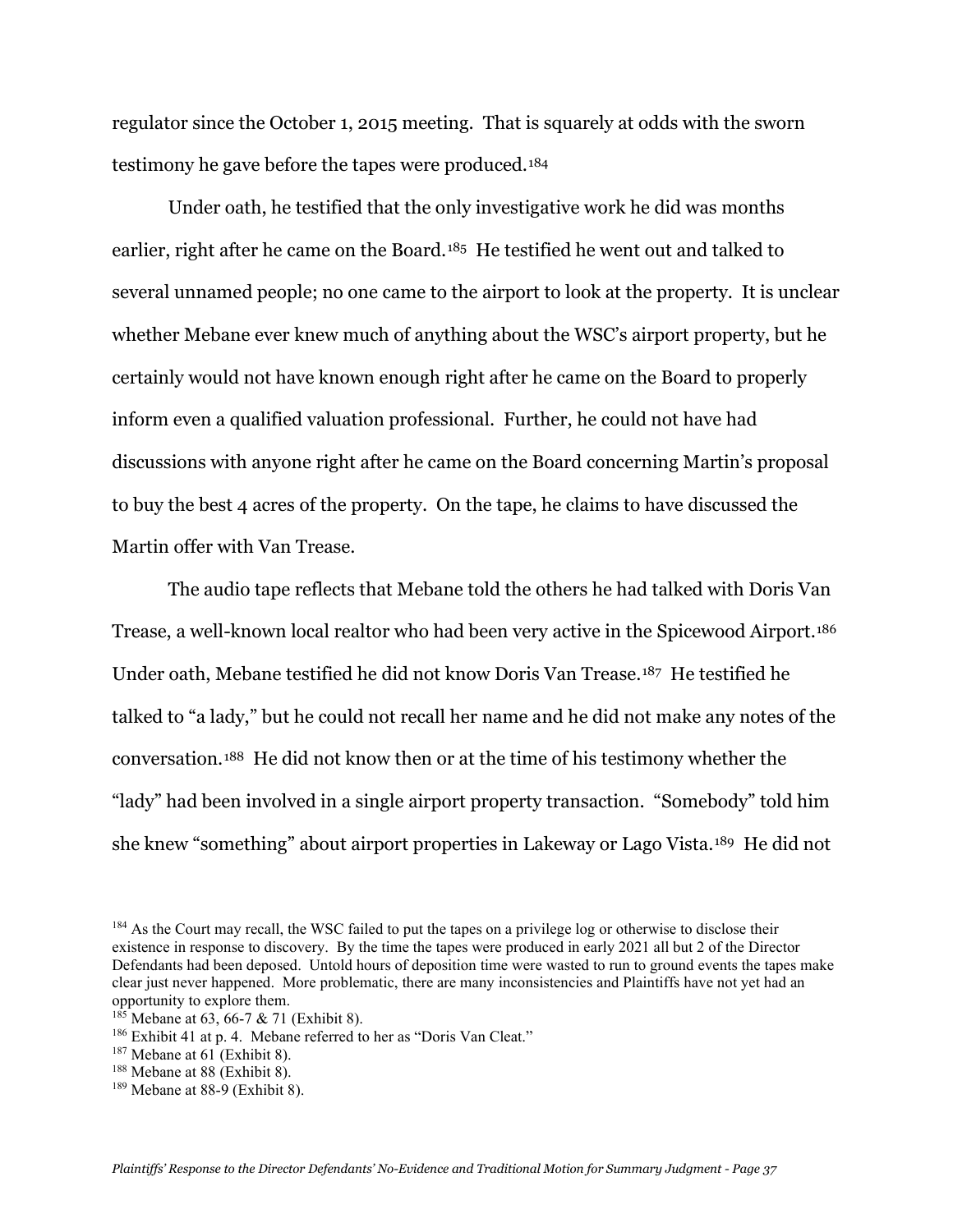ask the "lady" about listing the property for sale.[190](#page-37-0) That "lady" could not have been the Doris Van Trease he talked about during executive session.

The audio tape reflects that Mebane told the others he had talked with Kenny Dryden. As discussed above, his sworn testimony concerning his encounter with Kenny Dryden is dramatically different from the account reflected by the tape. Among other things, he testified that he only talked with Dryden because Earnest recommended it.[191](#page-37-1) The Dryden he met with did not hold himself out as having special knowledge or expertise concerning the value of airport property.[192](#page-37-2) Mebane claims he just went by to talk to that Dryden about his "opinion of the area" and his "experience" selling the one tract for the WSC.[193](#page-37-3) Dryden never sold any property for the WSC. Earnest told all of them well before these meetings that Dryden did not know anything about airport property.[194](#page-37-4)

Further, even if everything happened just as the tape suggests, Mebane did not provide the others with the information required to determine whether the figures he was giving them were reliable. They all knew Mebane himself had no special knowledge or expertise regarding the valuation of airport properties. He had learned what he knew, and more than he ever wanted to know, from what he had read during the preceding couple of weeks.[195](#page-37-0)

Mebane gave them no information about the analysis he believed Van Trease or Dryden or the unidentified airport developer or the unidentified former regulator had

<span id="page-37-0"></span><sup>190</sup> Mebane at 57-8, 61-2 (Exhibit 8).

<span id="page-37-1"></span> $191$  Mebane at 90 (Exhibit 8).

<span id="page-37-2"></span> $192$  Mebane at 91 (Exhibit 8).

<span id="page-37-3"></span><sup>193</sup> Mebane at 91 & 94.

<span id="page-37-4"></span><sup>&</sup>lt;sup>194</sup> Such dramatic inconsistencies cast doubt on the authenticity of the audio tape. Plaintiffs are currently pursuing further discovery in that regard.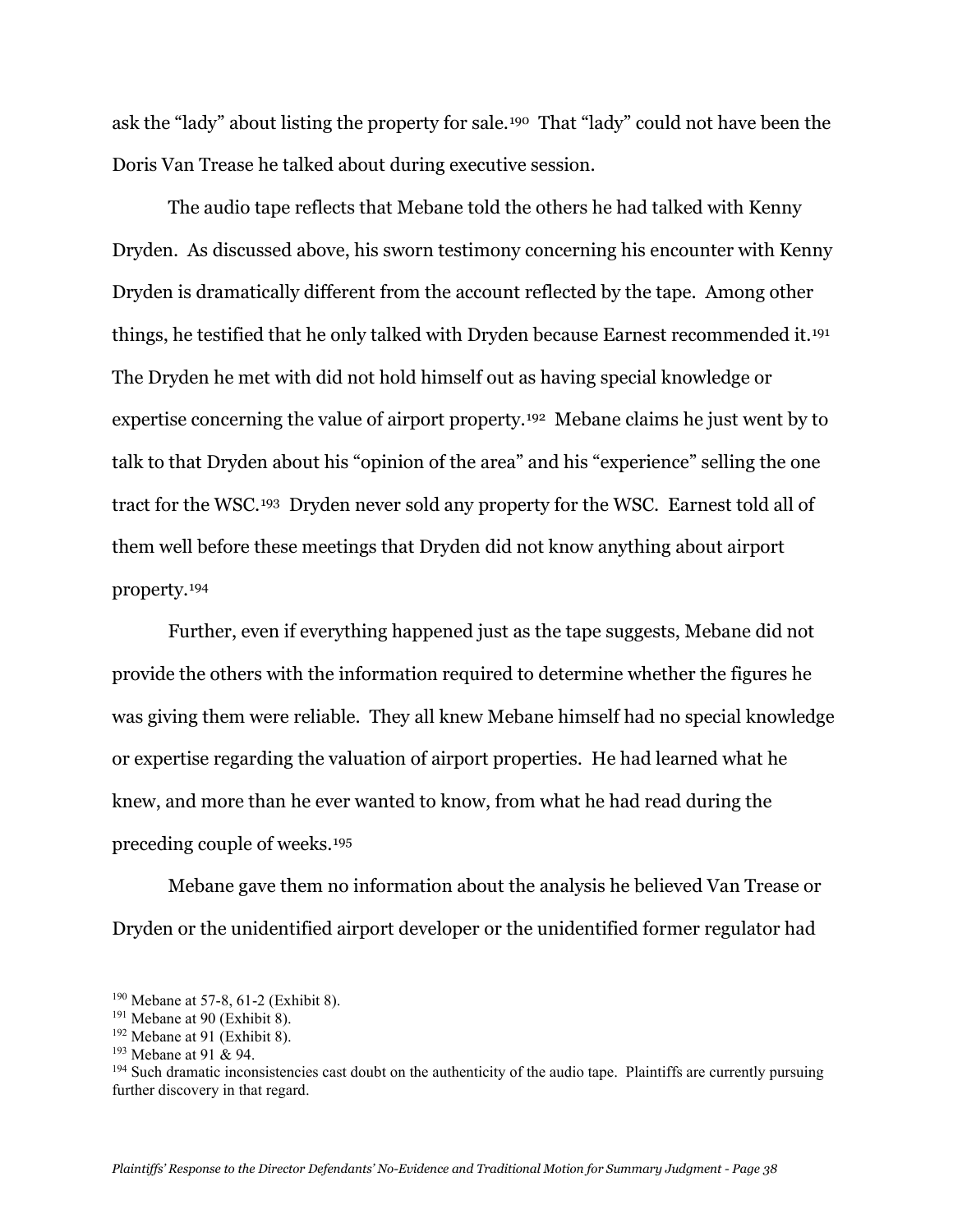performed to arrive at the value numbers he attributed to them, or even whether they had performed any analysis at all.<sup>[196](#page-38-0)</sup> He gave them no information about the sales data and other information he believed Van Trease or Dryden or the unidentified airport developer or the unidentified former regulator had relied on, or whether they had used any data or information at all. These directors knew how important those matters could be. They had recently discarded a professional value opinion for which the WSC paid money because the appraiser's methodology was flawed and his data was not comparable.

At that time, however, the Board was not trying to ascertain the fair market value of the property. The Board was not even trying to determine an asking price. The Board was certainly not trying to evaluate an offer to determine whether it was the highest obtainable price. They were trying to determine whether to take next steps in connection with a possible sale of some or all of the property and to identify what those next steps might be.[197](#page-38-1) 

This was the first time that anyone had suggested the WSC might want to sell only a portion of the 11-acre tract. Mebane put that on the table and he suggested several options.[198](#page-38-2) They did not have any sort of professional opinion to the effect that the property would bring more if sold on a piecemeal basis.[199](#page-38-3)

Martin grabbed the concept of selling the front portion of the property, which she referred to as the "heart of the whole property," and ran with it.[200](#page-38-4) She suggested the

<sup>195</sup> Exhibit 41 at p. 7-8 (Exhibit 8).

<span id="page-38-0"></span><sup>196</sup> FHH at 127-30 (Exhibit 13).

<span id="page-38-1"></span><sup>197</sup> Exhibit 41 at 32.

<span id="page-38-2"></span><sup>198</sup> Exhibit 41 at 5.

<span id="page-38-3"></span><sup>199</sup> FHH at 126-7 (Exhibit 13).

<span id="page-38-4"></span> $200$  Exhibit 41 at 9.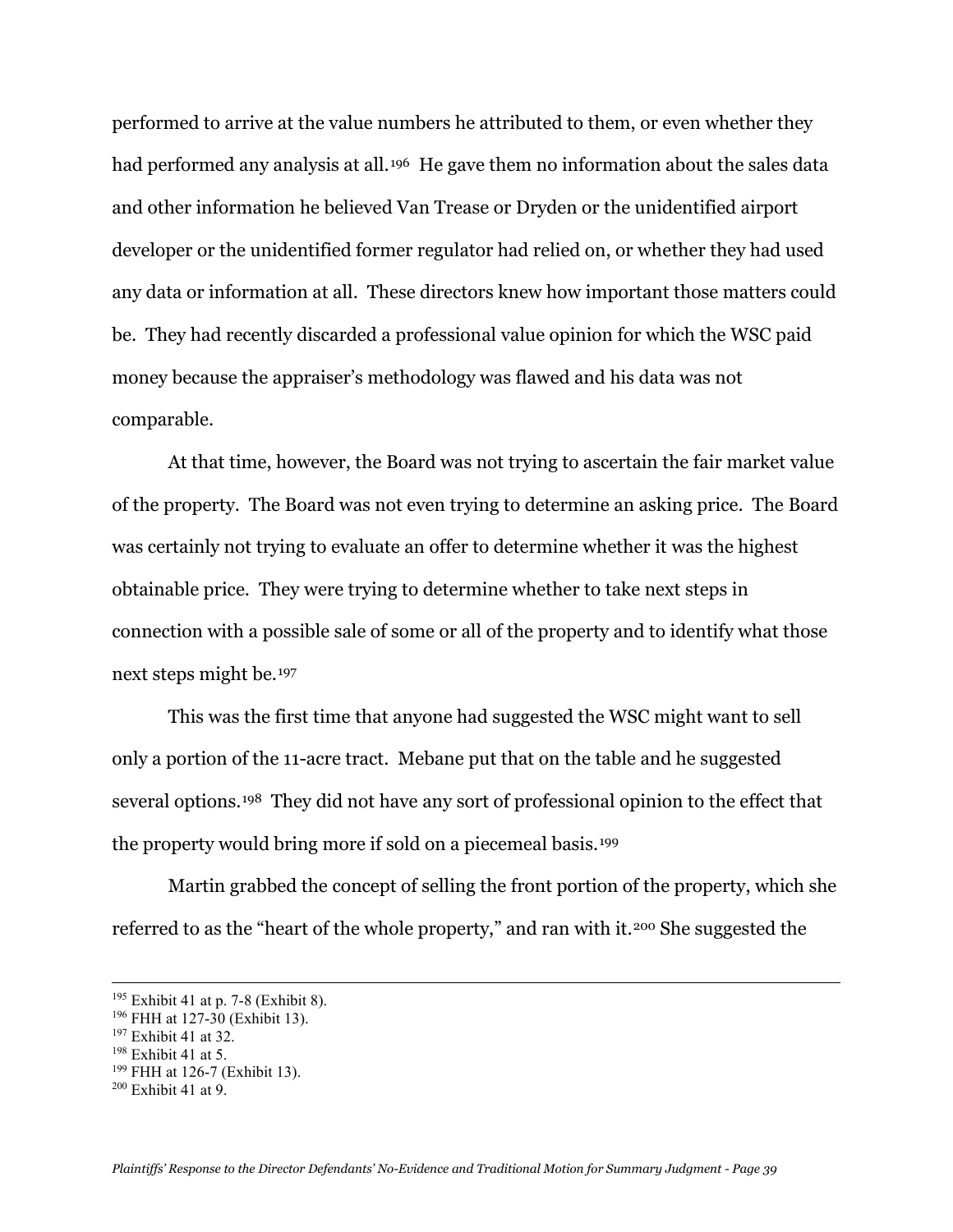WSC could get \$250,000 for the front part now and \$250,000 for the back part later. She had designed a layout that would yield 17 hangar lots on the front part alone.<sup>[201](#page-39-0)</sup> She pointed out that any purchaser would likely develop its own taxiway somewhere on the northern end of the property. She suggested that the WSC should require any purchaser to grant an easement over such taxiway when it was developed, which would give the WSC the benefit of both the developer's taxiway and the taxiway purchased from Mann. She suggested that as an incentive the WSC could grant the developer a right of refusal on the WSC's remaining property.[202](#page-39-1)

Neither Martin's layout nor any materials she sponsored included the Piper Lane taxiway in the land to be sold. To the contrary, in connection with the discussion about ensuring proper aircraft access Earnest pointed out that the WSC owned the Piper Lane taxiway.[203](#page-39-2) No one suggested they dispose of it.

The discussion makes clear that the directors were working with sketches of at least some of the property at that time. Martin repeatedly told them they could just "square it off there."[204](#page-39-3) "I would square off this piece."[205](#page-39-4) "I would square it off and make that the first piece."[206](#page-39-0) Martin told them it would be "just like the Whidden sale," which included only the lot. Martin apparently borrowed a pencil and drew out how she proposed to square it off. She even pointed out the dimension of 349 feet. None of those sketches have been produced. The discussion makes clear, however, that the

<span id="page-39-0"></span> $201$  Exhibit 41 at p. 11.

<span id="page-39-1"></span> $202$  Exhibit 41 at 31-2. This was the original rationale for the right of refusal – to obtain valuable easement rights on an improved taxiway at the developer's expense. When Martin presented her offer, she told them she would do this. They did not properly document the WSC's rights when the transaction closed and those rights were lost when the Board approved the 2019 settlement.

<span id="page-39-2"></span> $203$  Exhibit 41 at 31.

<span id="page-39-4"></span><span id="page-39-3"></span><sup>204</sup> Exhibit 41 at 13.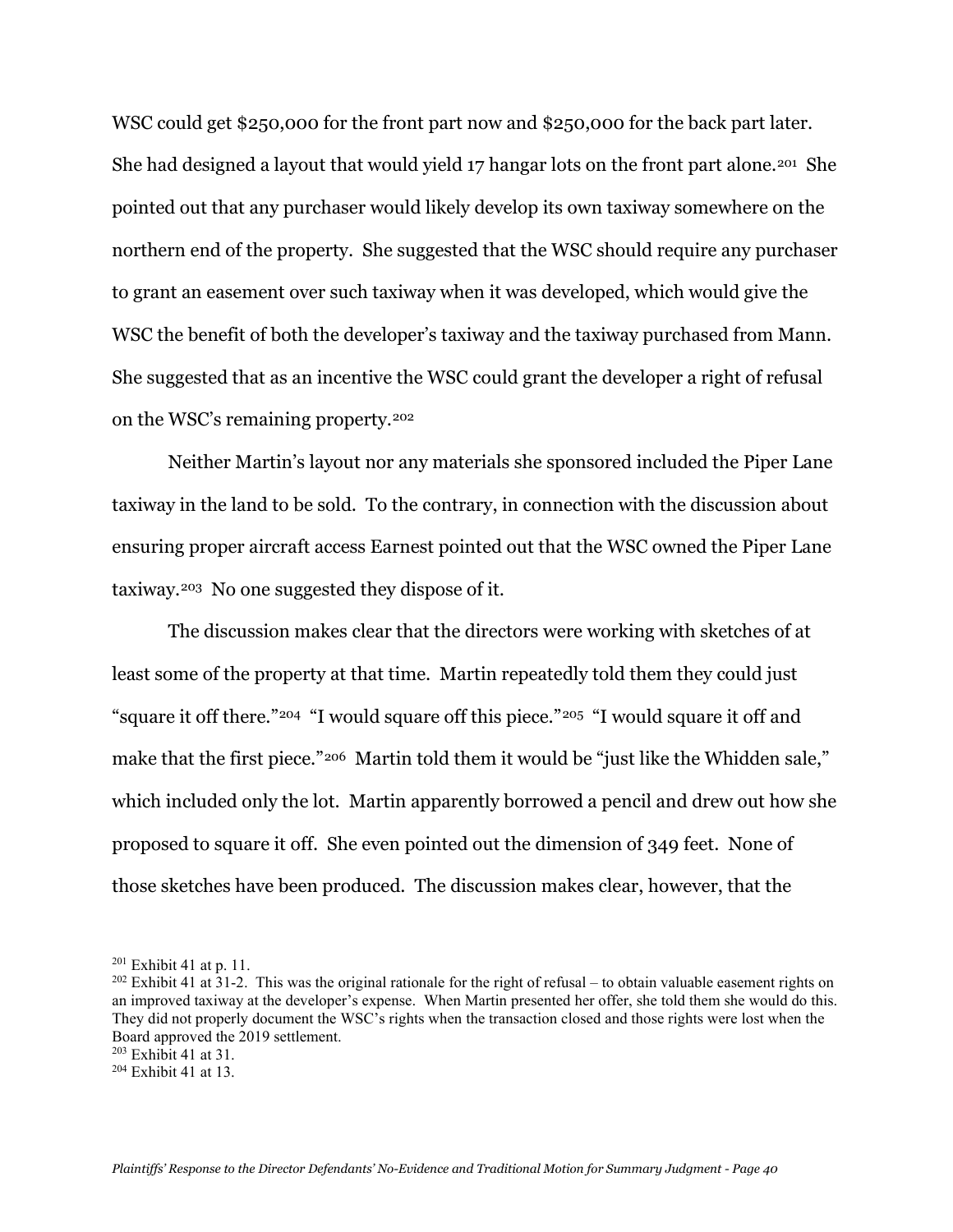Board was considering a sale of vacant land to someone who would develop it into hangar lots. One of the options was to sell a strip of vacant land along a portion of the frontage of the Piper Lane taxiway. The Board was not considering a sale of the Piper Lane taxiway.

Martin also tried to persuade the others that the WSC was under pressure to sell land due to the WWTP financing, that they needed to "get that payment down to where we can stomach the monthly."[207](#page-40-0) Mulligan again assured everyone that they were "stomaching the monthly" just fine and putting money in the bank to boot.[208](#page-40-1) He advised that they could, and should, make a decision on the sale of the property independently from any decisions they might make in the future regarding the debt.<sup>[209](#page-40-2)</sup> Mulligan also reminded them that the prior Board had purposefully chosen to have a level pay over a longer term rather than to have a shorter term with a large balloon payment.<sup>[210](#page-40-3)</sup>

Martin suggested repeatedly they should "do it in 2 steps to maximize," "just sell off this, maximize as much money to pay down the bank," "can we all focus on selling that piece, maximizing it, hold the balance for appreciation," and "sell the best piece off, maximize on it."<sup>[211](#page-40-4)</sup> That was exactly the word to use. Maximizing the sale proceeds from the property for the benefit of the WSC and its members was exactly what the Board had said it would do for years.[212](#page-40-5)

<span id="page-40-4"></span><sup>211</sup> Exhibit 41 at 15, 16, 28, 39.

<sup>206</sup> Exhibit 41 at 17.

<span id="page-40-0"></span><sup>207</sup> Exhibit 41 at 19.

<span id="page-40-1"></span><sup>208</sup> Exhibit 41 at 36.

<span id="page-40-2"></span><sup>209</sup> Exhibit 41 at 19-21.

<span id="page-40-3"></span> $210$  Exhibit 41 at 21.

<span id="page-40-5"></span><sup>&</sup>lt;sup>212</sup> Martin agrees that maximizing the value means to get the best price and best terms that are available on the market. FHH at 62 (Exhibit 13).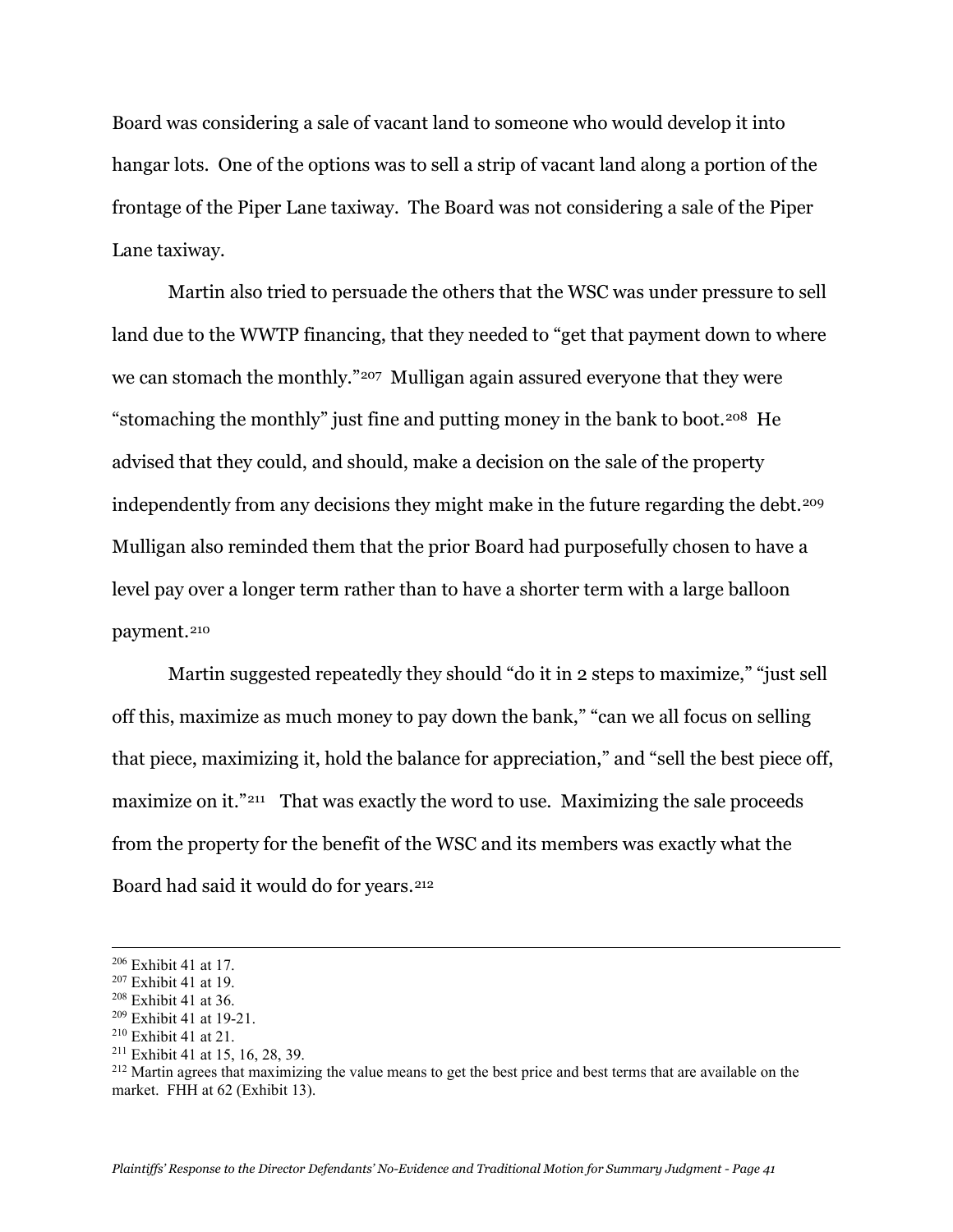They came to consensus that they would move forward with a plan to put a squared off tract of vacant land along Piper Lane on the market by listing it with Doris Van Trease.<sup>[213](#page-41-0)</sup> They did not decide, or even discuss, what they thought a "squared off" tract might be worth. They did not decide what they thought the asking price should be. They agreed that Mebane would prepare a "formal plan" that clearly identified the land they proposed to sell, the restrictions they proposed to have on it and the arrangement they proposed to make with Van Trease to market it.<sup>214</sup> They agreed the "formal plan" would be presented to the membership and voted on in an open meeting.

Within 24 hours of persuading the others to move forward with a sale of a portion of the property, Martin emailed Mebane with the terms of a proposal she planned to pitch to one or more prospects.[215](#page-41-2) The proposed price was \$200,000. Martin testified she got that number from "Bob" during an executive session discussion about reducing the loan.[216](#page-41-3) It was a number she heard Mebane say in executive session they might accept. It was not a number Martin associated with the fair market value of the property she wanted to buy. She did not have an appraisal or other opinion of value that put the value of the "heart" of the WSC's airport property at anywhere near as low as \$200,000. She didn't have any opinion of value for the property at all.<sup>[217](#page-41-4)</sup>

### The Fake Restructure Proposal

Neither Mebane nor anyone else prepared a "formal plan." No one took steps to have the surveyor prepare a description of any "squared off" portion of the land. The meeting notice posted for the Board's next meeting on December 7, 2015 did not include

<span id="page-41-4"></span><span id="page-41-0"></span><sup>213</sup> Exhibit 41 at 39 & 42.

<span id="page-41-1"></span><sup>214</sup> Exhibit 41 at 39.

<span id="page-41-2"></span><sup>215</sup> Exhibit 69 (DX 127); FHH at 124 (Exhibit 13).

<span id="page-41-3"></span><sup>216</sup> FHH at 125-6 (Exhibit 13).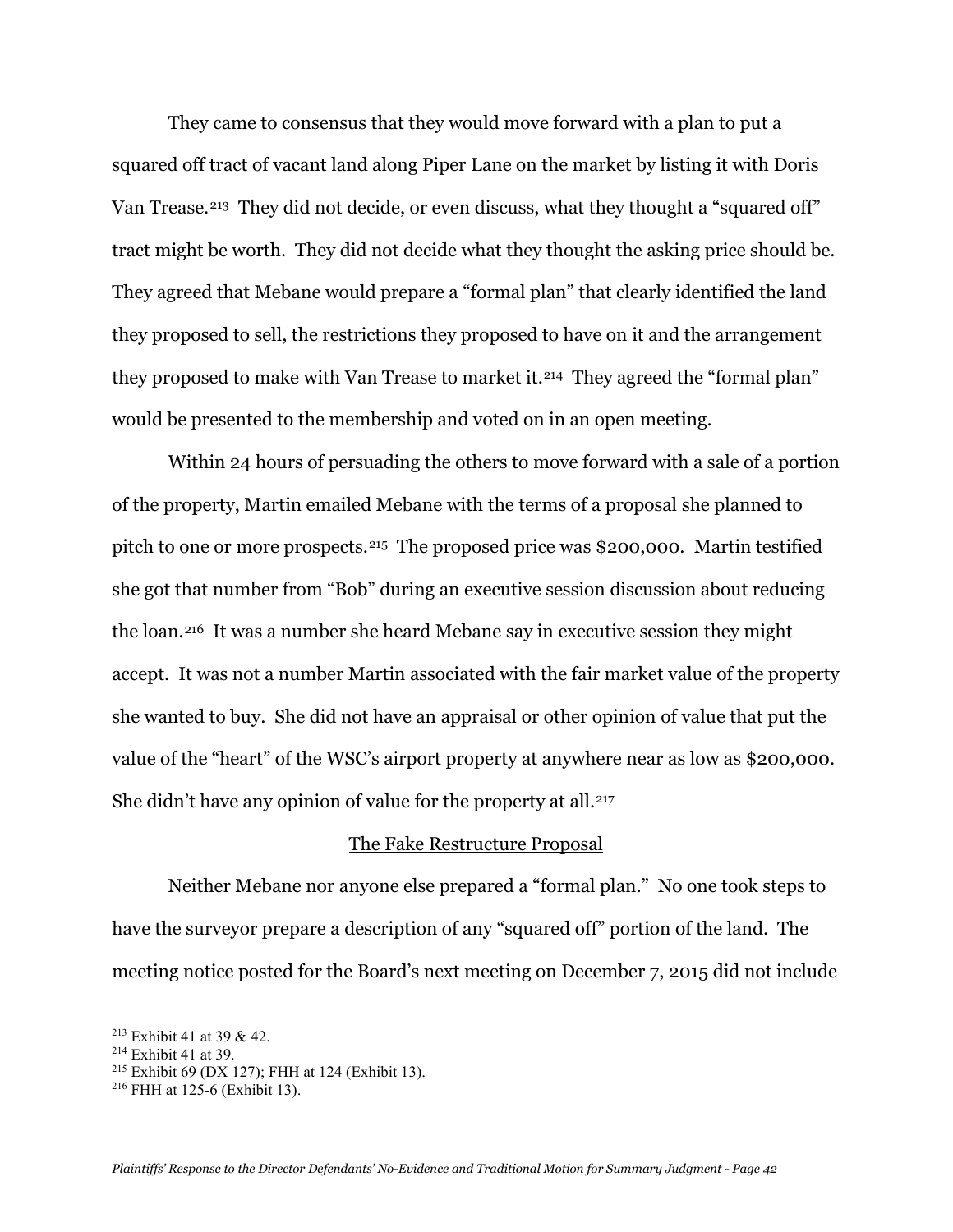any item concerning the WSC's airport property.<sup>[218](#page-42-0)</sup> It is undisputed there was no discussion during the open portion of the December 7, 2015 meeting concerning the WSC's airport property. The WSC produced an audio tape that reflects there was such a discussion during executive session at the December 7, 2015 meeting.

It appears that sometime between the October 31 meeting and the November 7 meeting Mebane and Martin had a meeting with the WSC's lender concerning the outstanding debt. There is no record anyone asked them to do that. Mulligan had assured everyone at the earlier meeting there was no need to address the financing in connection with a decision concerning the sale of property.

The recording reflects that Martin informed Mulligan, Earnest, Mebane and Madden at the executive session on December 7 that she was "still interested" in purchasing WSC property.[219](#page-42-1) She did not recuse herself from the executive session and no one asked her to leave. The "real estate" exception to TOMA no longer applied to their discussions, but they continued to have those discussions behind closed doors.

Martin and Mebane told the others they had met with the banker about restructuring the loan.[220](#page-42-2) Mebane told them that the banker "ran some numbers" and told them if the WSC would make a \$200,000 principal reduction he would restructure the loan to reduce the monthly payment by about \$3,000.<sup>221</sup> According to Martin, the banker told them he would change the interest rate to a fixed 5% and would reduce the number of payments. Martin told them the banker recalled the plan being to sell the

<sup>217</sup> FHH at 126 (Exhibit 13).

<span id="page-42-0"></span><sup>218</sup> Exhibit 70.

<span id="page-42-1"></span><sup>219</sup> Exhibit 42 at 11.

<span id="page-42-2"></span><sup>220</sup> Exhibit 42 at 7.

<span id="page-42-3"></span><sup>221</sup> *Id.*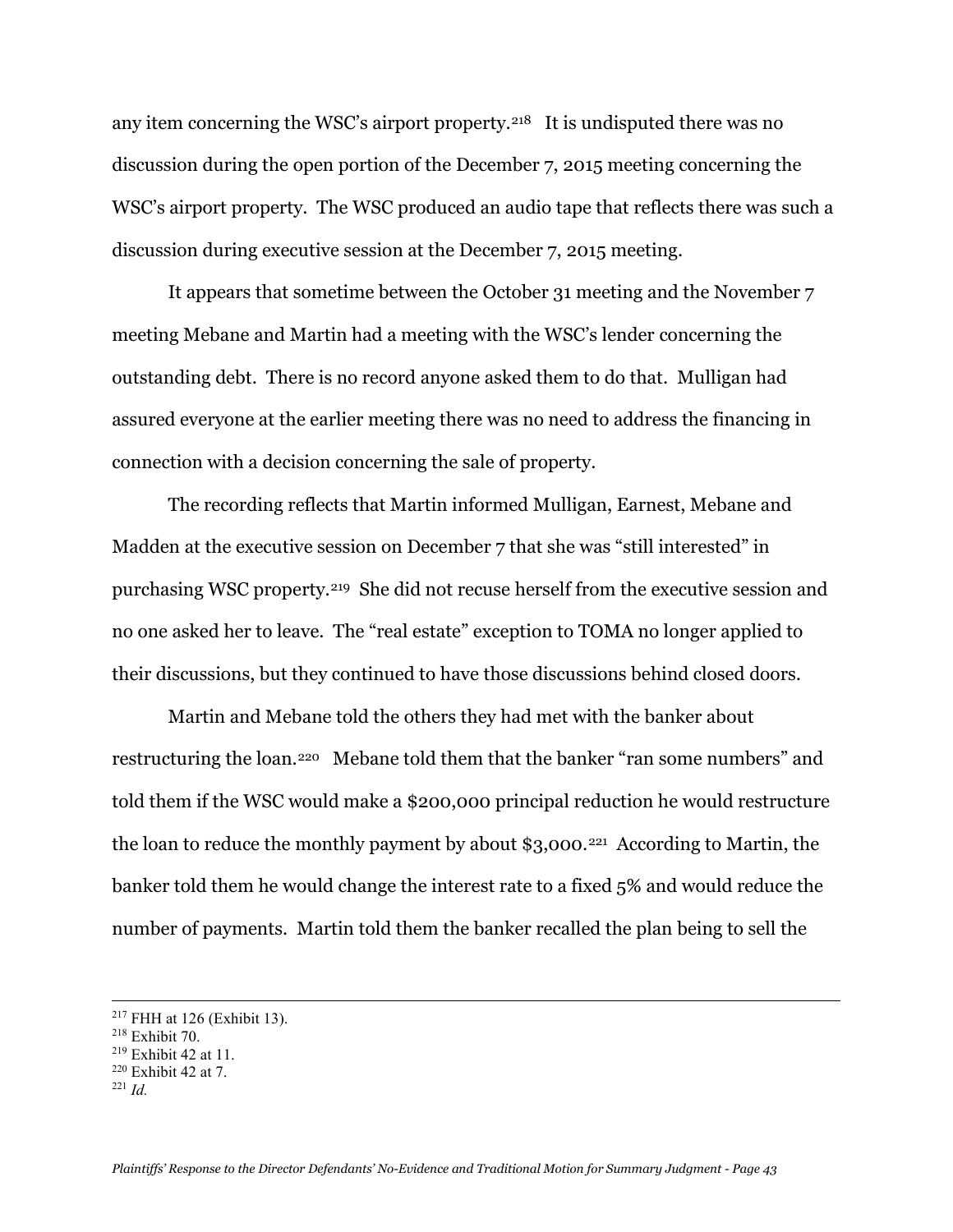airport property and get it all paid off.[222](#page-43-0) Martin claimed she told him things had changed. She knew that was not true.

In fact, the banker did not tell Martin and Mebane he could reduce the monthly payment amount or that he could reduce the number of monthly payments or that a \$200,000 principal reduction was needed. All the banker said was that he would "modify the loan with a nonadjustable rate fixed for five years" if there were a principal reduction.[223](#page-43-1) He did not discuss any particular amount of principal reduction; Martin made that up. Martin testified the discussion was about selling the 11 acres for "as much as we could get." If that is true, it is highly unlikely the banker even had \$200,000 in mind. In any event, it is clear the \$200,000 figure did not come from the banker; it was a number Martin came up with.

Martin told the others that she told her "investor" the WSC would need to net \$200,000 from the sale.<sup>[224](#page-43-2)</sup> They all knew at the time, however, that the Board's duty was to obtain the highest price the market would pay. They also knew the Board had committed to the membership for years that the directors would take the steps required to get the highest price, which clearly included putting the property on the market and advertising it for sale, and that none of those steps had ever been taken.

They had no reliable information before them concerning the fair market value of the property. Mebane advised they would hold off on listing the property to see if

<span id="page-43-0"></span> $222$  Exhibit 42 at 8.

<span id="page-43-1"></span> $223$  Martin at 65-6 (Exhibit 6).

<span id="page-43-2"></span> $^{224}$  Exhibit 42 at 11. That the WSC might be looking to "net" \$200,000 from a sale was not just inside information, it was inside information that Martin and Mebane had manufactured.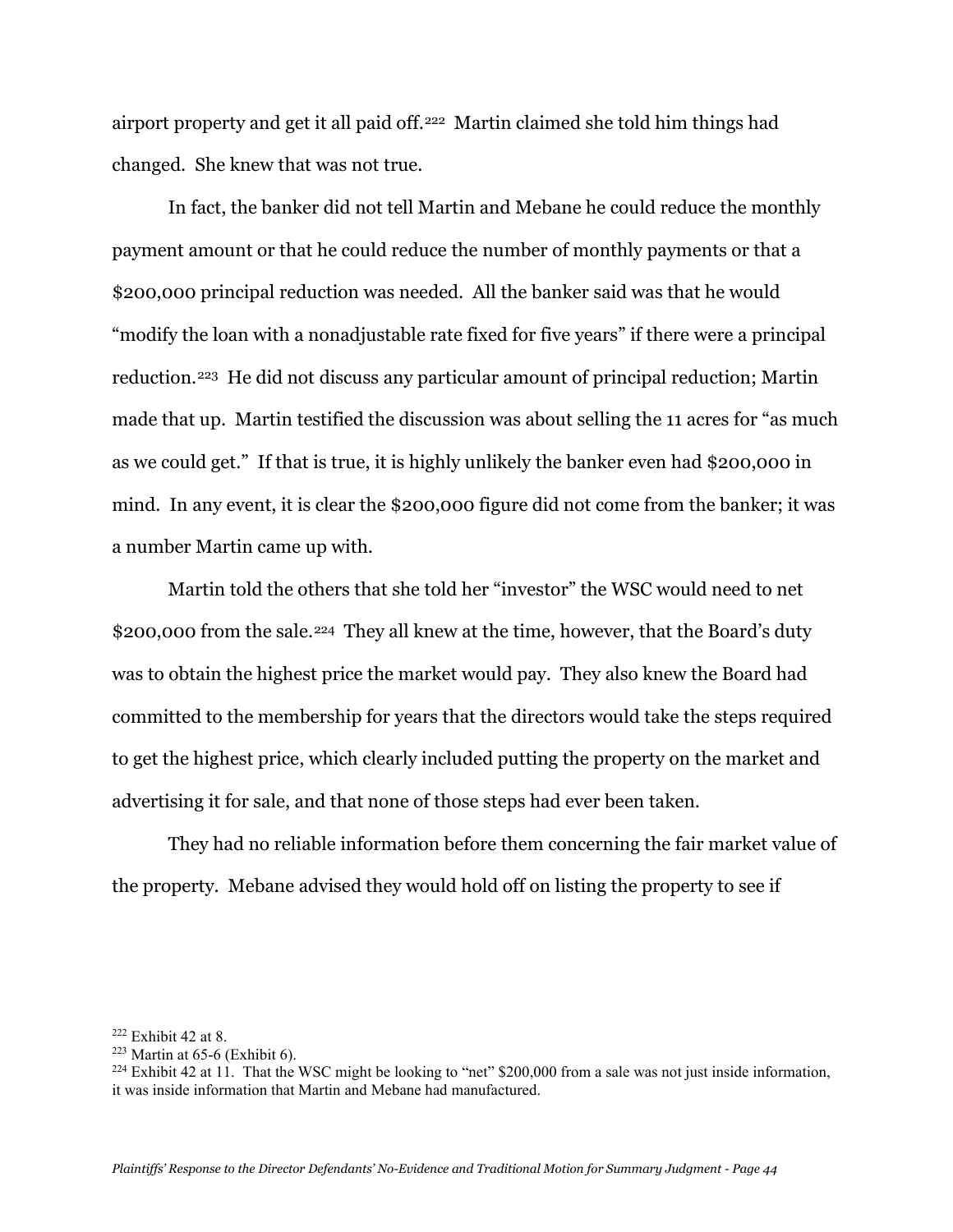Martin brought a \$200,000 offer.<sup>225</sup> Earnest was present when they decided not to put the property on the market.

Martin emailed that offer to Mebane a few days before the next Board meeting.<sup>226</sup> Martin claims she based her offer price on the Hinton appraisal and Board discussion of an alleged recommendation to list 4.3 acres for \$225,000.[227](#page-44-2) All of that information was available to Martin only by virtue of her position as director and her participation in executive session. She knew the Hinton appraisal was not a reliable value opinion. She had no idea whether the statement attributed to Van Trease was or was not consistent with actual market data.<sup>[228](#page-44-3)</sup>

Martin told Mebane that she was considering presenting her offer at the December 19, 2015 meeting.[229](#page-44-4) 

## Approval of a Transaction with a Sitting Director

The posted agenda for the Board meeting on December 19, 2015 did not include an item that notified the membership the Board might consider or act on an offer for a portion of the WSC's airport property. The court has previously determined this was a violation of TOMA.

For years, the Director Defendants have claimed that Martin presented her offer in open session. That is not true. Martin presented her offer in executive session. She remained in executive session and participated in the Board's discussion for

<span id="page-44-0"></span><sup>225</sup> Exhibit 42 at 17.

<span id="page-44-1"></span><sup>226</sup> Exhibit 71 (DX 130).

<span id="page-44-2"></span> $227$  Martin Declaration at para. 3 (Exhibit 1 to Motion).

<span id="page-44-3"></span><sup>228</sup> FHH at 197

<span id="page-44-4"></span><sup>229</sup> FHH at 135 (Exhibit 13).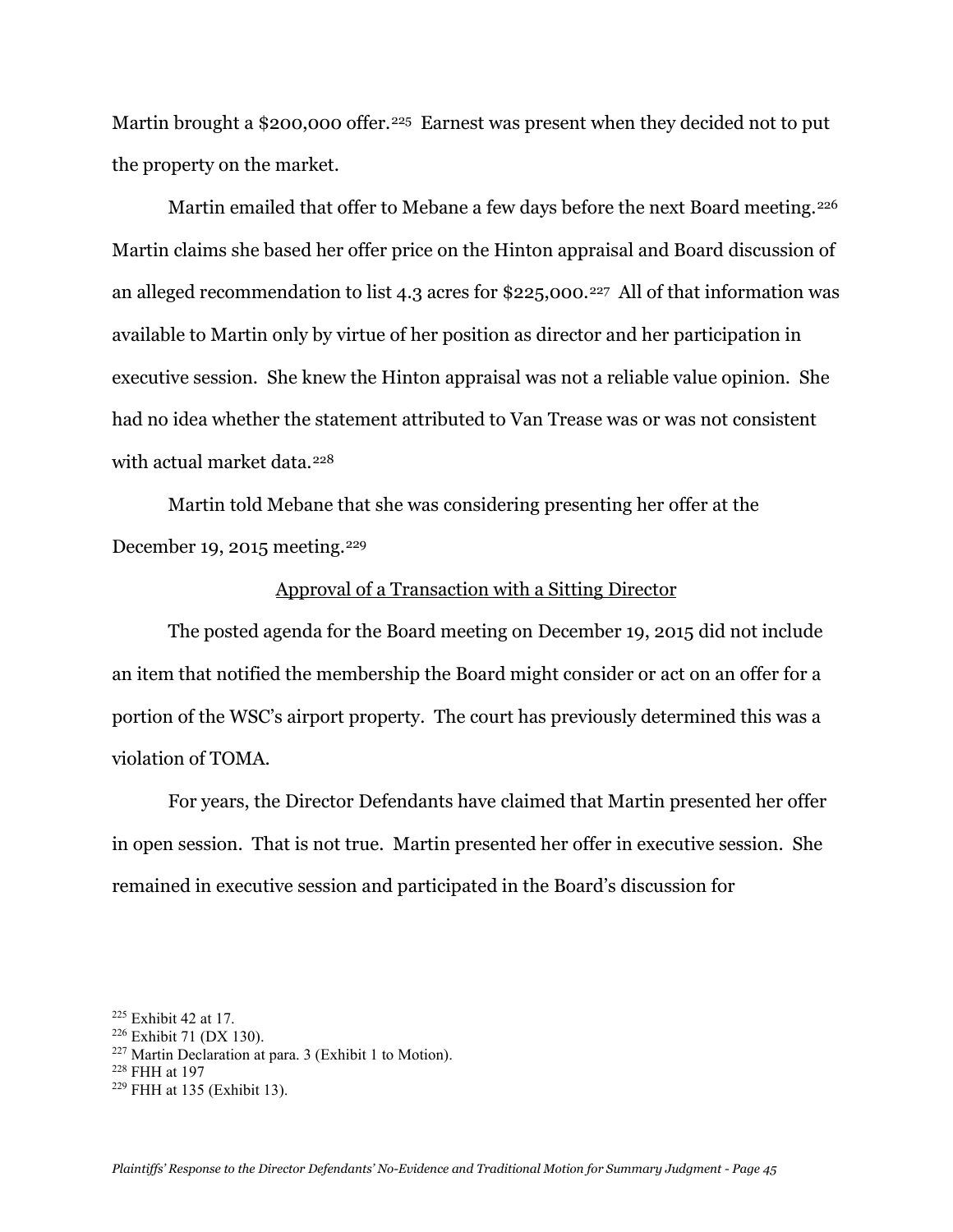approximately half of the session.<sup>[230](#page-45-0)</sup> These discussions were not within the "real estate" exception and were not allowed to be conducted behind closed doors.

The contract Martin presented listed the buyer as Friendship Homes & Hangars. Friendship did not exist then; it was not formed until March 2016. If a contract was approved that day, it was a contract with Martin. Although the Bylaws required it, there the WSC had no conflict of interest policy in December 2015.<sup>[231](#page-45-1)</sup>

Mulligan, Madden and Mebane had no more or better information concerning the value of the property covered by the contract at the December meeting. No one could really remember what Van Trease was supposed to have said. No one had any idea what data (if any) Van Trease might have considered or what analysis (if any) Van Trease might have performed. It is undisputed, however, that Mebane talked to Van Trease, if at all, prior to the October 31, 2015 meeting.<sup>[232](#page-45-2)</sup> There had been no discussion of selling the front part of the property along Piper Lane at that time. There certainly could not have been discussion about selling 4.3 acres as Martin claims. Martin did not make her offer until much later, so Mebane could not have discussed the offer with Van Trease, Dryden or any of the unnamed "real estate people."

Then there was Mebane's statement that he had "been told by people that are in the development business" that "you better take it."<sup>[233](#page-45-3)</sup> That was even more sketchy than the Van Trease information. And the unnamed airport developer said he wouldn't pay more than \$15,00o acre – what would they expect him to say?

<span id="page-45-0"></span> $^{230}$  Exhibit 43, transcript of 12.19.2015 executive session, at 3 and 35; FHH at 139 (Exhibit 13).

<span id="page-45-1"></span> $231$  FHH at 86 (Exhibit 13).

<span id="page-45-2"></span><sup>&</sup>lt;sup>232</sup> Mebane testified under oath that these conversations occurred, if at all, in June 2015.

<span id="page-45-3"></span><sup>233</sup> Exhibit 43 at 42.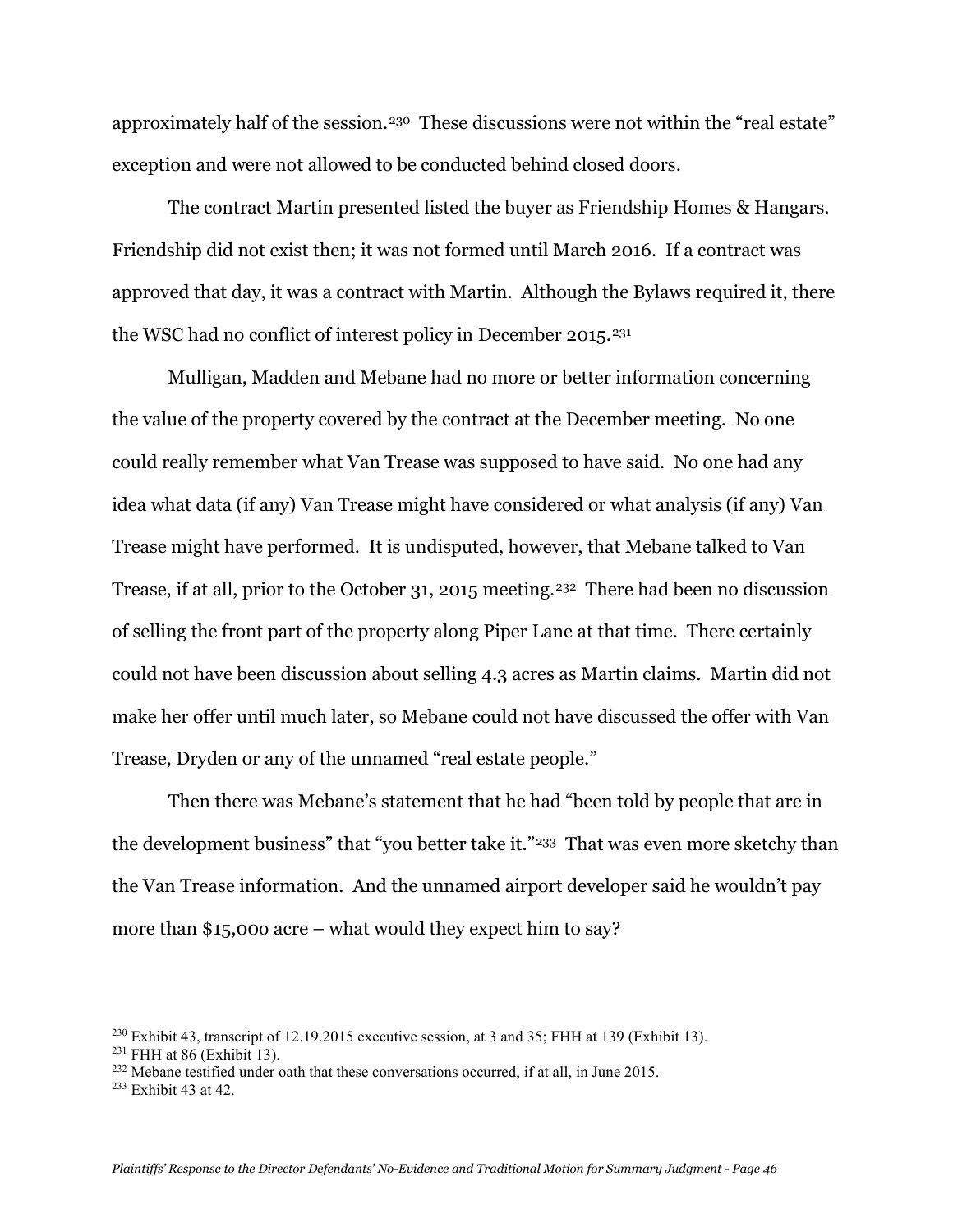There could well have been buyers prepared to pay far more than what Martin was offering. They could have found out in short order had they marketed the property for sale and given serious attention to the offers received. There had been every opportunity to do just that. They just had not done it.[234](#page-46-0) They were in no position to try to justify their decision on the grounds it was the best offer they had received.

The taped discussion makes clear that Mulligan, Madden and Mebane were well aware they had not lived up to the commitments made to the community.<sup>235</sup> They also knew the community would see this for the "sweetheart deal" it was. They predicted people would be upset about it. They were strategizing even before they voted on the story they would tell the membership about all the work they had done to vet the offer.[236](#page-46-2) It just wasn't true.

They knew the solution was to put the backroom deal with Martin on hold and put the property on the market.[237](#page-46-3) There was no reason not to do it. The real estate market was depressed.<sup>[238](#page-46-4)</sup> The WSC was not in a bind for money. Martin had been after the property for years; the Board had turned her down and put her off and there she was offering more money than before.

At least some of the Director Defendants wanted to take the credit for selling property and reducing debt.[239](#page-46-5) They bragged to each other about getting concessions from Martin to pay for their drainage problems, but they never got any and quite likely

<span id="page-46-4"></span> $238$  Mulligan at 17 (Exhibit 3).

<span id="page-46-0"></span><sup>234</sup> Even Martin admits this. Martin at 161 (Exhibit 6).

<span id="page-46-1"></span><sup>235</sup> Exhibit 43 at 40-5 & 48.

<span id="page-46-2"></span> $236$  Exhibit 43 at 61.

<span id="page-46-3"></span><sup>237</sup> Exhibit 43 at 44-5.

<span id="page-46-5"></span><sup>239</sup> Exhibit 43 at 51.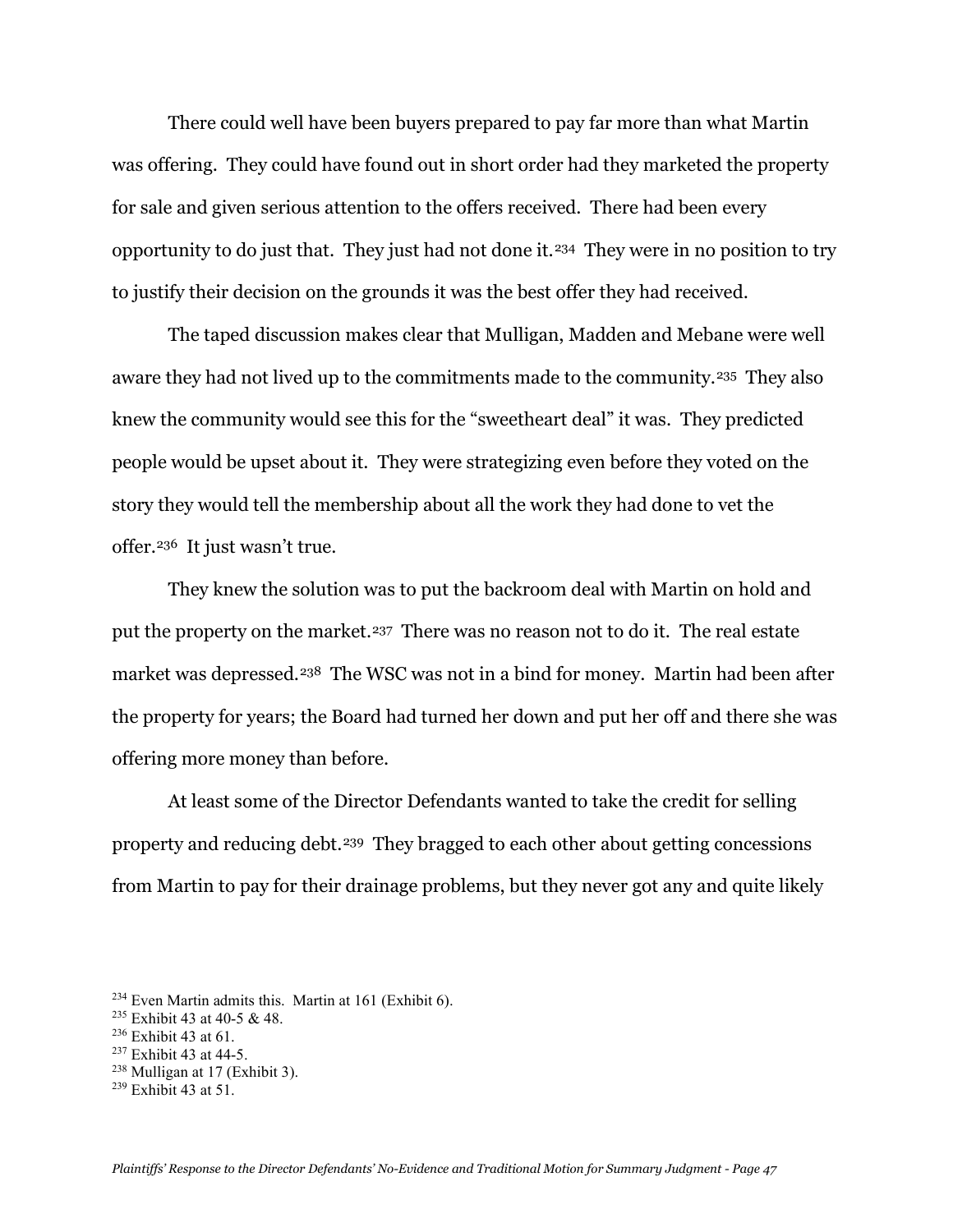exposed the WSC to a claim by Friendship that the WSC must dedicate land for drainage facilities in the future.<sup>[240](#page-47-0)</sup>

They brought Martin back into the meeting, but they never went out of executive session.[241](#page-47-1) They voted on the contract in executive session. That was a violation of TOMA. Madden generated meeting minutes that falsely portrayed they had voted in open session.[242](#page-47-2) The others, including Earnest, approved those minutes at the next meeting. The minutes for the December 19, 2015 meeting were not posted on the WSC website for quite some time.<sup>[243](#page-47-3)</sup>

Martin did not disclose the truth about her ownership interest in Friendship; she represented she had a partner who owned an unspecified equity interest. Martin did not disclose the truth about her interactions with the WSC's banker. Martin did not disclose that her "good faith offer" was based on inside information about what the directors were planning to do and not on market value. Martin did not disclose she had been prepared to pay far more for other vacant land just across the airpark that she intended to develop into hangar lots. Martin did not disclose her efforts to influence the Hinton value conclusion. Martin did not disclose that she intended to acquire the paved Piper Lane taxiway. Martin did not disclose that she had not consulted with the LCRA during the option period and did not know what dedications or concessions on the remainder tract might be required. Martin did not disclose she did not intend to be obligated to grant taxiway easement rights on the taxiway she planned to develop.

<span id="page-47-0"></span><sup>&</sup>lt;sup>240</sup> FHH at 42-3 and 44-5 (Exhibit 13), Friendship may have right to require land dedication and other concessions and is not giving up any rights.

<span id="page-47-1"></span> $241$  Exhibit 43 at 64 et seq.; WSC (Nelson) at 107 (Exhibit 12).

<span id="page-47-2"></span> $242$ Exhibit 72 (DX 144).

<span id="page-47-3"></span><sup>243</sup> Declaration of Patti Flunker, Exhibit 73.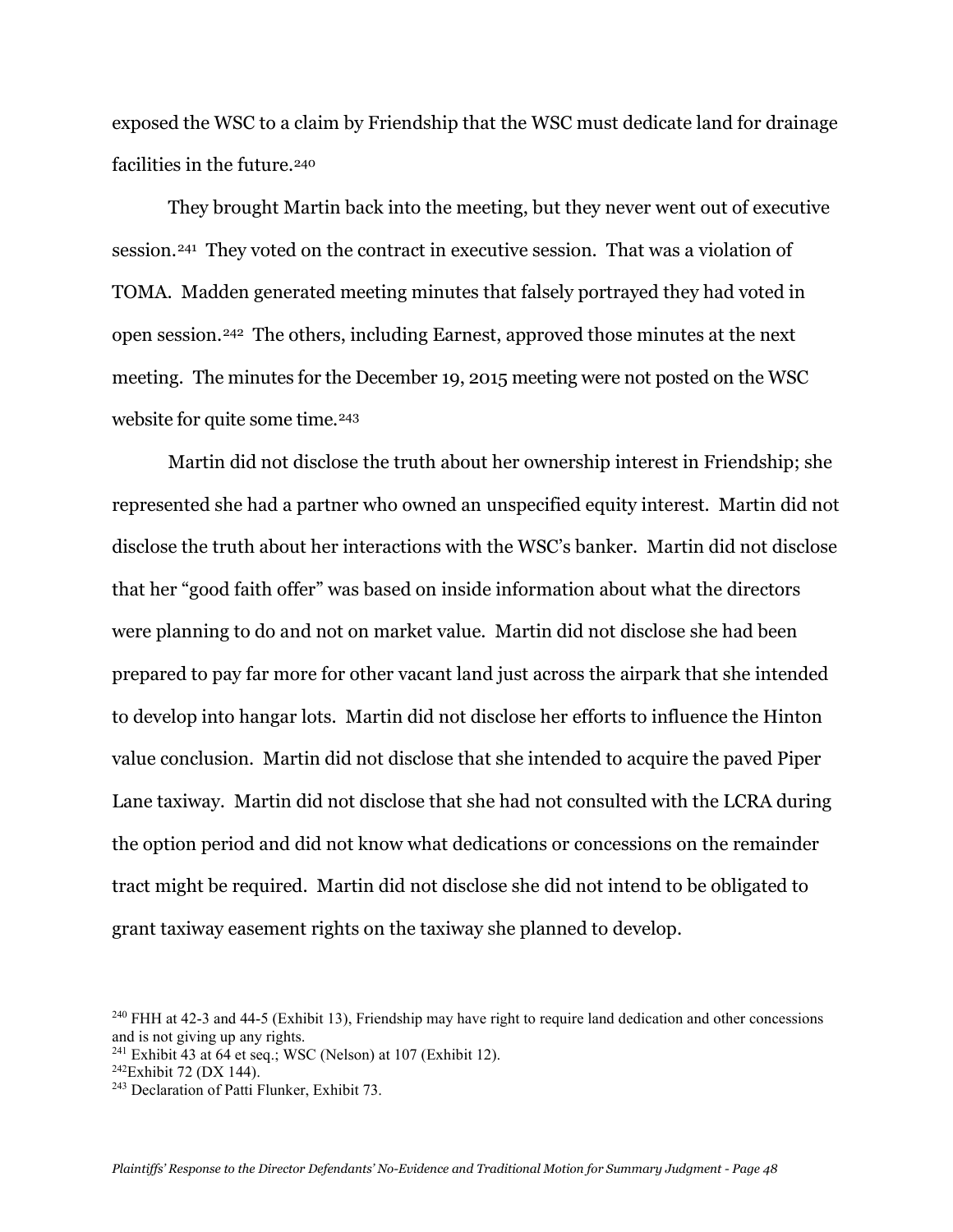Earnest skipped the December 19, 2015 meeting. He did not tell the truth about why he did that. He claims that he missed the meeting because he went to Danny Flunker's birthday party instead. That is not true. The meeting was at 9:00 in the morning. Danny Flunker attended the meeting. The birthday party was not until later that night. Earnest knew Martin wanted the property and he knew from the December 7, 2015 meeting that Martin was going to make an offer. Earnest knew they should have marketed the property.[244](#page-48-0) He did not want to be involved with the approval of the Martin contract then, and he claims now that because he did not vote he cannot be held responsible.

Shortly after the meeting, Martin emailed a copy of the contract to her fellow directors.[245](#page-48-1)

## The Aftermath

The Board had never obtained a survey of the land the planned to sell. Martin went to work with the surveyor to prepare a survey of the boundaries of the land she intended to buy. By email dated January 21, 2016, the surveyor sent Martin a sketch showing the boundaries and asked Martin to confirm that it was correct.<sup>[246](#page-48-2)</sup> The surveyor drew a thick red line to delineate the eastern boundary of the tract.<sup>247</sup> The tract did not include the paved Piper Lane taxiway. Martin told him that the sketch was "Correct."[248](#page-48-0)

Martin had control over the processing of a subdivision plat on the WSC's behalf. She laid out the vacant land into 2 hangar lot properties: Tract H1 and Tract H2. The

<span id="page-48-0"></span><sup>&</sup>lt;sup>244</sup> Earnest at 46-7 & 150-1 (Exhibit 4).

<span id="page-48-1"></span><sup>245</sup> FHH at 149-50; Exhibit 74 (DX 146).

<span id="page-48-2"></span><sup>&</sup>lt;sup>246</sup> Exhibit 75 (DX 153) at Martin 000135 – 6. FHH at 151 (Exhibit 13).

<span id="page-48-3"></span><sup>247</sup> Exhibit 76 (DX 154). FHH at 151 (Exhibit 13).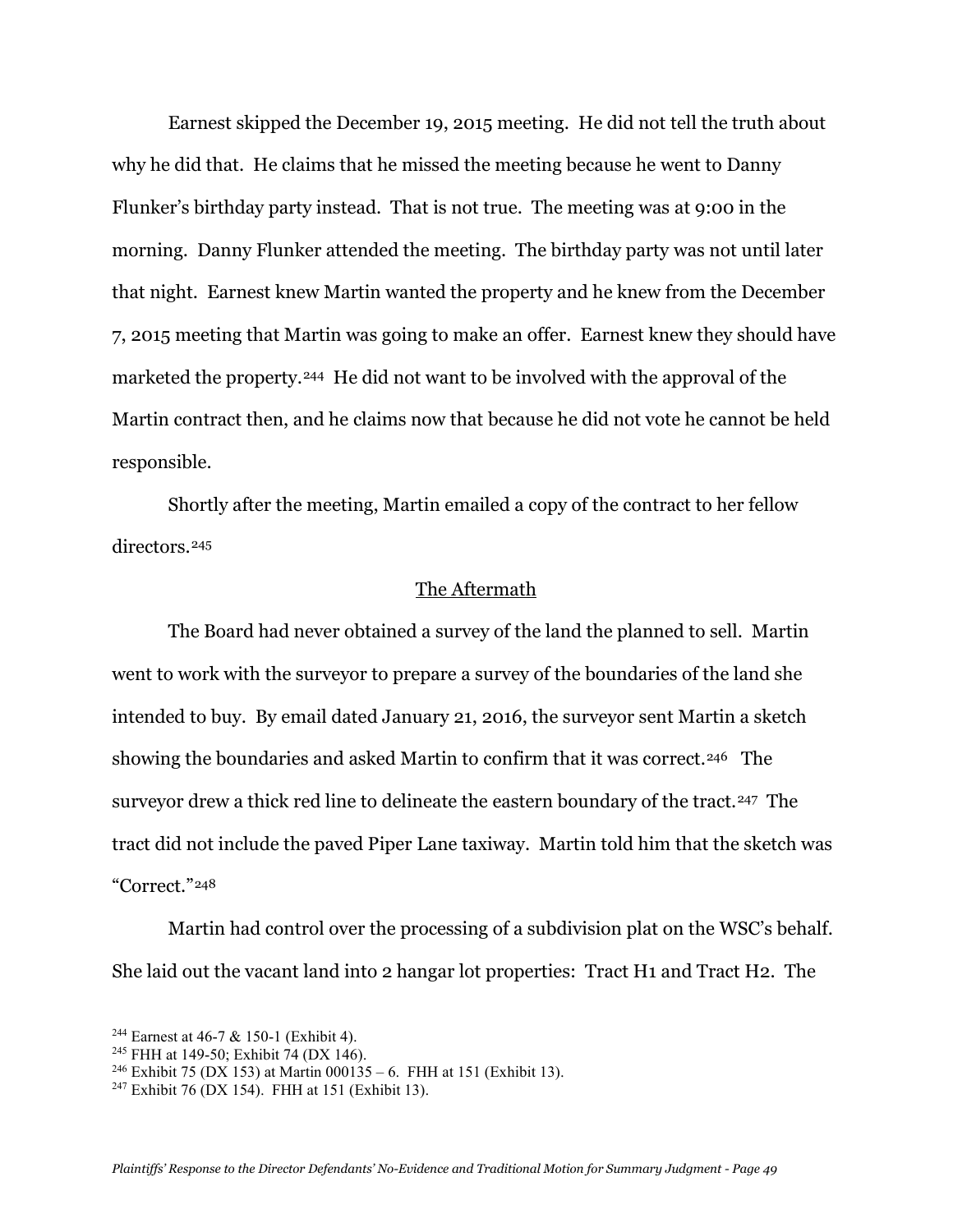plat was approved March 8, 2016.[249](#page-49-0) The eastern boundary for Tract H1 and Tract H2 was exactly where the surveyor drew it. Martin advised the title company that the WSC was selling her Tract H1 and Tract H2.[250](#page-49-1) Two deeds were delivered at closing: one conveyed Tract H1 and the other conveyed Tract H2.[251](#page-49-2) It is inconceivable that a person with Martin's experience and special training would be "mistaken" about what was to be conveyed and what was conveyed.

In connection with the closing, Mebane and Madden executed and delivered on the WSC's behalf a document entitled Corporate Resolution.[252](#page-49-3) It purports to have been adopted at the Board's meeting on February 22, 2016. Both Earnest and Madden confirmed that there is nothing on the posted agenda or posted meeting minutes concerning a sale of WSC land. The court has previously determined this violated TOMA.

All directors were present for the February 22 meeting. The audio tape reflects that there was a discussion in executive session concerning an amendment to the contract to extend the date for closing. These discussions are not covered by the "real estate" exception to TOMA and thus are required to be conducted in an open meeting. This was a violation of TOMA.

The tape confirms that the Board did not vote on or adopt any corporate resolution at the February 22, 2016 meeting. The matters described in the corporate resolution signed by Mebane and Madden never occurred, even though the document falsely portrayed that they did. Mebane or Madden or both likely signed the document

<span id="page-49-3"></span><sup>248</sup> Exhibit75 (DX 153) at Martin 000135; FHH at 151 (Exhibit 13).

<span id="page-49-0"></span><sup>249</sup> Exhibit 77 (DX 156).

<span id="page-49-1"></span><sup>&</sup>lt;sup>250</sup> Exhibit 78 (DX 155). FHH at 163 (Exhibit 13).

<span id="page-49-2"></span><sup>251</sup> Exhibit 79 (DX 157 & 159). FHH at 176, 184.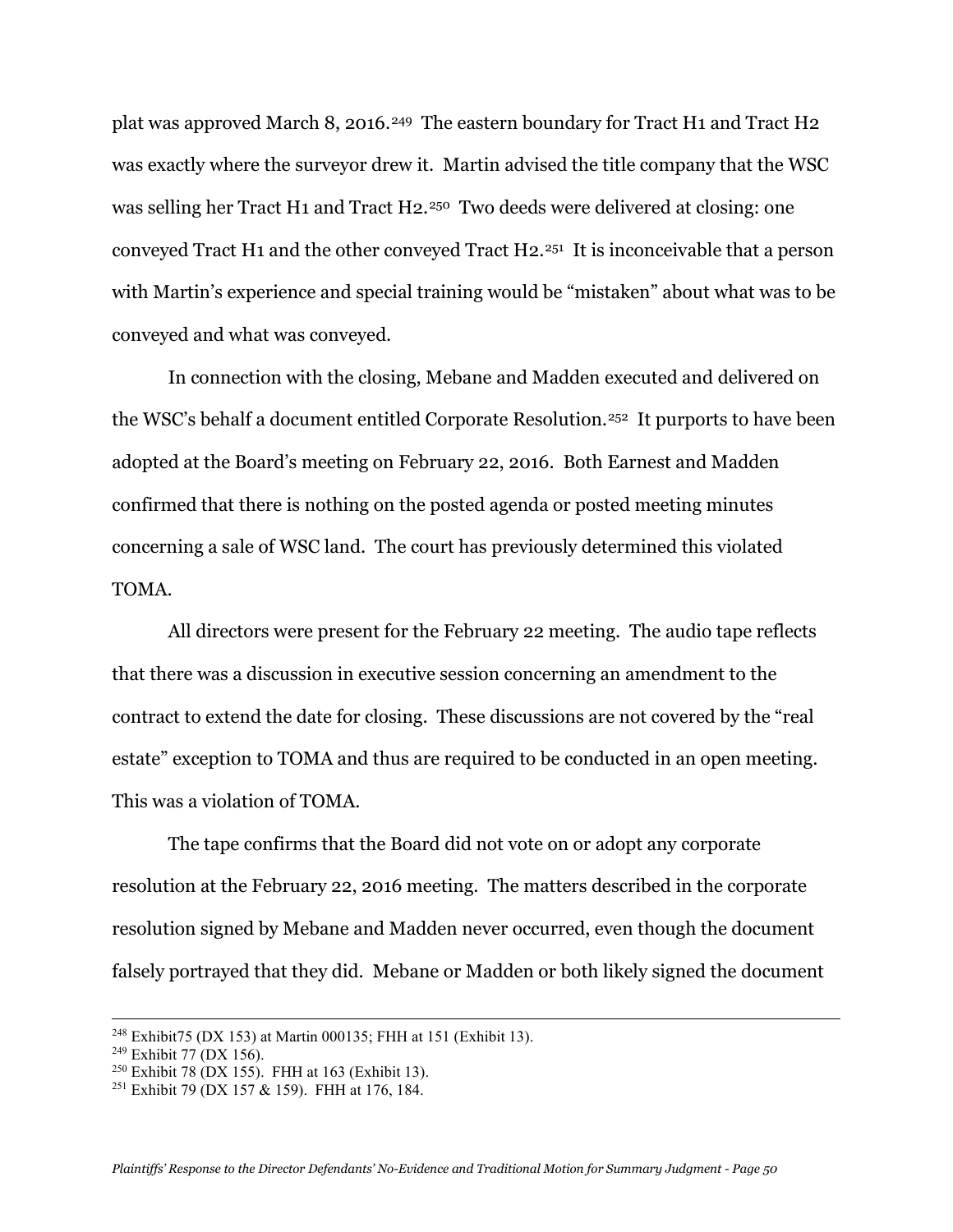at Martin's office. She admits she had all the closing documents at one time or another.[253](#page-50-0) She knew the title company would require a corporate resolution to close the transaction.[254](#page-50-1)

The conveyance of WSC property without a duly adopted corporate resolution violated Section 22.255 of the Business Organizations Code.

Even the fraudulent resolution did not authorize the conveyance of Piper Lane. The 2019 Board did not adopt a corporate resolution authorizing the conveyance of Piper Lane. The execution and delivery of the Correction Deed<sup>[255](#page-50-2)</sup> without a duly adopted corporate resolution violated Section 22.255.

At some point in early 2016 Taylor learned that the Board had approved a transaction to sell part of the WSC's airport property to Martin or her entity.[256](#page-50-3) Taylor called Patti Flunker, a WSC member and resident in the Windermere community. According to Flunker, Taylor sounded very upset.<sup>257</sup> Taylor informed Flunker that the WSC board had voted to sell some of the WSC's land in the Spicewood Airport to Martin through her business entity Friendship Homes & Hangars. Taylor forwarded an email she had received from the Burnet County Commissioners Court reflecting that some of the WSC's airport land had been platted. She told Flunker that Tract H1 and Tract H2 were sold to Martin or Friendship.

Taylor told Flunker that the WSC's airport property was not to have been sold piecemeal or without ever having been advertised for sale.

<sup>&</sup>lt;sup>252</sup> Exhibit 80 (DX 94). Earnest at 214-5 (Exhibit 4); Madden at 68 (Exhibit 5).

<span id="page-50-0"></span><sup>253</sup> FHH at 170 (Exhibit 13).

<span id="page-50-1"></span><sup>254</sup> FHH at 171 (Exhibit 13).

<span id="page-50-2"></span><sup>255</sup> Exhibit 81 (DX 21).

<span id="page-50-3"></span> $256$  Taylor at 7-8 (Exhibit 9).

<span id="page-50-4"></span><sup>&</sup>lt;sup>257</sup> These facts are set forth in the Declaration of Patti Flunker, Exhibit 73.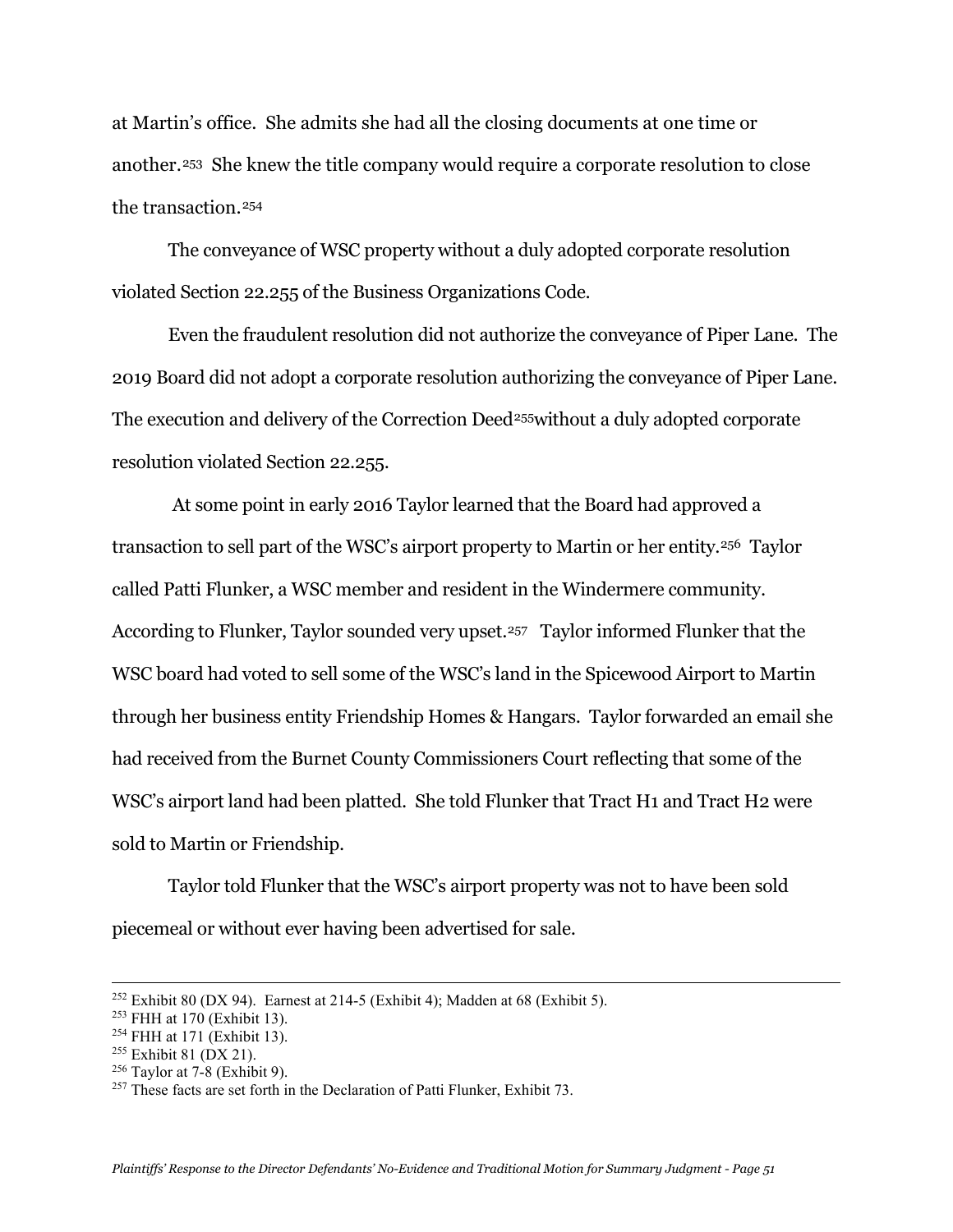Flunker had no idea that Martin operated an entity called Friendship Homes & Hangars and she said that to Taylor. Taylor assured her that Friendship was Martin.

Taylor told Flunker she believed Martin had a clear conflict of interest. She said that something needed to be done about it. She suggested that Flunker or her husband Danny recruit others in the community to participate in a challenge.

After she spoke with Taylor, Flunker looked at the minutes posted on the WSC's website. She could not find a reference to a land transaction with Martin or Friendship in any of the posted minutes. When copies of minutes were gathered in late 2016 for attachment to the members' petition to remove Martin from the Board, no minutes for the December 19, 2015 Board meeting were found. Martin oversaw the WSC website in 2016.

The Director Defendants claim they made a \$200,000 principal payment after the closing; Plaintiffs assume that is true for purposes of this Response. The principal payment notwithstanding, there was still a loan balance in excess of \$350,000. In late March 2016, the directors approached the WSC's lender about a modification of the terms of the existing loan.[258](#page-51-0) In May 2016, the WSC's debt was modified.[259](#page-51-1) The modification provided for a higher interest rate (5% v. 3.75%), a shorter term (5 yr. v. 10 yr.) and a balloon payment of more than \$171,ooo in 2021. The directors also incurred new debt in the form of a \$100,000 line of credit. The WSC has not analyzed whether these arrangements were beneficial to the company.[260](#page-51-2)

<span id="page-51-0"></span><sup>258</sup> Martin at 278 (Exhibit 6); Exhibit 82 (DX 75).

<span id="page-51-1"></span> $259$  Taylor at 82, Exhibit 83 (DX 136).

<span id="page-51-2"></span> $260$  WSC (Madden) at 46 (Exhibit 11).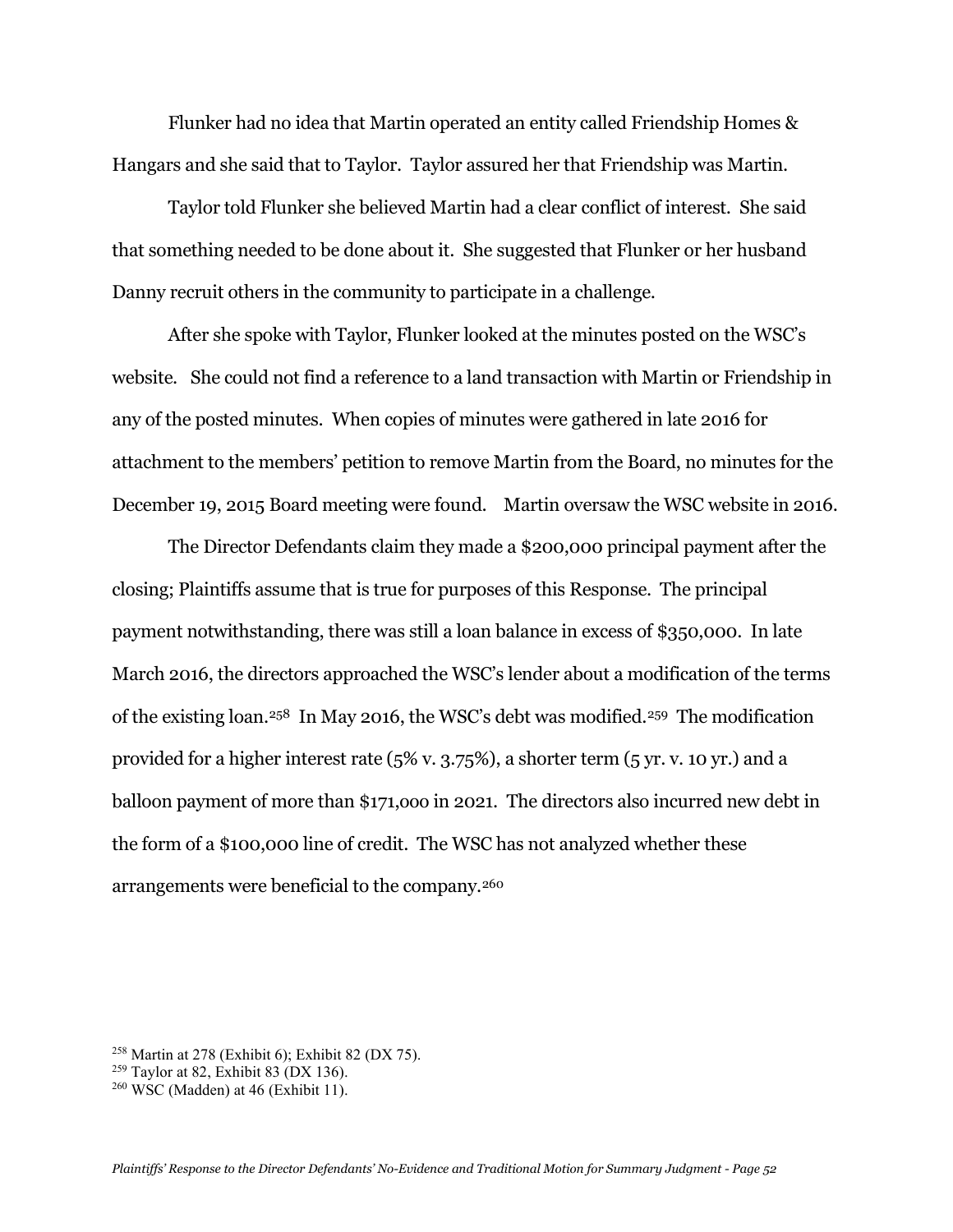Had Martin been required to pay market value for Tract H1 and Tract H2[,261](#page-52-0) the WSC's debt would have been extinguished with money left over.<sup>[262](#page-52-1)</sup>

Members filed a petition to remove Martin from the Board in late 2016.[263](#page-52-2) The petition complained of Martin's conflict of interest and of the lack of transparency in connection with the approval of a right of refusal. Mebane sent the petition to Mark Zeppa. Zeppa wrote a detailed memorandum explaining the numerous ways in which the Board had violated TOMA in connection with the transaction.<sup>[264](#page-52-3)</sup> Martin received a copy of the memorandum shortly after it was prepared.

Zeppa concluded that "the actions of the WOWSC Board discussing and approving the sale are voidable."[265](#page-52-4) He advised "if the Board wants to preserve the deal it made with Ms. Martin, the Board should re-do the transaction."[266](#page-52-5) He explained this would require posting in an agenda for a future meeting for discussion and action in general session.

They knew the transaction was voidable. They knew that could be remedied. They chose not to remedy it. Apparently, none of them were willing to engage in discussions and vote on the Martin offer in an open session in front of the membership. Instead, they created exposure for the WS[C267](#page-52-6) and later spent the members' money to defend their TOMA violations and to oppose the members' efforts to make the corporation whole.

<span id="page-52-3"></span><sup>264</sup> FHH at 146, Exhibit 85 (DX 132).

<span id="page-52-4"></span><sup>265</sup> Almost immediately after this memorandum was circulated, Zeppa produced a second memorandum portraying that there were no TOMA violations and that Martin did nothing wrong. It is readily apparent, however, that Zeppa did not receive new information. He was still Malcolm Bailey's lawyer and he just changed his conclusion. The Director Defendants have included only this second memorandum in their summary judgment materials. See Exhibit 13-A.

<span id="page-52-5"></span><sup>266</sup> Exhibit 85 at p. 2.

<span id="page-52-6"></span><sup>267</sup> Friendship's lawyer sent a letter threatening that the WSC would be liable for breach of warranty if the TOMA Integrity plaintiffs prevailed and the sale were set aside. Exhibit 86 (DX 158).

<span id="page-52-0"></span><sup>&</sup>lt;sup>261</sup> Bolton at 7 (Exhibit 7); Exhibit 2 (DX 2) at p. 3.

<span id="page-52-1"></span><sup>262</sup> WSC (Madden) at 41 (Exhibit 11).

<span id="page-52-2"></span> $263$  Exhibit 84 (DX 116).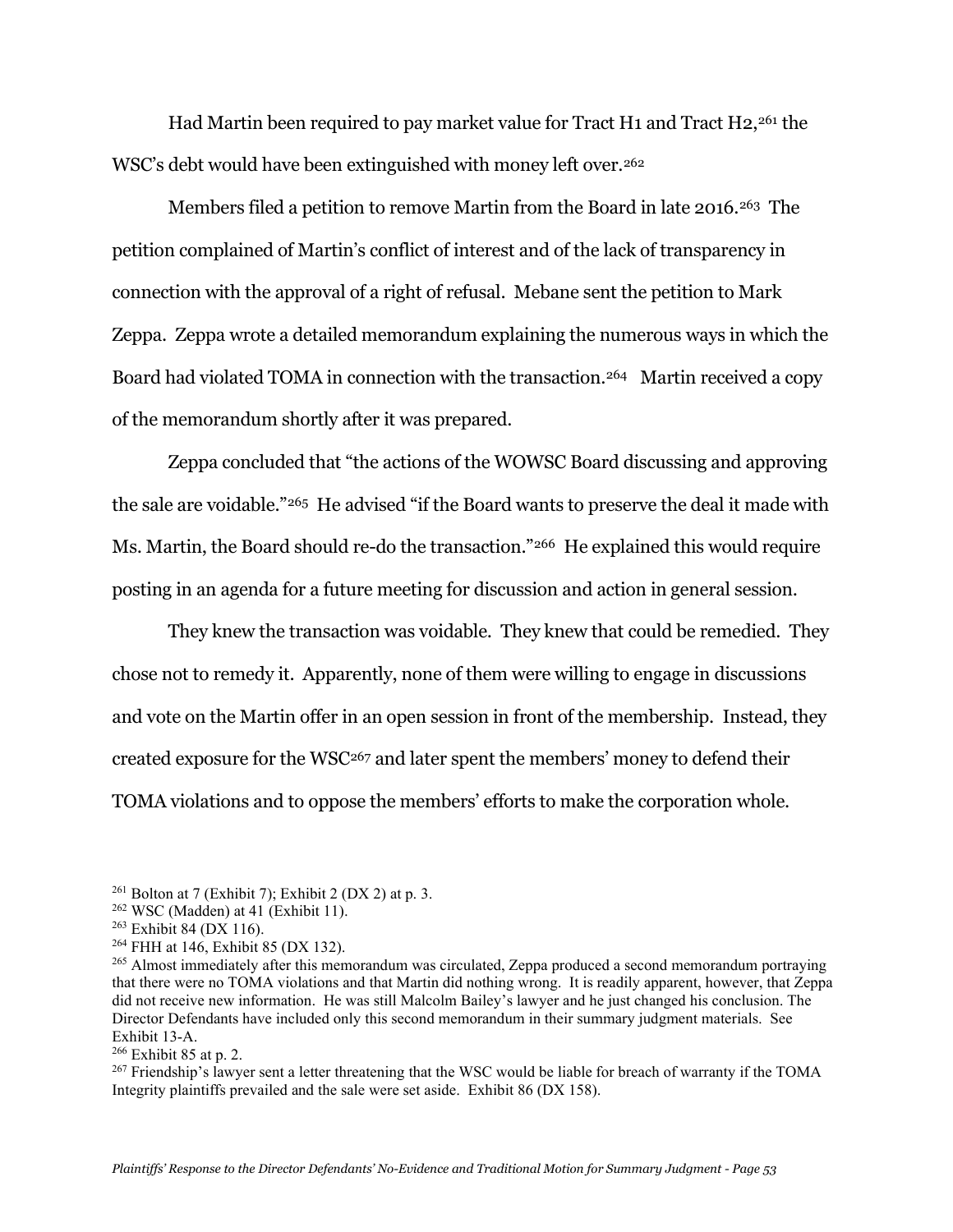During this time, other issues arose as a result of the 2015 Board's failure to comply with their statutory duties. The right of refusal had to be amended so it would not encompass all of the WSC's other land.<sup>268</sup> An issue arose concerning whether the platted easement on the south end of the property was adequate for taxiway purposes.

### The Investigation

In 2018, directors who had not been involved in these events gained enough control over the Board to prompt an investigation into the Martin deal. Among other things, they wanted reliable data as to the value of the property Martin acquired as of the date of the transaction.[269](#page-53-1) The WSC's counsel approached both TOMA Integrity and Friendship in an effort to obtain agreement for an appraisal by an appraiser approved by all parties pursuant to an engagement letter joined in by all.[270](#page-53-2) The WSC recommended that Chance Bolton be selected as the appraiser.

The WSC and TOMA Integrity agreed without conditions. Friendship agreed, but on the conditions that the appraisal remain confidential and not be admissible in any court proceeding. The WSC and TOMA proceeded on their own and at their expense. Bolton prepared an appraisal and delivered it in late 2018[.271](#page-53-3) The appraisal concluded that the value of the land sold to Martin at the time of the transaction was \$700,000. The appraisal concluded that the remainder tract had been diminished in value by over \$600,000.

It is undisputed that at the time and for months thereafter the WSC Board presented the Bolton appraisal as reliable data and itself relied on report. The WSC's

<span id="page-53-0"></span><sup>268</sup> Taylor at 40-1, Exhibit 87 (DX 118).

<span id="page-53-1"></span> $269$  WSC (Nelson) at 50-1 (Exhibit 12).

<span id="page-53-2"></span> $270$  Exhibit 88 (WOWSC001747 – 001750).

<span id="page-53-3"></span> $271$  Bolton at 7; Exhibit 2 (DX 2).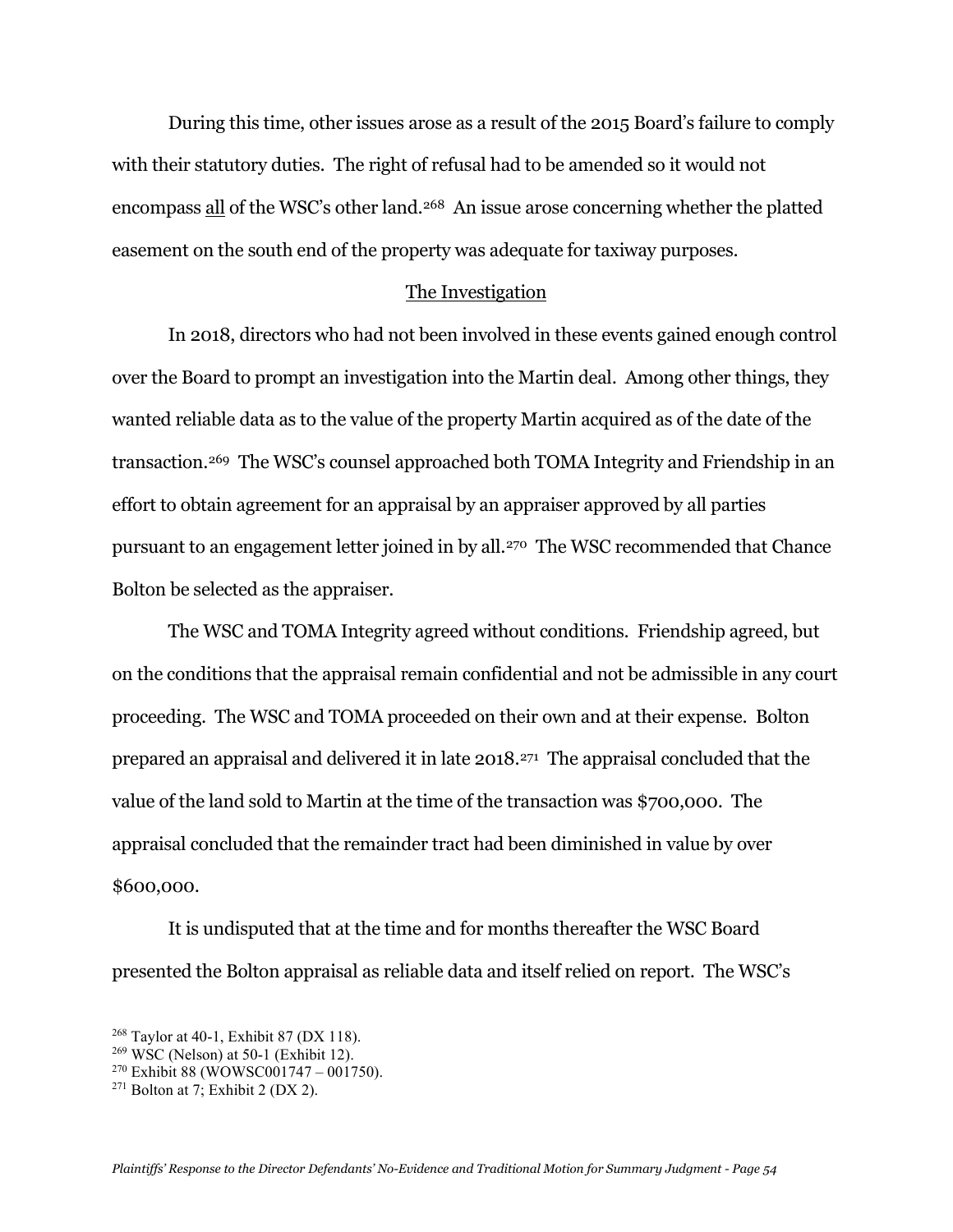counsel wrote a detailed demand letter to Martin and Friendship that analyzed their numerous instances of misconduct and incorporated Bolton's conclusions.[272](#page-54-0) WSC representatives requested that Friendship return the property.[273](#page-54-1) Martin said she would wait to see what happened with the Board elections.

Earnest, who had resigned in 2016, came back to run for the Board. The full details are beyond the scope of this response, but suffice it to say that he applied at the last minute and hired a lawyer to get him on the ballot. Things changed dramatically after the 2019 election.

### The Settlement

The court in the TOMA Integrity lawsuit found that the WSC had violated TOMA but declined to void the land transaction. Martin filed a new plat for the property. Members continued to believe that the property should be returned to the WSC. A new lawsuit was filed in connection with the plat application. Later, the directors who were involved in the approval were joined as parties. The WSC advanced funds to pay their litigation expenses. Thereafter, other directors were joined as parties. The WSC advanced funds to pay their litigation expenses as well.

The WSC did not require the Director Defendants to provide sworn statement and affirmation required under Sections 8.104 and 8.105 until late November 2019.[274](#page-54-2) The Director Defendants claim to be relying on an opinion of counsel, but they have not produced it. Martin's obligation pursuant to her undertaking are likely encompassed within the full release she was given in connection with the settlement.

<span id="page-54-0"></span> $272$  Exhibit 1 (DX 1).

<span id="page-54-1"></span><sup>273</sup> FHH at 181.

<span id="page-54-2"></span><sup>274</sup> See Exhibit 8BB to Director Defendants' Motion.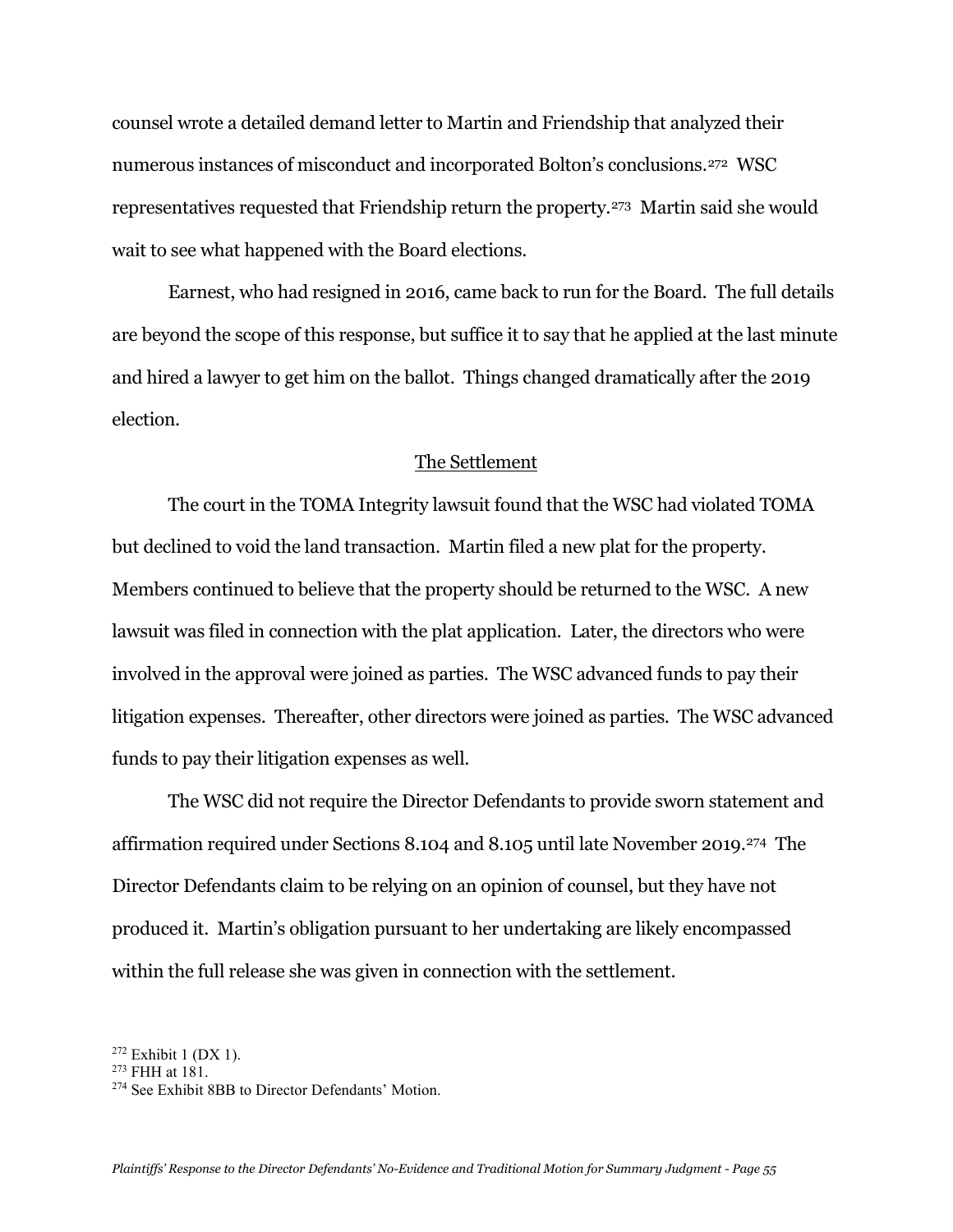In October 2019, the Board approved an Amended, Restated, and Superseding Agreement ("Agreement") with Martin and Friendship.[275](#page-55-0) Pursuant to the Agreement, Gimenez executed and delivered a Correction Deed<sup>[276](#page-55-1)</sup> that left the prior conveyance intact and included the 0.5-acre paved Piper Lane taxiway. According to Friendship's attorney, this deed is effective to transfer title to the Piper Lane taxiway as of March 14, 2014.

There is no corporate resolution authorizing the conveyance of the Piper Lane taxiway. Only \$2,500 in additional consideration was paid for the Piper Lane taxiway, and that money is subject to being refunded. The 2019 Board did not know the fair market value of the Piper Lane taxiway when it approved the settlement.<sup>[277](#page-55-2)</sup> The 2019 Board did not reserve an easement across the Piper Lane taxiway for the benefit of its remainder tract.

The settlement also involved a taxiway easement agreement covering the platted access easement on the south end on the property now owned by the Mairs. This is the access easement the WSC reserved in the deed and includes the taxiway tract the WSC purchased from Mann. Martin had promised in the contract to grant a second taxiway easement on the taxiway she would later develop. The right to have that valuable second taxiway was released.

The evidence before the court establishes that property worth \$700,000 was sold to Martin for \$200,000 in 2016. That transaction has been left intact. Additional acreage in the form of Piper Lane now belongs to Martin for \$2,500 refundable dollars. None of the Director Defendants is prepared to take the position that such a transaction is within the

<span id="page-55-0"></span><sup>275</sup> Exhibit 89 (DX 13).

<span id="page-55-1"></span><sup>276</sup> Exhibit 81 (DX 21).

<span id="page-55-2"></span> $277$  See e.g., WSC (Nelson) at 17. The WSC has asserted a privilege and refuses to disclose the information.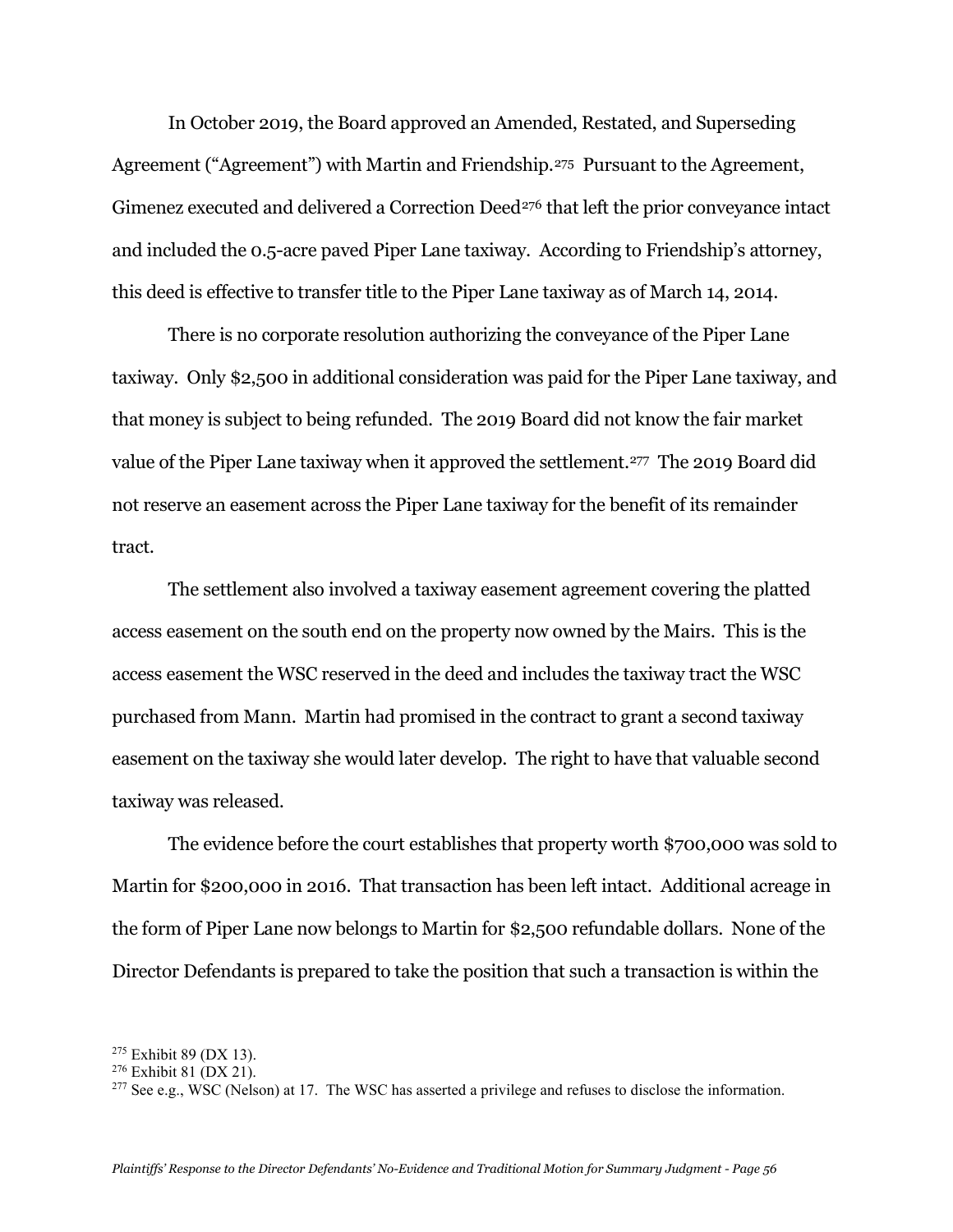corporate powers or within the scope of their lawful authority as directors and officers. Instead, they now nitpick over value. Bolton was the appraiser the WSC's counsel selected and the WSC retained to provide it with value information and he did just that. No one ever questioned him, much less complained to him, about his analysis. None of them has the expertise to quarrel with Bolton's conclusions. None of them has the expertise to reach the conclusion that work of the title company's appraiser is reliable. In an effort to get out of the trap, some of them filed a baseless complaint with the state licensing agency.[278](#page-56-0) 

Throughout this time, the WSC has spent enormous amounts of money to "defend" itself in a lawsuit where no one is seeking to recover against it.

# V.

## Applicable Law

# A. Summary Judgment Cannot Be Granted on Grounds of Lack of Capacity.

At the tail end of their legal briefing, the Director Defendants suggest that Plaintiffs lack capacity to bring this lawsuit.<sup>279</sup> Inasmuch as capacity is a threshold matter, Plaintiffs address this contention at the outset. The Director Defendants are not entitled to summary judgment for two independent reasons.

1. No Verified Denial.

Rule 93, Tex. R. Civ. Proc., requires that a pleading setting up the propositions that (i) the plaintiff has not legal capacity to sue or that the defendant has not legal capacity to be sued or (ii) that the plaintiff is not entitled to recover in the capacity in which he sues, or that the defendant is not liable in the capacity in which he is sued must be verified by

<span id="page-56-0"></span><sup>278</sup> Earnest at 225-6 (Exhibit 4).

<span id="page-56-1"></span> $^{279}$  The Director Defendants also suggest from time to time that they are not liable in the capacity in which they are sued. For the reasons discussed herein, summary judgment cannot be granted on that basis either.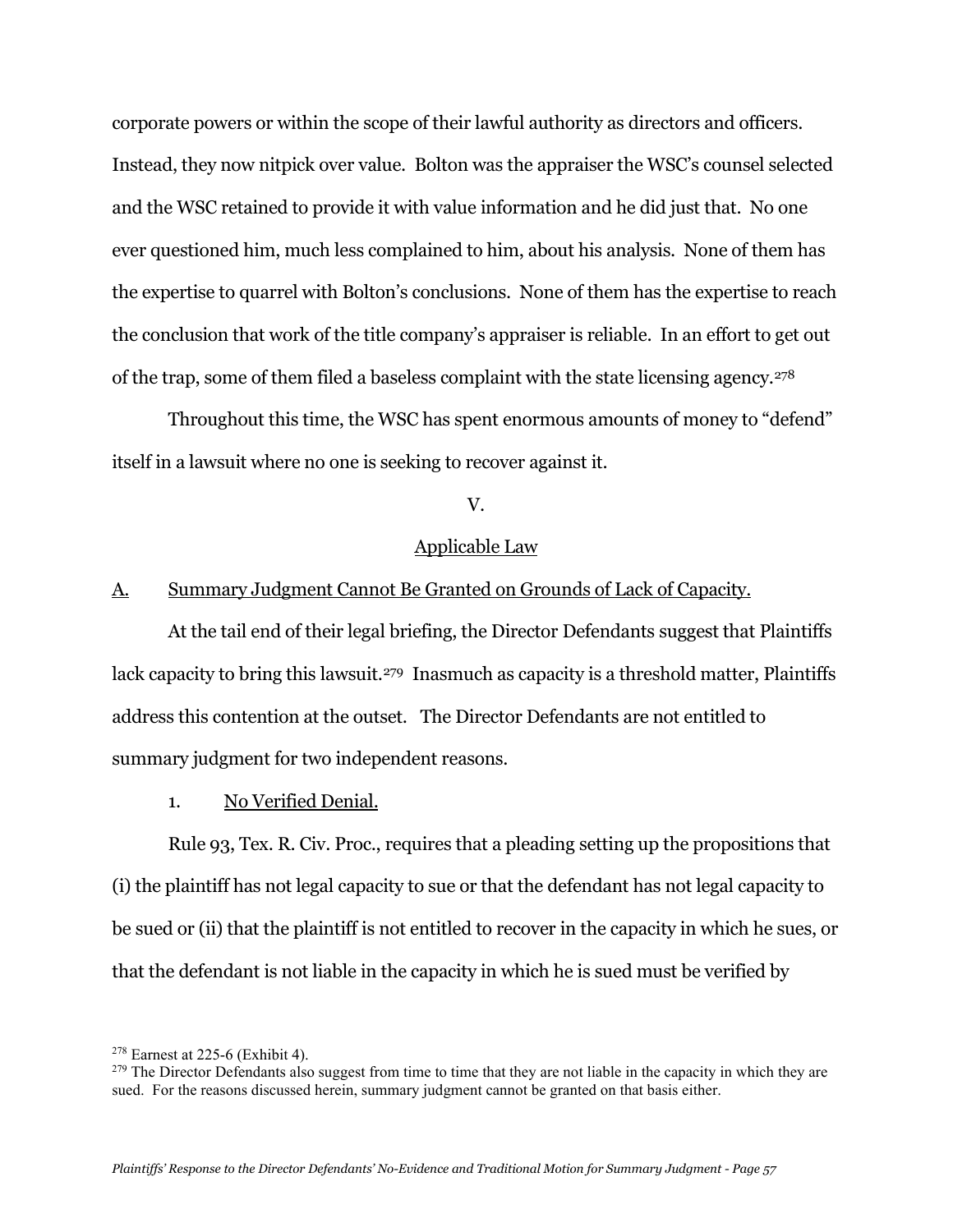affidavit. The Director Defendants' live answers do not include a verified denial as to either of these matters. Accordingly, summary judgment cannot be granted on the grounds of lack of capacity.

### 2. Plaintiffs Are Authorized to Bring This Suit As a Matter of Law.

Section 22.002, Tex. Bus. Orgs. Code, expressly confers authority on a member of a nonprofit corporation to bring two types of actions. A member may sue the corporation to set aside or enjoin an ultra vires act or transfer. §20.002(c)(1). A member may also bring a representative suit against current or former officers or directors for exceeding their authority. §20.002(c)(2). Plaintiffs' lawsuit involves both.

The history of Section 20.002 makes clear that the Legislature intended just exactly that. One of the predecessors to Section 20.002 was Article 1396-2.03(A) of the Texas Non-Profit Act. Article 1396-2.03(A) provided that an ultra vires act of a non-profit corporation could be challenged (i) in an action by a member against the corporation to set aside or enjoin the activity, or (ii) by a member in a representative suit if the action is against incumbent or former directors for exceeding their authority. The provisions of Article 1396-2.03(a) were carried forward into Section 20.002 almost verbatim. The Legislature simply consolidated them with their for-profit ultra vires counterpart (art. 2.04 of the Texas Business Corporation Act) and recodified them into Section 20.002 of the Texas Business Organizations Code.

It was well-established in the earlier case law that statutory ultra vires claims against current and former directors could be asserted both by members of a non-profit in a representative suit and by shareholders of a for-profit in a derivative suit. See, e.g., *Governing Bd. v. Panill*, 561 S.W.2d 517, 524 (Tex. Civ. App. – Texarkana 1977, writ ref'd n.r.e.). The recodification did nothing to change that result. The court in *Carmichael v.*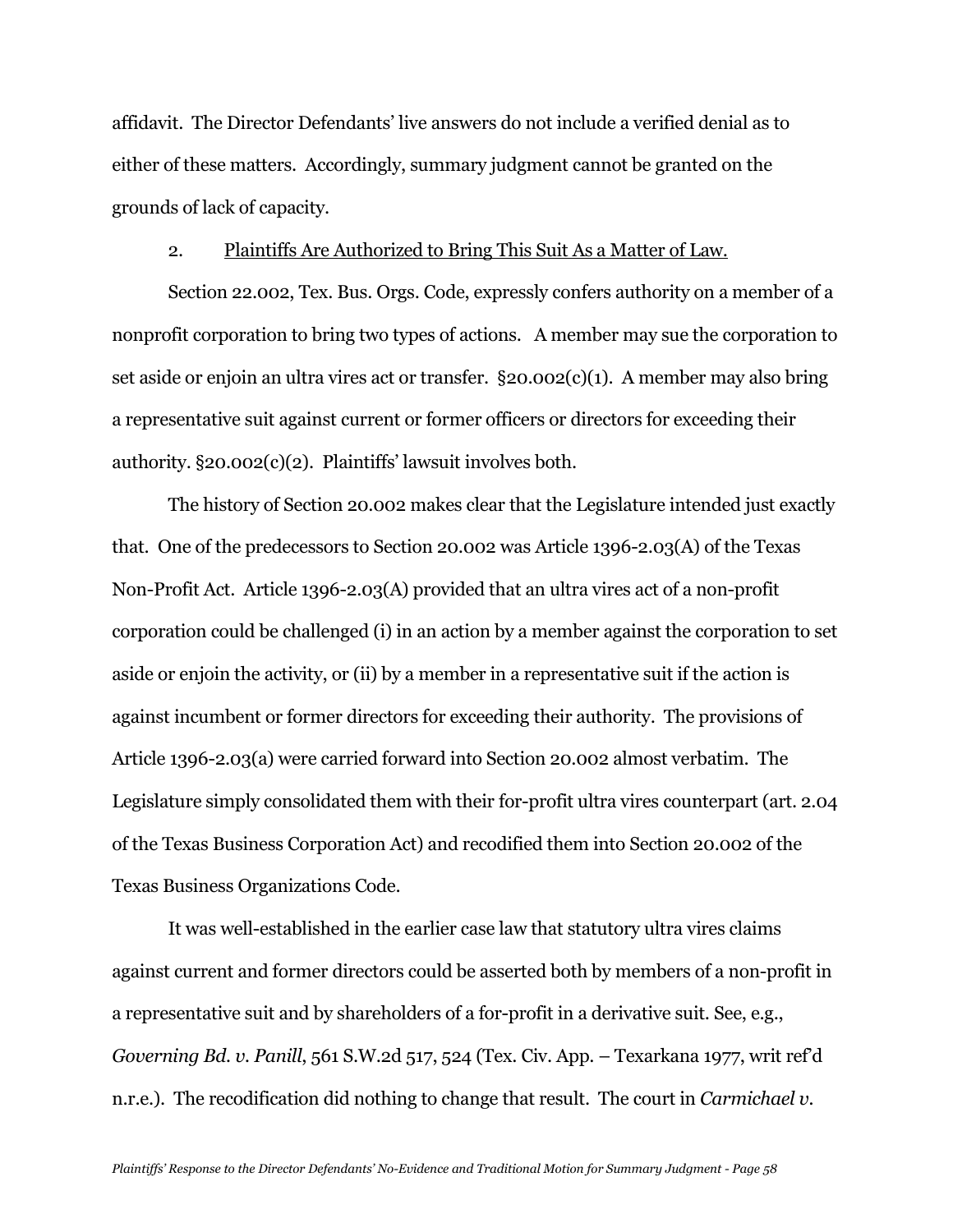*Tarantino Properties, Inc.*, 604 S.W.3d 469 (Tex. App. – Houston [14th Dist.] 2020, no pet.), on which the Director Defendants rely, expressly recognized that by its terms Section 22.002 authorizes members to assert claims that the condominium association's present and former officers and directors breached fiduciary duties to the Association by their ultra vires conduct. *Id.* at 475[.280](#page-58-0) The *Carmichael* court distinguished cases in which the plaintiffs had not asserted claims under Chapter 20 and thus the court did not address the issue. *Id.* (plaintiffs in *Tran v. Hoang*, 481 S.W.3d 313 (Tex. App.—Houston [1st Dist.] 2015, pet. denied) did not assert ultra vires claims on behalf of a nonprofit corporation, thus the question of whether Chapter 20 authorizes such claims was neither presented nor addressed); *see also Flores v. Star Cab Co-op. Ass'n, Inc*., 2008 WL 3980762, at \*7 (Tex. App. - Amarillo 2008, pet. denied) (holding that the Texas Non–Profit Corporation Act [Chapter 22] does not contain a provision like Business Corporation Act article 5.14, authorizing a derivative action, but not addressing suits under Chapter 20).

The decision in *Pike v. Texas EMC Mgmt., LLC*, 610 S.W.3d 763 (Tex. 2020) provides no support for the notion that Plaintiffs lack capacity. First, that case involved a partnership and the application of Chapters 152 and 153, Tex. Bus. Orgs. Code, which are specific to partnerships. Further, the plaintiff in *Pike* did not sue in a representative capacity; he sued directly for injuries he claimed to have suffered directly. While the Court noted in passing that Chapter 153 expressly gives a limited partner authority to sue derivatively for injury to the limited partnership, the questions whether and under what circumstances that plaintiff would have had authority to sue derivatively had he chosen to do so were not before the Court.

<span id="page-58-0"></span><sup>280</sup> The court's discussion was in the context of standing, rather than capacity, but it is clear that the question before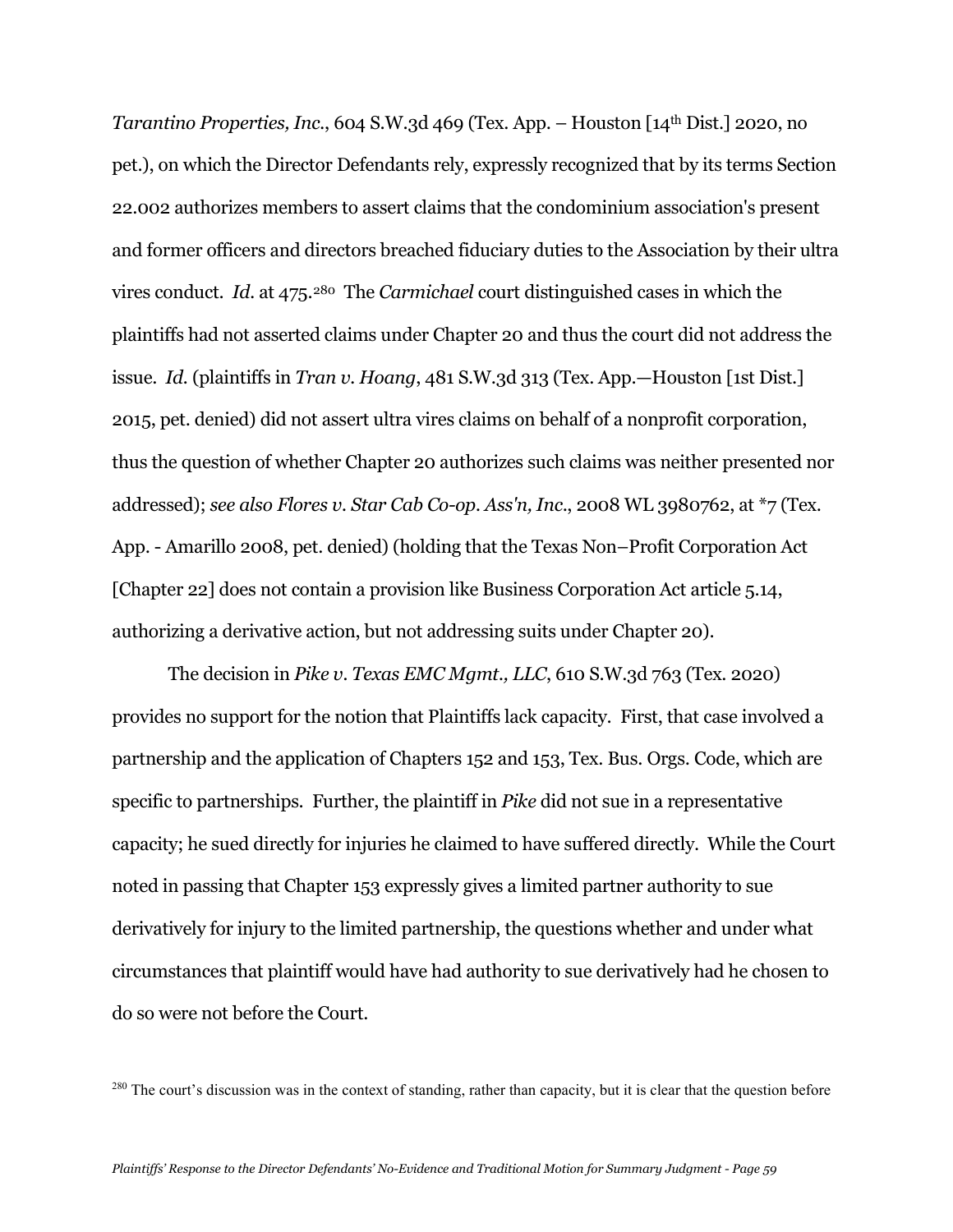This suit is expressly authorized by the plain language of Section 20.002. The statute means just what is says and no court has ever held otherwise.

The opinion in *Pike* does, however, provide strong support for Plaintiffs' contention that they, as the financial stakeholders in the enterprise operated by the WSC, are constitutionally entitled to sue directly for their own injuries resulting from the Director Defendants' misconduct. As Plaintiffs' prior briefing makes clear, those injuries include profits (which the articles<sup>[281](#page-59-0)</sup> and bylaws<sup>282</sup> require be distributed to them annually as customers of the Corporation) lost as a result of the sale of an asset worth \$700,000 for only \$200,000 and the diminution in value of the other airport land and (ii) increased rates and special assessments charged to cover operating costs and revenue shortfalls that would not otherwise exist. While Plaintiffs do not agree with the Court's prior ruling on this issue, they respect that the Court has ruled. Should this Court be inclined to revisit that ruling, however, Plaintiffs urge on the basis of *Pike* and the authorities previously cited that they are entitled to bring a direct action against the Director Defendants in this matter.

## B. Proof of special circumstances (i.e., an illegal act) is not required to hold the Director Defendants personally liable for the consequences of their own conduct.

the court was whether the members had authority to bring suit.

<span id="page-59-0"></span><sup>&</sup>lt;sup>281</sup> Article 6 provides, in pertinent part, that "[a]ll profits arising from the operations of the business of the Corporation shall be annually paid out to . . . persons who have during the past year transacted business with the Corporation." Only members of the Corporation are customers entitled to a share of profits.

<span id="page-59-1"></span><sup>&</sup>lt;sup>282</sup> Article 5, §1. The distribution of profits is not "dividends paid on memberships" or income distributed to members "in [that] role." As Plaintiffs' prior briefing demonstrates, the distribution of profits to members as customers is provided for in the enabling statute (see §67.008, Tex. Water Code) and is required under federal law (see  $§501(c)(12)$ ).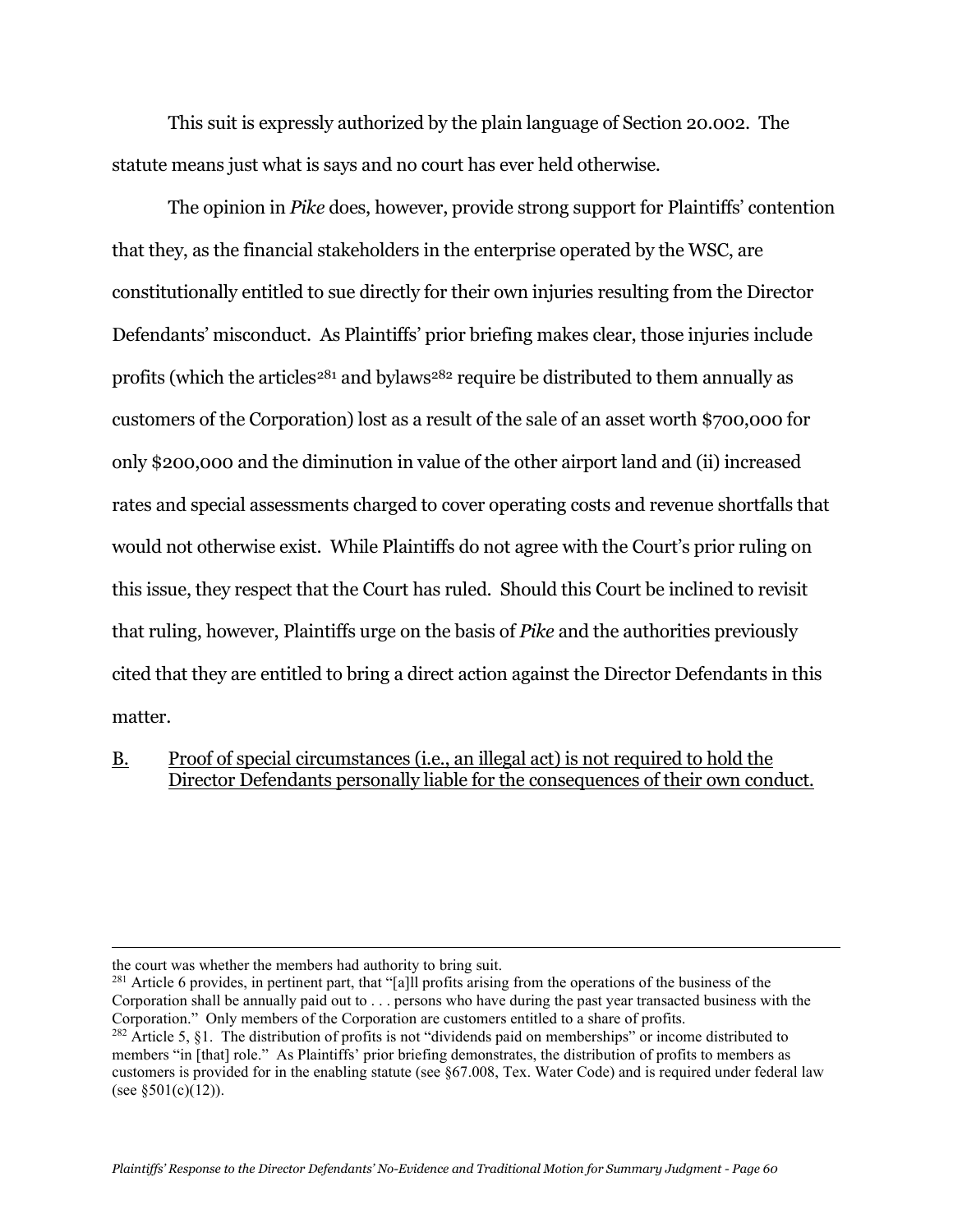The Director Defendants assert that they cannot be held personally liable herein unless their unauthorized acts were illegal and the Director Defendants knew they were illegal. Motion at 19. The authorities they rely upon do not support their claim.

First, none of the cited opinions holds that a director cannot be held personally liable for his own ultra vires conduct unless he knew his conduct was illegal. The Director Defendants themselves do not purport to direct us to any such holding (see Motion at 19- 20) and Plaintiffs are aware of none. The parenthetical attributed to the opinion in *Resolution Trust Corp. v. Norris*, 830 F. Supp. 351 (S.D. Tex. 1993) is taken out of context. That case involved an effort to hold the corporation's directors vicariously liable for the alleged illegal or ultra vires acts of the corporation's employees. The court held that the directors' failure to monitor the acts of loan officers and other individuals charge with preparing loans and presenting them for Board approval would not constitute an ultra vires act on the part of the directors themselves unless they had knowledge of the employees' illegal conduct. *Id.* at 357. That holding has no application here.

Further, none of the cases cited for this proposition involve a suit brought under Section 20.002 against a current or former director for exceeding that person's authority. Section 20.002 is devoid of any condition that the unauthorized act or acts were illegal or that the perpetrators knew they were illegal.

Finally, the principle on which the Director Defendants rely does not apply where the corporation (here, in a representative suit) seeks to hold its directors directly liable for their own acts and omissions. The cases cited for this proposition involve efforts to hold directors (primarily "outside" directors of failed financial institutions) personally liable for acts by the corporation that were alleged to be beyond the scope of its powers as defined by its charter or the laws of the state of incorporation. It has long been the law in Texas that,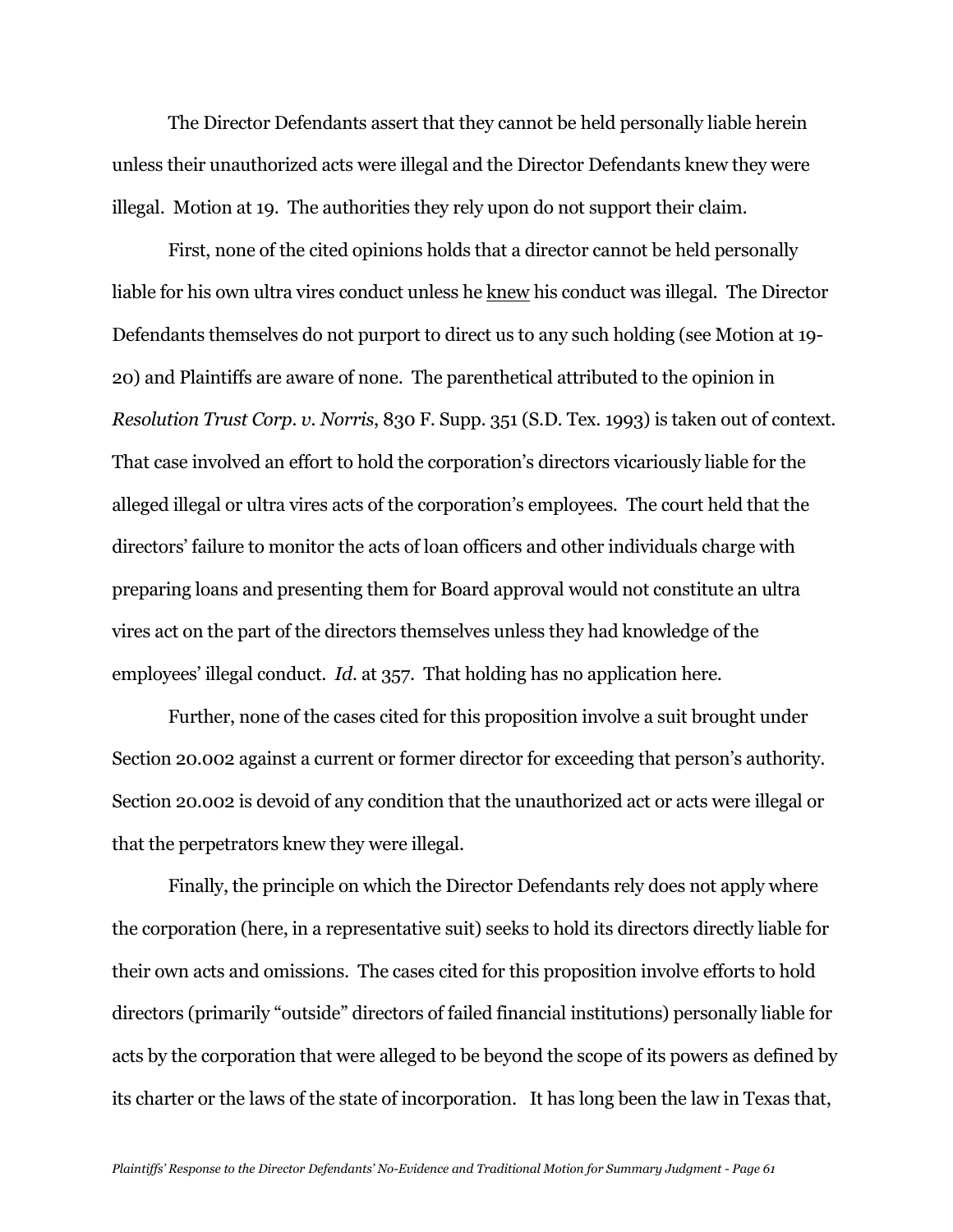as a general matter, the corporate form shields directors, officers and stockholders from individual liability for the acts and omissions of the company in its corporate capacity. This rule applied even where the real purposes for which the corporation was operated differed from the purposes for which it was organized as set forth in its charter, provided those purposes were lawful. *Seymour Opera House Co. v. Wooldridge*, 31 S.W. 234 (Tex. Civ. App. 1895). In *Staacke v. Routledge*, 241 S.W. 994 (1922), on which *Gearhart Indus., Inc. v. Smith Int'l, Inc.*, 741 F.2d 707 (5th Cir. 1984) and its progeny rely, the Court simply applied those principles and concluded that the corporate form does not shield the owners or directors from personal liability for the ultra vires acts of the corporation where those corporate acts are unlawful. 214 S.W. at 999.

Here, on the other hand, Plaintiffs do not seek to hold the Director Defendants personally liable for acts of the corporation. This is a suit by the corporation itself (through its authorized representatives) to hold its directors accountable for the consequences of their own conduct exceeding their authority. The corporate form is not a shield against that liability. No veil piercing theory is required. See, e.g., *Sutton v. Reagan & Gee*, 405 S.W.2d 828, 834 (Tex. Civ. App. – San Antonio 1966, writ ref'd n.r.e.) (director is clearly liable to the corporation for any loss it may suffer as a result of his breaches of duty). The rationale that gave rise to the rule in *Staake* does not apply here. Perhaps that is why it has not been applied in any case brought under Section 20.002(c)(2).

Some of the cases cited by the Director Defendants characterize the conduct for which personal liability is sought as a "breach" of the directors' common law duty of obedience. E.g., *Gearhart Indus., Inc. v. Smith Int'l, Inc*., 741 F.2d 707, 719 (5th Cir. 1984). The opinions make clear, however, that the "breach" to which they refer is the corporation's commission of ultra vires acts. The effort is to impose personal liability for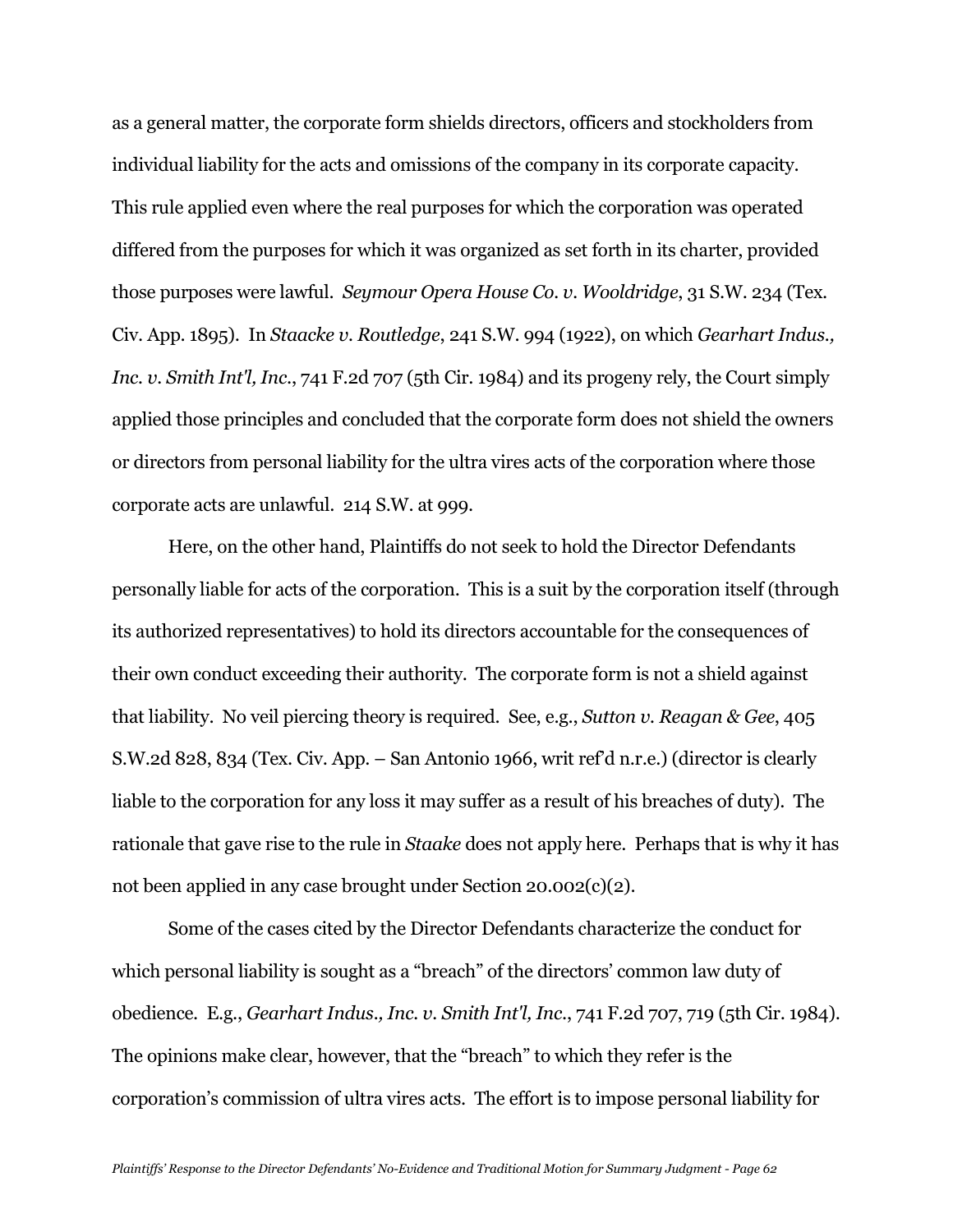these corporate acts on the directors because they are directors. *Id.* That is in stark contrast to this suit, which seeks to hold the Director Defendants liable for the consequences of their own conduct.

C. The types of illegal acts in which the Director Defendants engaged.

Should the Court determine that proof of an "illegal" ultra vires act is required to hold the Director Defendants liable for exceeding their authority, Plaintiffs have met that standard here. The summary judgment evidence is discussed in detail below. This section explains the legal principles on which Plaintiffs rely.

Under Section 20.002, members are entitled to assert the corporation's claims for acts or transfers involving (i) the directors' use of authorized powers for unauthorized purposes and (ii) the directors' exercise of authority inconsistent with an expressed limitation on such authority. *Carmichael v. Tarantino Properties, Inc*., 604 S.W.3d 469, 478 (Tex. App. – Houston [14th Dist.] 2020, no pet.). The Director Defendants' suggestions that these claims are actionable only if the corporation receives no benefit (Motion at 19) <sup>[283](#page-62-0)</sup> and that they cannot be held liable if they did not personally receive any benefit (Motion at 3)[284](#page-62-1) are unsupported by any authority and are simply wrong.

The Director Defendants are also wrong to suggest that this suit is simply a complaint about "[a] sale of property for arguably less than it is worth." Motion at 28-9. To be sure, inadequacy of consideration can be sufficient in and of itself to give rise to a cause of action. E.g., *Golson v. Capehart*, 473 S.W.2d 627, 628 (Tex. Civ. App. – Eastland

<span id="page-62-0"></span><sup>283</sup> The case cited for that proposition, *Resolution Trust Corp. v. Holmes,* 1992 WL 533256 (S.D. Tex. 1992), most certainly does not so hold.

<span id="page-62-1"></span><sup>284</sup> The court in *Gearhart* distinguished liability for breaches of the duty of care (for which disinterested directors may protected by the business judgment rule) and liability for breaches of the duty of obedience, i.e., not to engage in acts beyond the corporate authority (to which the business judgment rule does not apply). A director's "disinterest" is not a factor in determining liability for a breach the duty of obedience. 741 F.2d at 721.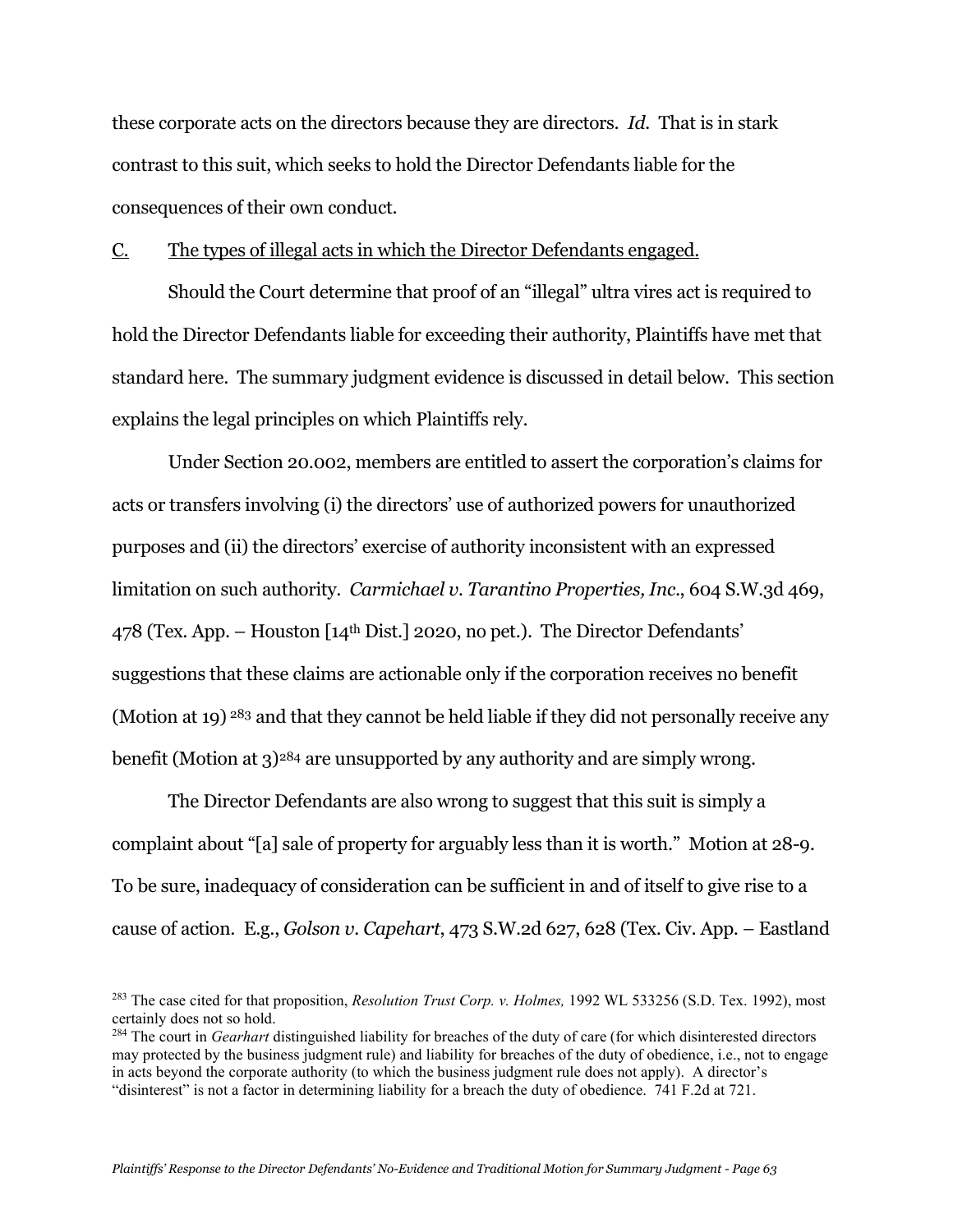1971, writ ref'd n.r.e.). Plaintiffs' claims here, however, are based on numerous instances of excessive conduct by the Director Defendants that resulted in, *inter alia*, the disposition of corporate property for the personal benefit of a sitting director for a fraction of its market value or for no consideration at all.

As described by the Texas Supreme Court, an "illegal act" in this context is one in violation of a specific statute, malum in se, malum prohibitum, or against public policy. *Staacke*, 241 S.W. at 998–99; *accord Bond v. Terrell Cotton & Woolen Mfg. Co*., 82 Tex. 309, 313, 18 S.W. 691, 693 (1891) (A corporate act becomes illegal, when committed in violation of an express statute on a specific subject, or when it is malum in se or malum prohibitum, or when it is against public policy.)

The Director Defendants' suggestion that the decision in *Whitten v. Republic Nat. Bank of Dallas*, 397 S.W.2d 415, 418 (Tex. 1965) limited "illegal acts" solely to acts expressly prohibited by specific statute (Motion at 20) is simply incorrect. In *Whitten,* the Supreme Court expressly cited and relied on *Bond's* more complete list of acts that are considered "illegal" for these purposes. The Director Defendants do not cite to any decision that purports to narrow the list and Plaintiffs are aware of none.

Likewise, the Director Defendants cite no authority for their suggestion that an act is not "illegal" for these purposes unless the statute in question expressly authorizes the recovery of damages against individual violators. Motion at 32-3. Such a construction would be contrary to the rationale for the rule. As discussed above, to the extent the law recognizes an "illegal act" requirement in this context the "act" to which it refers is an act of the corporation and not an act of an individual director. The requirement exists, if at all, for the very purpose of determining when individual directors can be held personally liable for the acts of the corporation. To hold that for two "illegal acts" a plaintiff must also show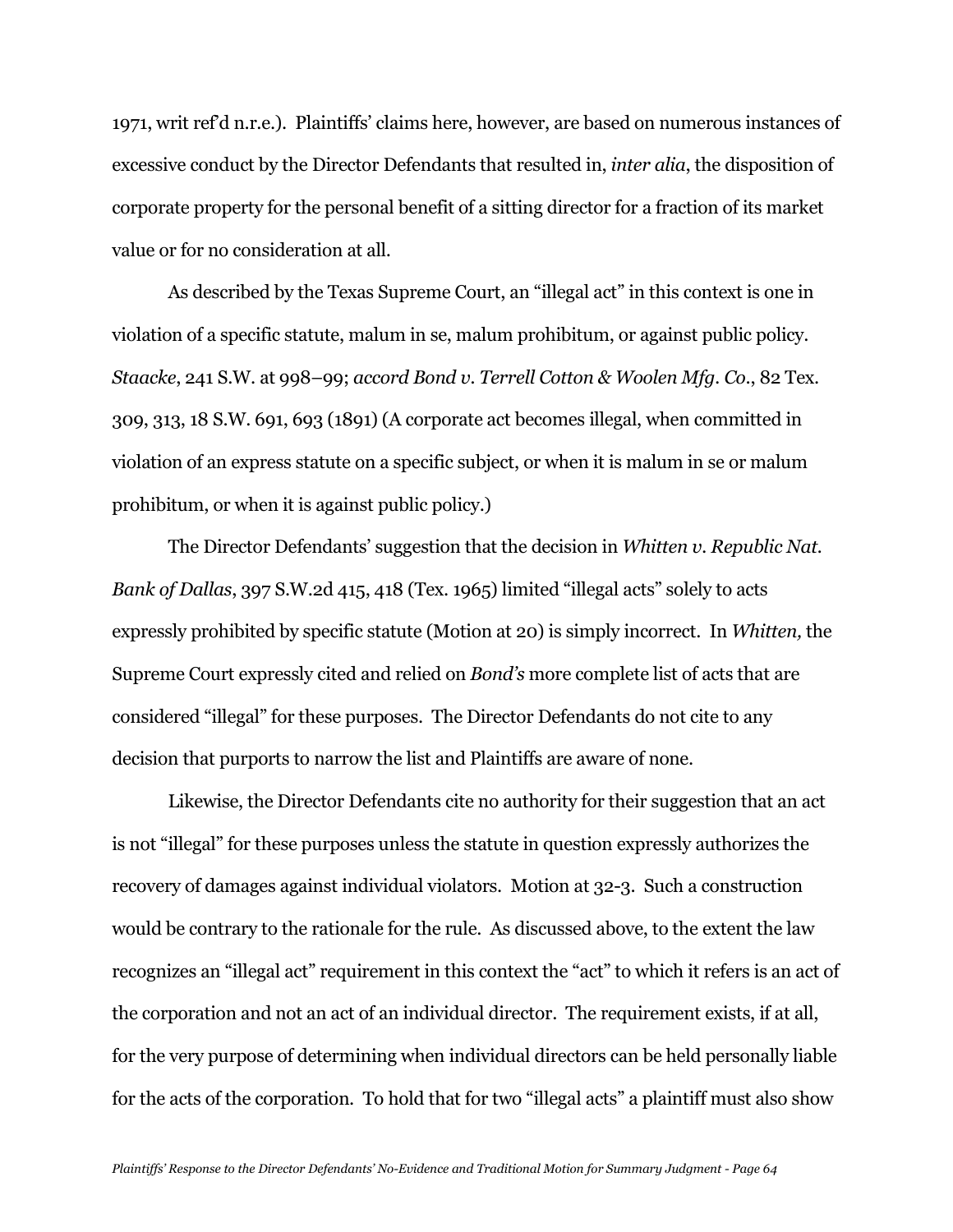individual acts in violation of a statute and that the statute expressly provides for personal liability is contrary to the governing law and the purposes and rationale for the rule.

As discussed more fully above, the facts here demonstrate numerous ultra vires acts that are also illegal. These include:

- The use of authorized powers for unauthorized purposes and the exercise of authority inconsistent with an expressed limitation on such authority [which is malum prohibitum and a violation of Section 20.002, Tex. Bus. Orgs. Code] to the detriment of the corporation [which is malum in se]; $285$
- The approval and execution of conflict transactions that are not shown to have been fair to the corporation, which is malum in se; $286$
- The waste of corporate assets, which is malum in se;
- The execution of a conveyance of corporate real property without an appropriate resolution of the board, which is malum prohibitum and a violation of Section 22.255, Tex. Bus. Orgs. Code;[287](#page-64-2)
- The execution and delivery of a fictitious and fraudulent corporate resolution, which is malum in se[;288](#page-64-3)
- The exercise of director authority not done in good faith, with ordinary care and in a manner reasonably believed to be in the best interests of the corporation, which is malum prohibitum and a violation of Section 22.221, Tex. Bus. Orgs. Code;<sup>[289](#page-64-4)</sup>

<span id="page-64-3"></span><sup>288</sup> E.g., *Guarneri v. Kessler*, 98 F.2d 580, 581 (5<sup>th</sup> Cir. 1938).

<span id="page-64-0"></span><sup>&</sup>lt;sup>285</sup> Tex. Bus. Orgs. Code  $\S 20.002(c)(2)$ .

<span id="page-64-1"></span><sup>286</sup> Tex. Bus. Orgs. Code §22.230; *Carmichael,* 604 S.W.3d at 477. The failure to comply with one or the other of the stated criteria renders the statute inapplicable and therefore common law rules apply.

<span id="page-64-2"></span> $^{287}$  Tex. Bus. Orgs. Code  $\S22.255$  (corporation may convey real property when authorized by appropriate resolution).

<span id="page-64-4"></span><sup>289</sup> Tex. Bus. Orgs. Code §22.221(a).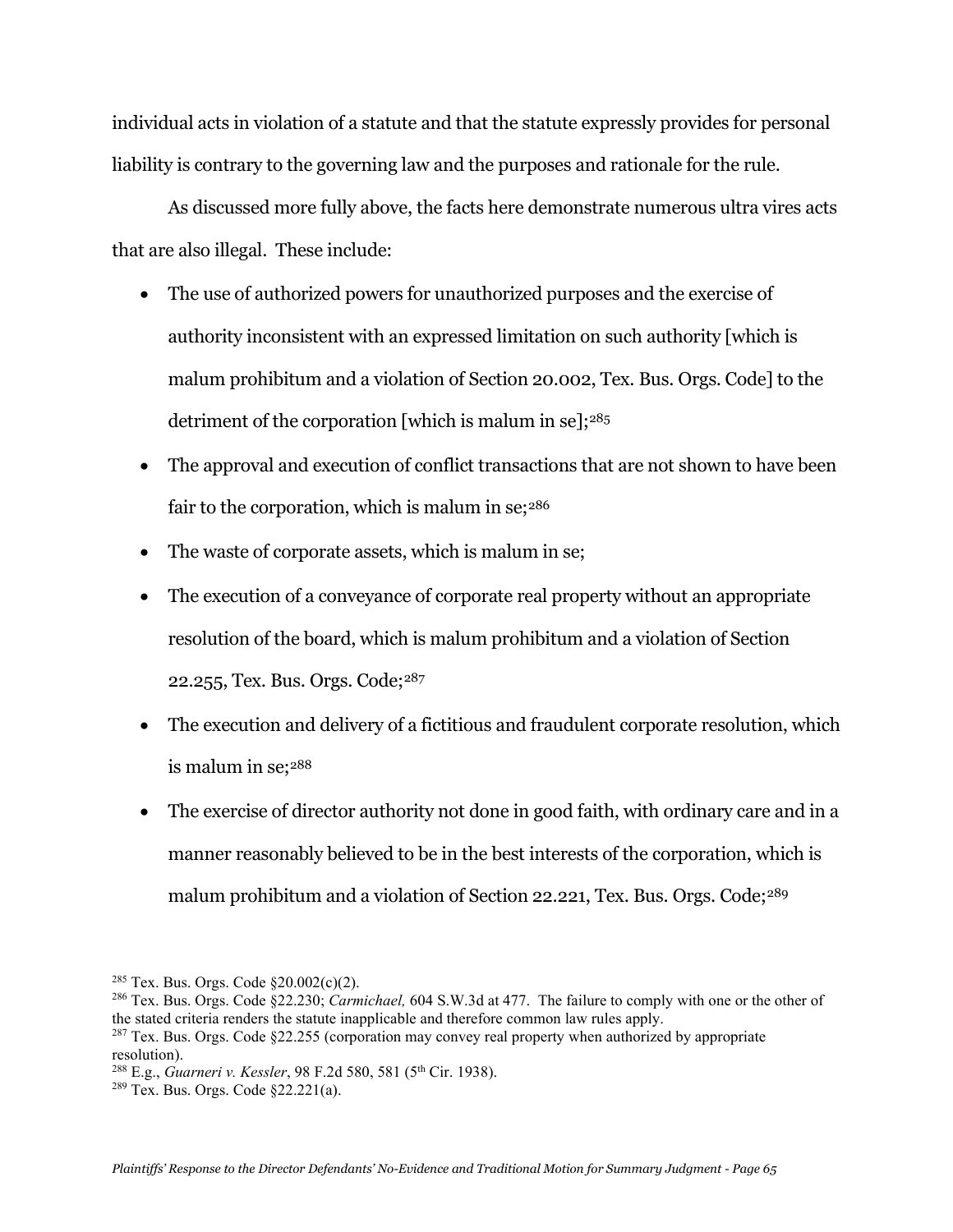- The abdication of director responsibilities and/or gross negligence in the exercise of director powers, which is malum per se;<sup>[290](#page-65-0)</sup>
- The exercise of authority in noncompliance with the requirements of the Texas Open Meetings Act (including, without limitation, Sections 551.002, 551.005, 551.021, 551.072 and 551.102, Tex. Govt. Code) in connection with the approval and execution of a transaction on behalf of the corporation, which is malum prohibitum, a violation of the Act and against public policy;<sup>291</sup>
- The preparation, approval and publication of fictitious and fraudulent meeting minutes, with is malum prohibitum, malum in se and against public policy; and
- The advancement of litigation expenses to current and former directors in noncompliance with Sections 8.104 and 8.105, Tex. Bus. Orgs. Code, which is malum prohibitum and a violation of a specific statute.<sup>[292](#page-65-2)</sup>
- D. The doctrine of judicial nonintervention in the internal affairs of a private voluntary association does not apply here.

Traditionally, courts are not disposed to interfere when a private voluntary association fails to conduct its business according to its own procedures. *Dallas Cty. Med. Soc'y v. Ubinas Brache*, 68 S.W.3d 31, 41 (Tex. App. 2001). By choosing to become a member, a person subjects himself, within legal limits, to the organization's power to make and administer its own rules. *Harden v. Colonial Country Club*, 634 S.W.2d 56, 59 (Tex.App.-Fort Worth 1982, writ ref'd n.r.e.). Thus, the courts generally do not interfere with an association's administration of its rules concerning such matters as the admission,

<span id="page-65-2"></span><span id="page-65-1"></span><span id="page-65-0"></span><sup>290</sup> E.g., *Resolution Tr. Corp. v. Norris*, 830 F. Supp. 351, 357 (S.D. Tex. 1993) (abdication of duties and gross negligence are actionable breaches of fiduciary duty).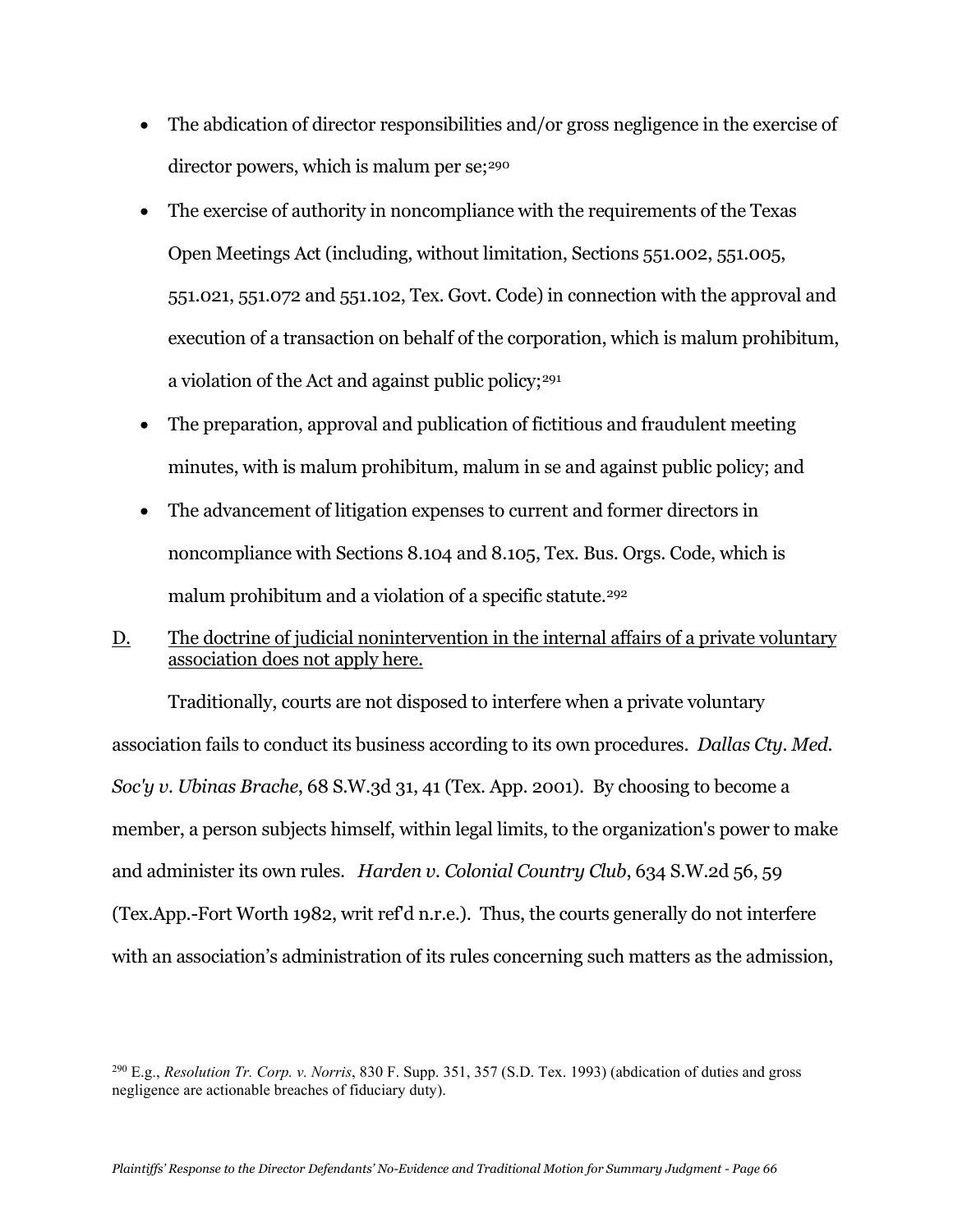supervision or expulsion of members [*Whitmire v. Nat'l Cutting Horse Ass'n*, 2009 WL 2196126, at \*1 (Tex. App. – Ft. Worth 2009, pet. denied)], the privileges associated with membership [*Dickey v. Club Corp. of Am*., 12 S.W.3d 172, 174 (Tex. App. – Dallas 2000, pet. denied)], the internal application of its own bylaws and regulations [*Burge v. Am. Quarter Horse Ass'n*, 782 S.W.2d 353, 355 (Tex. App. – Amarillo 1990, no pet.)] or the imposition of fines and penalties against members for rule violations [*Hoey v. San Antonio Real Est. Bd*., 297 S.W.2d 214, 216 (Tex. Civ. App. – San Antonio 1956, no writ hist.). The idea is that where the association has the authority to make the rules, it must also have the authority to interpret and apply them and that the choice to become a member implies consent to be bound by the association's determinations as to those matters. The doctrine of nonintervention does not apply where the actions of the organization contravene public policy or the laws of the land. See *Whitmire*, 2009 WL 2196126, at \*4 and cases cited therein.

A corporation is the creature of the law. Its existence, rights, and powers depend upon the will of the sovereign as expressed in its charter and the general laws relating to corporations. It has only such powers as are expressly conferred, or such as by necessary implication arise out of those expressly granted and essential in carrying out the corporate purposes. *Taylor Feed Pen Co. v. Taylor Nat. Bank*, 215 S.W. 850, 851 (Tex. Comm'n App. 1919); see also *National Equitable Soc. v. Alexander,* 220 S.W. 184, (Tex. Civ. App. – Austin 1919, no writ hist).

<sup>291</sup> *City of Laredo v. Escamilla*, 219 S.W.3d 14, 19 (Tex. App. – San Antonio 2006, pet. denied) (The provisions of TOMA are mandatory). See also *Texas State Bd. of Pub. Acct. v. Bass*, 366 S.W.3d 751, 759 (Tex. App. – Austin 2012, no pet.) (The intended beneficiaries of the Act are members of the interested public). <sup>292</sup> Tex. Bus. Orgs. Code  $\S$ §8.104(a) and 8.105(b) and (c).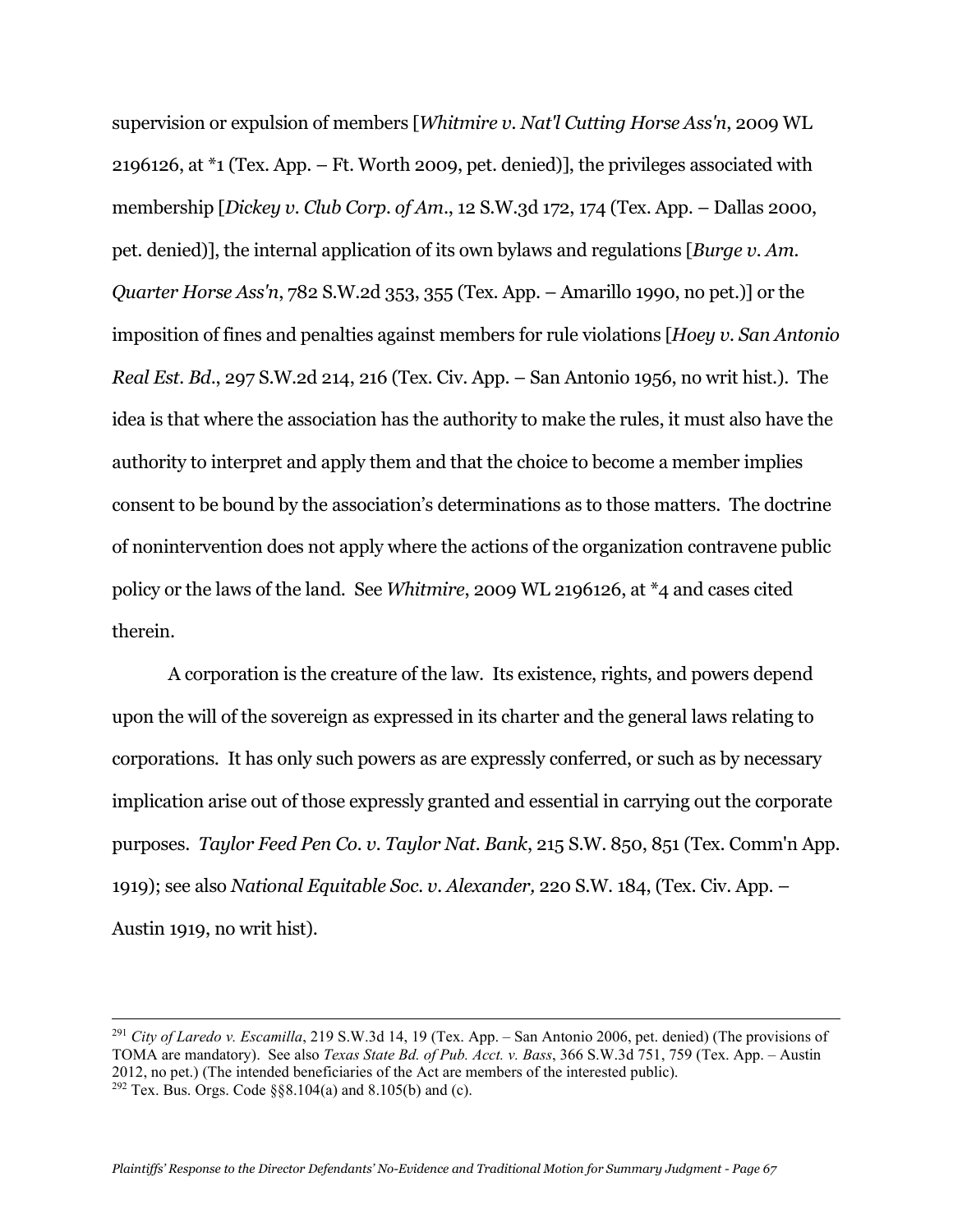Unauthorized corporate acts contravene the laws of the land. Texas statute requires that disputes concerning the scope of the corporation's powers, the exercise of those powers or the exercise of authority by the corporation's officers and directors be decided by the courts, not the corporation. Tex. Bus. Orgs. Code 20.002(c). The doctrine of nonintervention in the internal affairs of a private voluntary association does not apply. E. Res Judicata and Mootness.

Res judicata bars the relitigation of claims that have been finally adjudicated or that could have been litigated in the prior action. For res judicata to apply, the following elements must be present: (1) a prior final judgment on the merits by a court of competent jurisdiction; (2) the same parties or those in privity with them; and (3) a second action based on the same claims as were raised or could have been raised in the first action. *Igal v. Brightstar Info. Tech. Grp., Inc*., 250 S.W.3d 78, 86 (Tex. 2008). As explained in great detail in Plaintiffs' Consolidated Response to the parties' motions for summary judgment, the doctrine of res judicata does not bar Plaintiffs' claims because, *inter alia*, they are not seeking relief under the Texas Open Meetings Act (the claim raised in the first action) and because the claims asserted in this lawsuit could not have been asserted by TOMA Integrity, Inc. because they can only be brought by members. To the extent necessary or appropriate, Plaintiffs incorporate fully by reference the relevant portion of their previously filed Consolidated Response.

Res judicata certainly does not prevent Plaintiffs from presenting evidence of the Director Defendants' numerous TOMA violations to show that their excessive acts were also malum prohibitum, in violation of a specific statute and contrary to public policy. To the contrary, the doctrine of collateral estoppel precludes either the WSC or the Director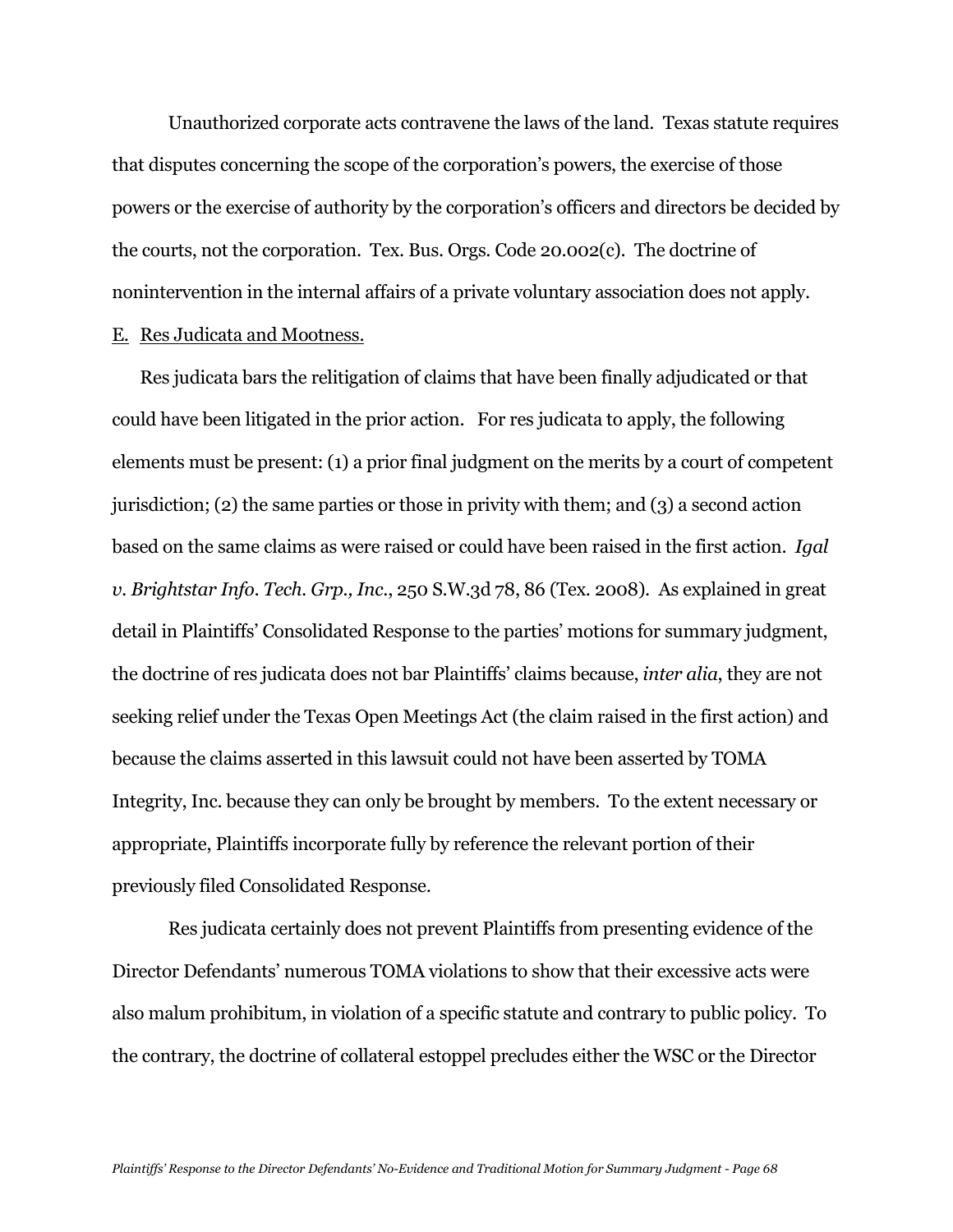Defendants from attempting to show that they did not violate the Act as set forth in the earlier judgment.

Moreover, as discussed above the very recent production of the audio tape recordings of the Board's executive sessions in October and December 2015 and February 2016 has revealed other TOMA violations that were known to Director Defendants but have been cloaked in secrecy under the guise of the so-called executive session "privilege" for years. These violations were not known about (and therefore could not have been raised) in the earlier litigation by TOMA Integrity, Inc. Plaintiffs do not raise them in this lawsuit for purpose of seeking a recovery under TOMA.<sup>[293](#page-68-0)</sup> Instead, these additional TOMA violations are proof of other ultra vires acts that were also malum prohibitum, in violation of a specific statute and contrary to public policy.

The mootness doctrine likewise does not apply here. The Director Defendants assert that in connection with the October 2019 settlement with Martin and Friendship they "fixed" the 2016 Board's failure to reserve proper taxiway access to the remainder tract and the 2016 Board's granting of a preferential purchase right to Martin for no consideration. Even if that were true, their "fixes" would not moot the controversy even as to those two matters.

A cause becomes moot when judgment is sought on some matter which, when rendered, for any reason, cannot have any practical effect on the then existing controversy. *Carr v. Austin Forty*, 744 S.W.2d 267, 270 (Tex. App. – Austin 1987, writ den.), citing *McNeill v. Hubert*, 23 S.W.2d 331 (Tex.1930). Plaintiffs seek a judgment for money damages for losses sustained as a result of the 2016 transaction. Assuming *arguendo* that

<span id="page-68-0"></span><sup>&</sup>lt;sup>293</sup> For this reason, the doctrine of res judicata, the statute of limitations applicable to claims for relief under TOMA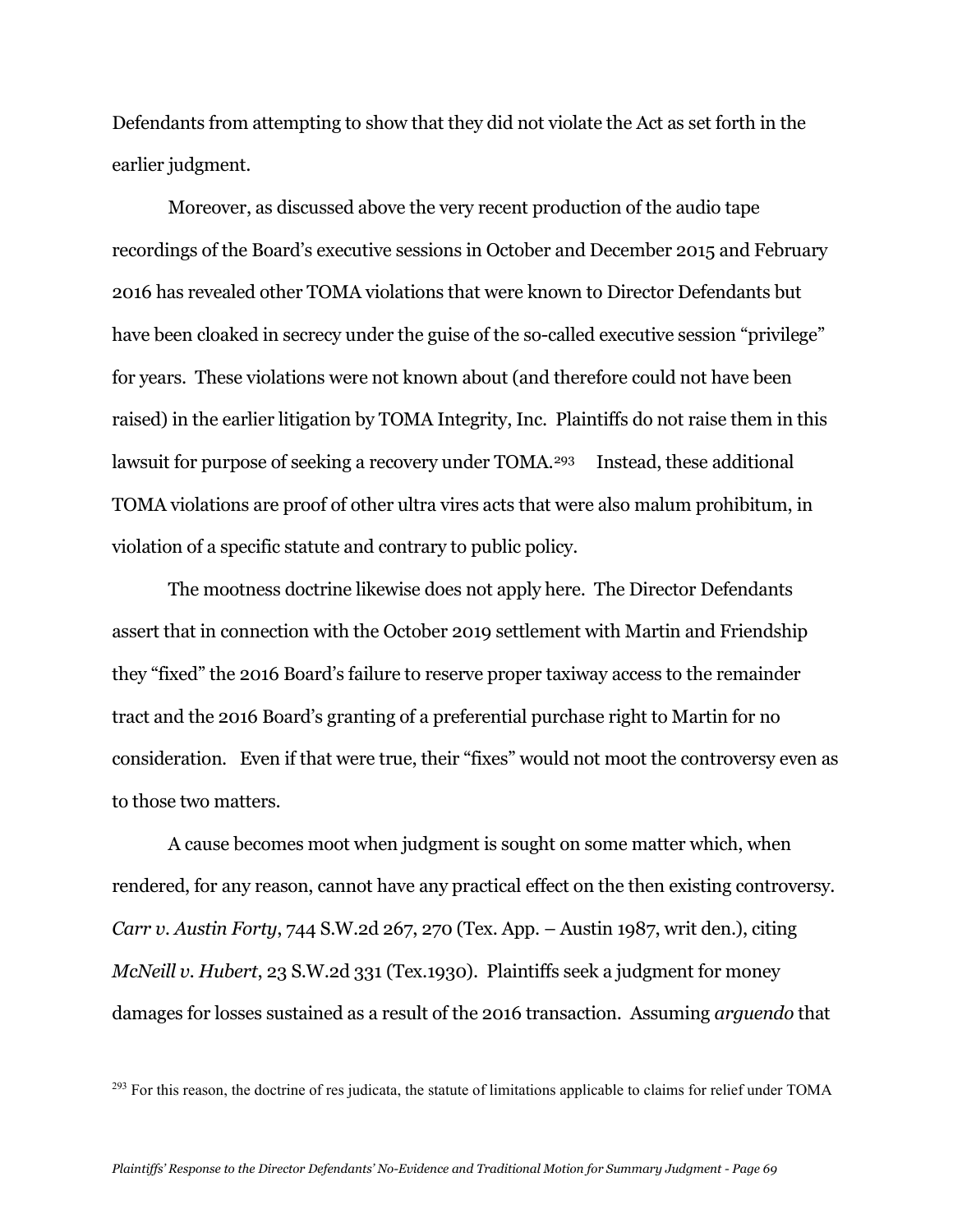at least some portion of the damages were mitigated by the October 2019 settlement, a judgment for the damages incurred would clearly have an effect on the existing controversy.

## F. Section 16.033, Tex. Civ. Prac. & Rem. Code, does not apply.

The Director Defendants' reliance on Section 16.033, Tex. Civ. Prac. & Rem.Code, is misplaced. That section, which is entitled "Technical Defects in Instruments," governs actions for the recovery of real property or an interest in real property on the grounds that the conveyancing instrument was technically defective in one or more of the enumerated respects. Tex. Civ. Prac. & Rem. Code Ann. § 16.033. It does not apply here for several reasons.

First, the Director Defendants' Motion seeks to prevent Plaintiffs from recovering money damages. Their Motion is not directed to any alleged "action for the recovery of real property" to which Section 16.033 might apply.

Second, Plaintiffs do not seek to set aside a deed on the grounds that the deed is technically defective. Plaintiffs allege that, regardless how legitimate the paperwork might appear, the Martin contract and the entire transaction (including the 2019 giveaway of Piper Lane) were ultra vires and were without authority. That is not a suit to which Section 16.033 applies. See, e.g., *Campsey v. Jack Cty. Oil & Gas Ass'n*, 328 S.W.2d 912, 915 (Tex. Civ. App. – Ft. Worth 1959, writ ref'd n.r.e.).

Finally, Section 16.033 applies to a challenge to an instrument of conveyance more than two years after the instrument was filed for record. It is undisputed that the Sham Resolution to which the Director Defendants refer is not a conveyancing

and similar issues are not a concern here.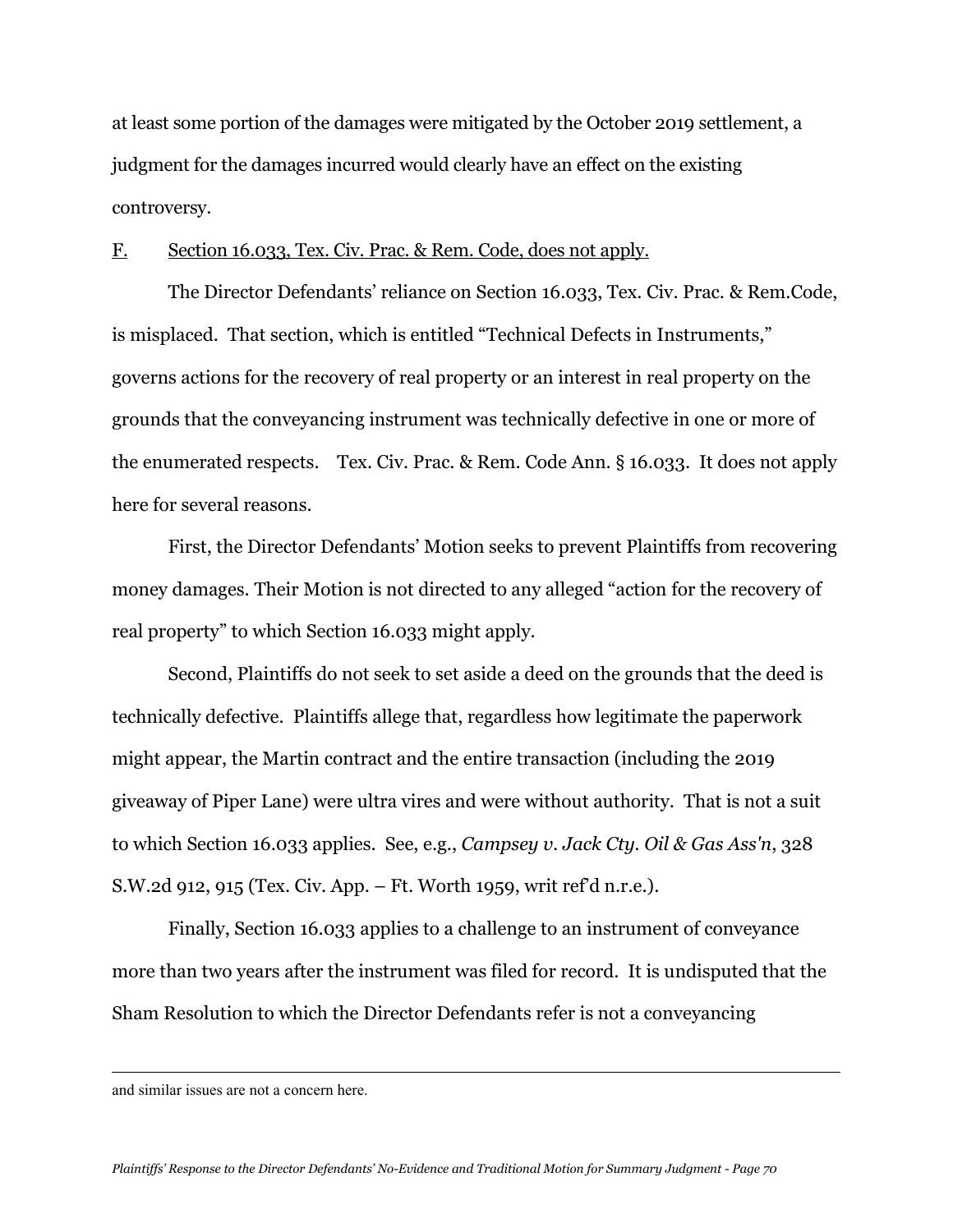instrument and that it was never recorded in the Burnet County public records.

Moreover, Plaintiffs' complaint is not that the Sham Resolution is technically defective. Their complaint is that the Sham Resolution is a complete fabrication that fraudulently purports to memorialize events that never occurred. Section 16.033 does not apply to that claim.

## G. The so-called "safe harbor" provisions.

The Director Defendants assert that they are protected from liability pursuant to a variety of common law doctrines and statutory provisions. These include:

- the business judgment rule;
- Section 22.221, Tex. Bus. Orgs. Code;
- Section 22.230, Tex. Bus. Orgs. Code;
- Section 22.235, Tex. Bus. Orgs. Code;
- Chapter 84, Tex. Civ. Prac. & Rem. Code;
- 42 U.S.C. §14501;
- the WSC's bylaws and Section 7.001, Tex. Bus. Orgs. Code.

Each of these is discussed below.

### Business Judgment Rule

The business judgment rule protects a corporate director who acts in good faith, with reasonable care and without corrupt motive from liability for mistakes of business judgment that damage the corporate interests. *Gearhart*, 741 F.2d at 721. Ultra vires acts, however, are outside the scope of judgment and discretion that the business judgment rule protects. *Resol. Tr. Corp. v. Norris*, 830 F. Supp. 351, 359 (S.D. Tex. 1993); see also *Cates v. Sparkman*, 73 Tex. 619, 11 S.W. 846 (1889) (The Texas business judgment rule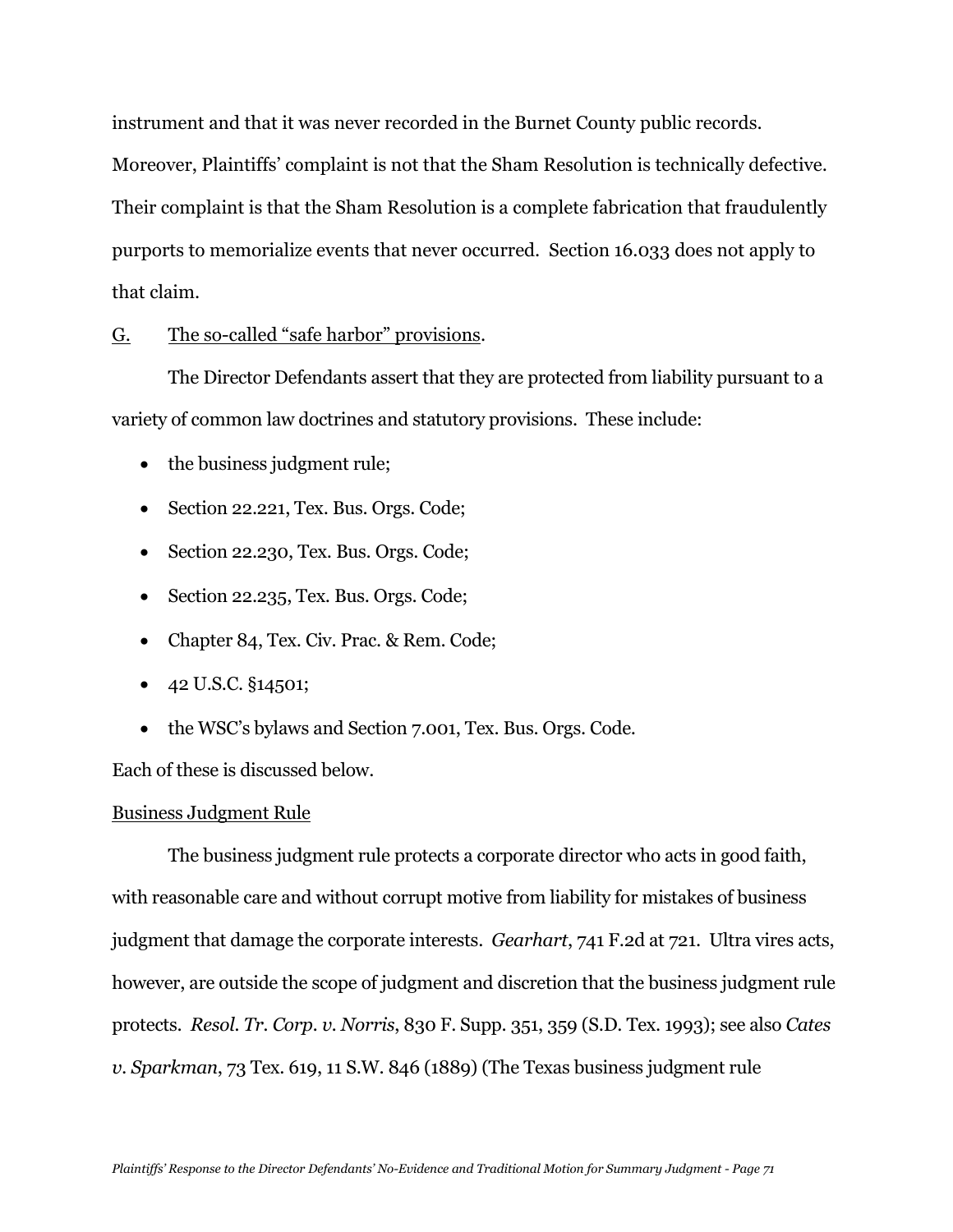continues to be a viable part of Texas jurisprudence that furthers the public policy of encouraging citizens to serve as corporate directors by immunizing them from acts and omissions that in hindsight proved to be wrong, as long as the directors were not personally interested in the transaction *or did not act fraudulently or contrary to their lawful authority*.) (emphasis added). Thus, the business judgment rule does not protect the Director Defendants from liability for the ultra vires acts of the corporation or for their own ultra vires acts.

Even in context of a breach of the common law duty of care, the business judgment rule does not protect directors who abdicated their responsibilities as directors, were grossly negligent or engaged in fraud. *Norris,* 830 F. Supp. at 357.

#### Section 22.221

Section 22.221 requires that a director discharge his/her duties in good faith, with ordinary care and in a manner the director reasonably believes to be in the best interests of the corporation. Tex. Bus. Orgs. Code §22.221(a). Pursuant to subsection (b), a director is not liable to the corporation, a member or another person for an action taken or not taken as a director if he/she acted in compliance with the requirements of subsection(a)[.294](#page-71-0)

Section 3.102, Tex. Bus. Orgs. Code, permits a director to in good faith and with ordinary care rely on certain information prepared or presented by individuals within one or more of the enumerated categories. That section only applies, however, to information concerning the "domestic entity or another person." Further, it does not apply where the director has knowledge of a matter that makes reliance unwarranted.

<span id="page-71-0"></span> $^{294}$  The Director Defendants also rely on Section 22.235, a similar provision that applies to the acts of officers taken in that capacity.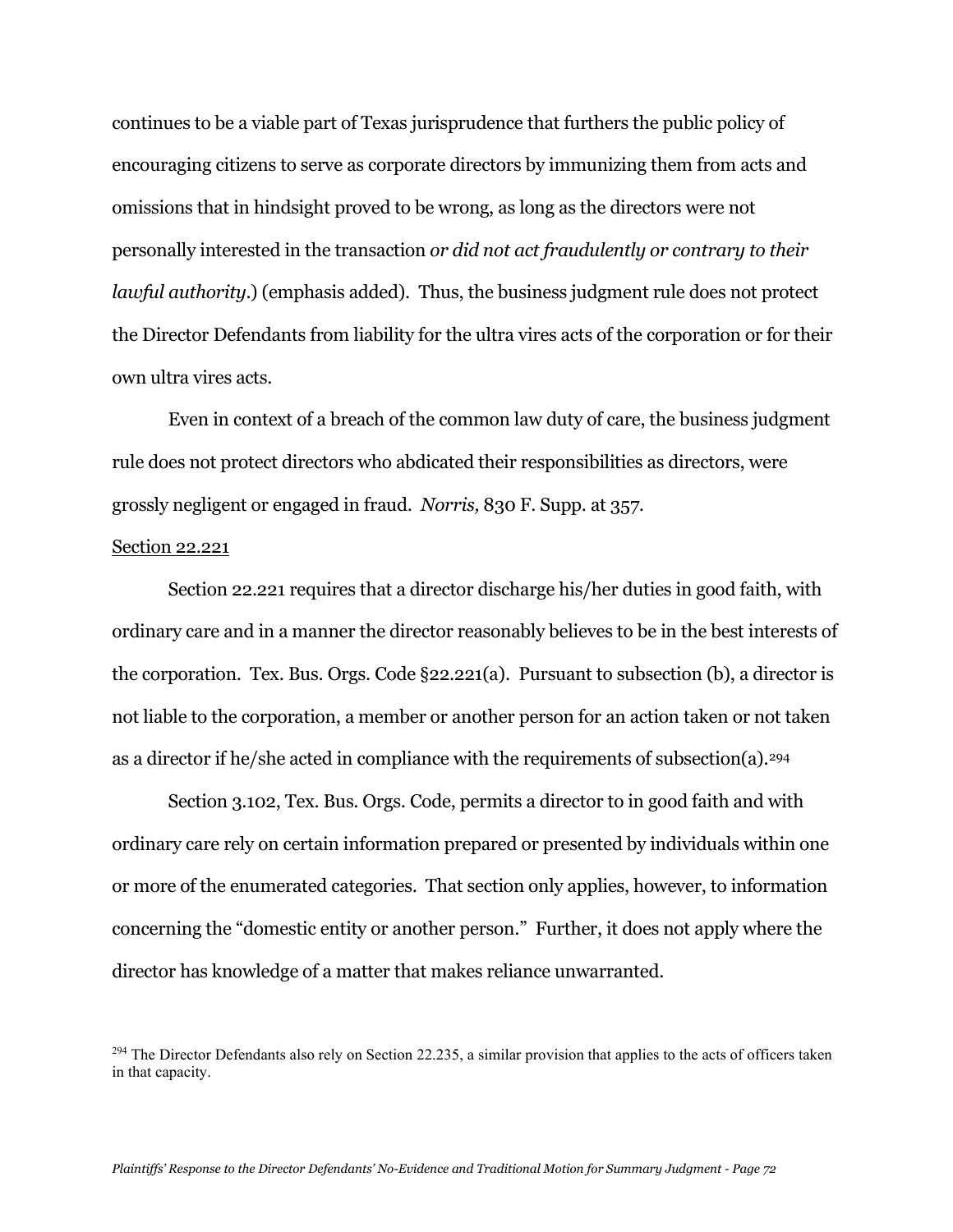The WSC's bylaws (Art. 8, § 19) are more limited. The information must be prepared or presented by an officer or employee or a third party retained by the corporation provided the director reasonably believes the matters fall within such person's professional competence. Also, the bylaws require that a director must disclose knowledge concerning a matter that makes reliance unwarranted.

Applying common law standards applicable to breach of the duty of care, the courts have held that these matters present questions of fact that must be decided on a case-bycase basis. *Gearhart*, 741 F.2d at 721.

So far as Plaintiffs can tell, the courts have not yet addressed the question whether (and to what extent) Section 22.221 applies to a director's exercise of authorized powers for unauthorized purposes or the exercise of authority inconsistent with an expressed limitation on such authority.

#### Section 22.230

This section provides that an "otherwise valid and enforceable" contract or transaction involving an interested director is not void or voidable by reason of the director's relationship if one of two enumerated conditions is satisfied. One condition is authorization by affirmative vote of a majority of the disinterested directors acting in good faith, with ordinary care and with knowledge of the material facts as to the relationship and as to the contract or transaction. Tex. Bus. Orgs Code § 22.230(b)(1). The other condition is that the contract or transaction is fair to the corporation when it is authorized, approved or ratified by the board. Tex. Bus. Orgs Code § 22.230(b)(2).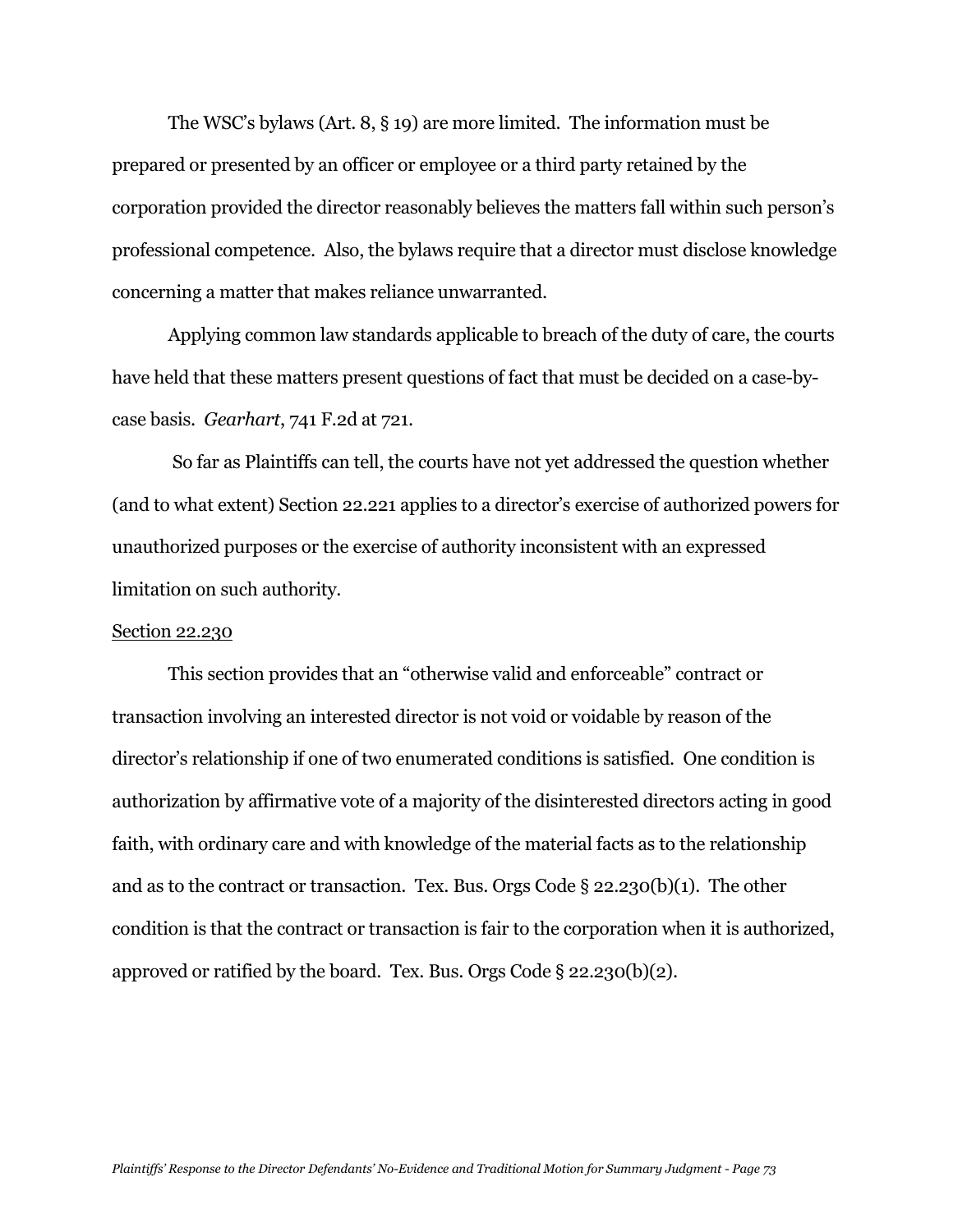If at least one condition is satisfied, then neither the corporation nor its shareholders has a cause of action against the interested director<sup>295</sup> for breach of duty by reason of the director's relationship or interest in the transaction or the director's attendance at the meeting, participation in a vote on the matter or execution of a written consent. Tex. Bus. Orgs Code § 22.230(e).

The exculpatory provision is expressly limited. It does not encompass claims against directors for other breaches of duty or for unauthorized exercises of power. Subsection (b) is likewise limited. It applies only with respect to "an otherwise valid and enforceable contract or transaction." A contract with a nonexistent entity, a transaction tainted by fraud or a contract with a sitting director made in violation of the bylaws are not within this category.

### Chapter 84

Chapter 84 extends protection to volunteers of charitable organizations. The WSC is not a "charitable organization" as defined in the Act.

The WSC is a tax-exempt organization, but not under  $501(c)(3)$  or (4). The WSC claims its exemption under  $501(c)(12)$ .

The WSC is not a "bona fide charitable, religious, prevention of cruelty to children or animals, youth sports and youth recreational, neighborhood crime prevention or patrol, or educational organization."

The WSC is not an "other organization organized and operated exclusively for the promotion of social welfare by being primarily engaged in promoting the common good

<span id="page-73-0"></span> $^{295}$  It is unclear whether the exculpatory provision is intended to apply to the interested director, to the other party to the contract or transaction or to interested director and the director's affiliates, associates and entities in which any of them have a managerial position or financial interest. Except in the unusual circumstances present in this case,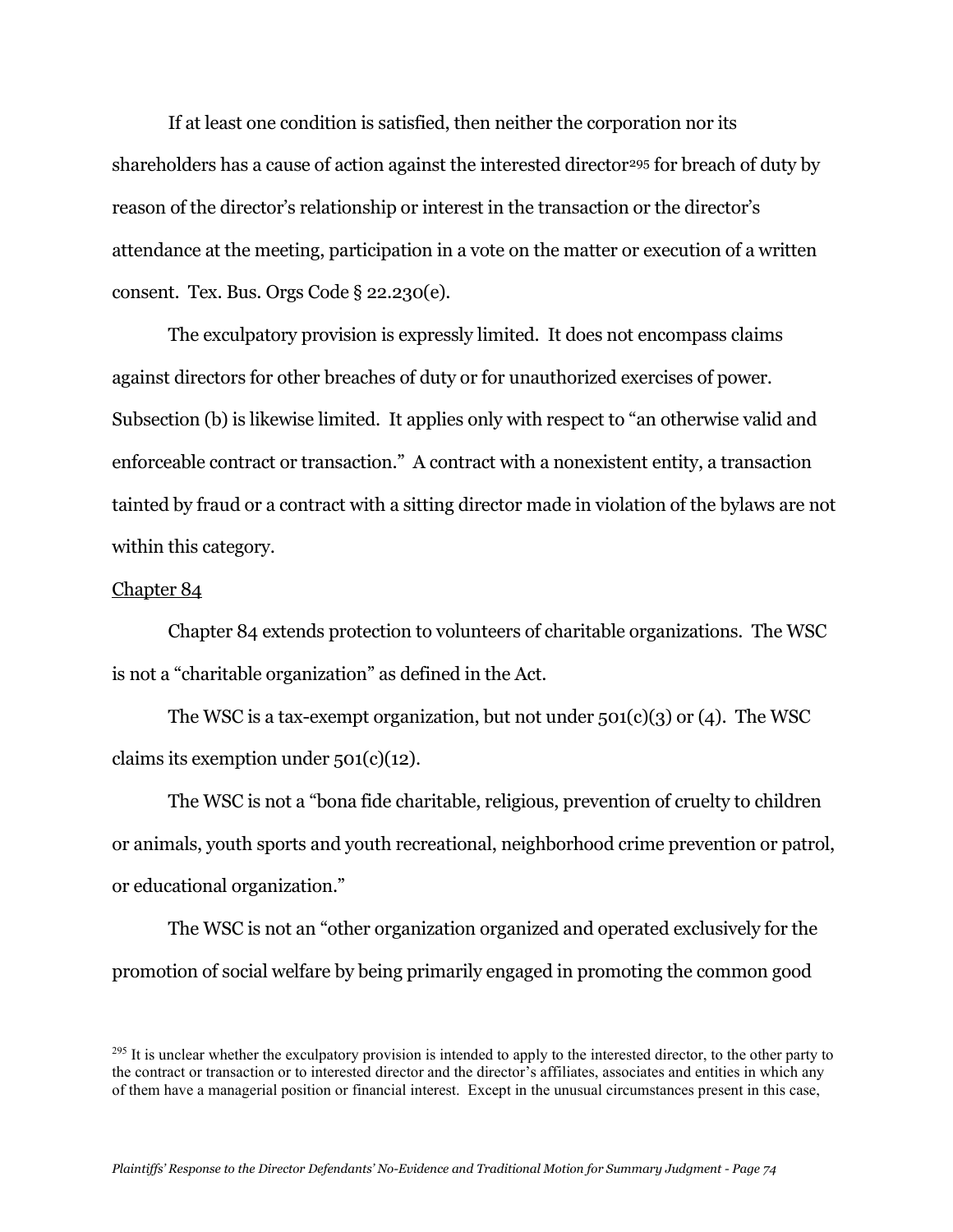and general welfare of the people in a community" that "normally receives more than onethird of its support in any year from private or public gifts, grants, contributions, or membership fees." Tex. Civ. Prac. & Rem. Code Ann. § 84.003.

Pursuant to its enabling statute, the purposes for which the WSC may be organized are to provide water supply, sewer service, or both, and flood control and a drainage system for a political subdivision, private corporation, or another person. Tex. Water Code Ann.  $\S 67.002$ . As a  $501(c)(12)$  organization, the WSC is required to be organized and to operate exclusively for the purpose of providing specific services (here, water supply and sewer service) to its membership approximately at cost and on a mutual basis. IRS Publication 557 (Rev. February 2021) at 53. The WSC must use its income solely to cover losses and expenses of operations, with any excess being returned to the members or retained to cover reasonably anticipated future losses and expenses. *Id.* It is not supported by gifts, grants or contributions. To maintain its tax exempt status, at least 85% of the WSC's revenue must be derived from sales of services to its customers. 26 U.S.C.  $§501(c)(12).$ 

In considering whether the American Legion was an "other organization organized and operated exclusively for the promotion of social welfare", the Attorney General looked to the definition of "charitable purposes" found in the Charitable Raffle Enabling Act:

benefitting needy or deserving persons in this state, indefinite in number, by enhancing their opportunity for religious or educational advancement, relieving them from disease, suffering, or distress, contributing to their physical well-being, assisting them in establishing themselves in life as worthy and useful citizens, or increasing their comprehension of and devotion to the principles on which this nation was founded and enhancing their loyalty to their government.

the only one against whom the corporation or its shareholders would have a breach of duty claim is the interested director.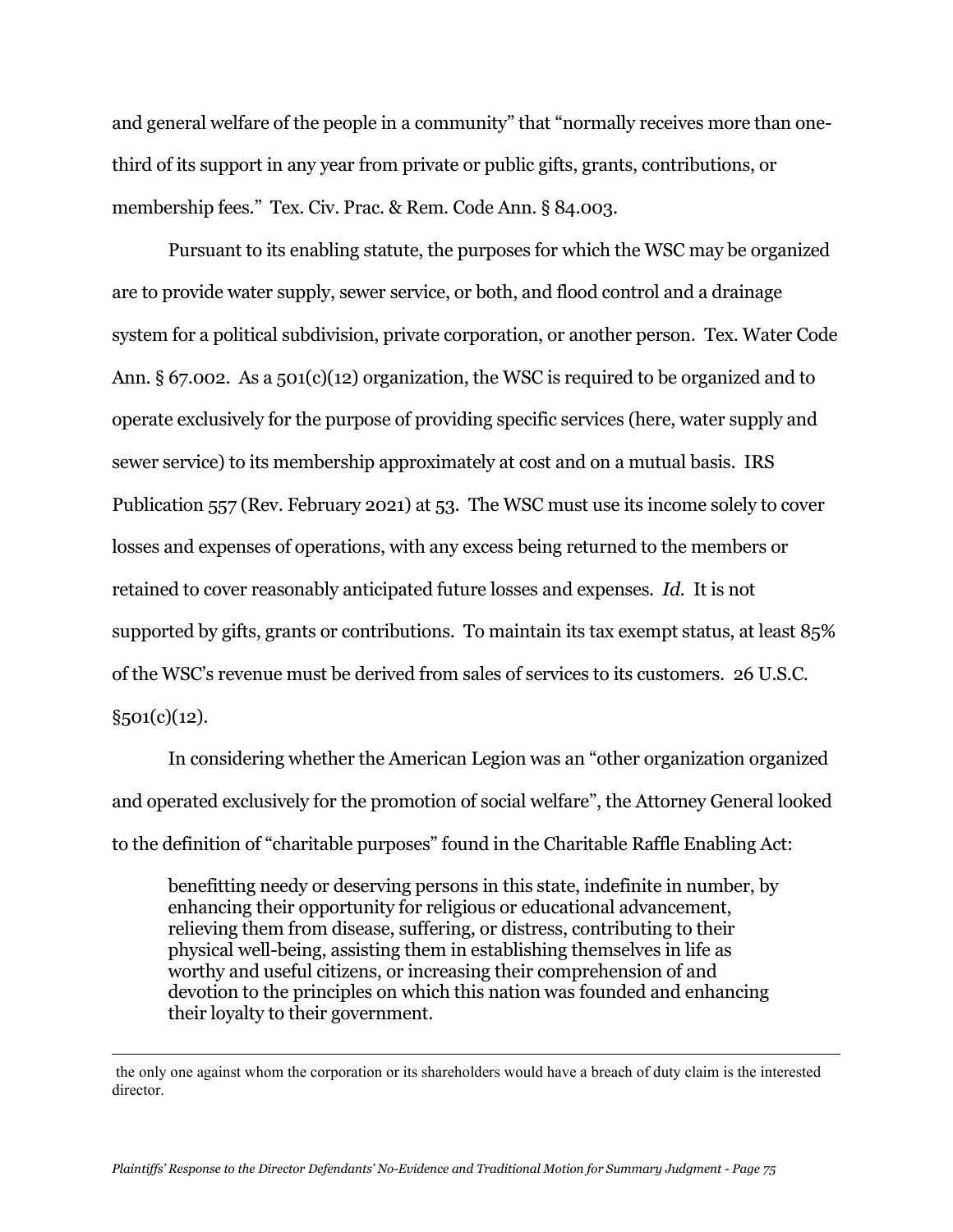Tex. Att'y Gen. Op. LO-97-098 (1997). The WSC certainly is not organized and operated exclusively for these purposes.

# 42 U.S.C. §14501

Similarly, the WSC is not a "non-profit organization" for purposes of the federal volunteer protection act.

As discussed above, the WSC is not an "organization which is described in section  $501(c)(3)$  of Title 26 and exempt from tax under section  $501(a)$  of such title." 42 U.S.C.A. §  $14505(4)(A)$ .

The WSC is not "any not-for-profit organization which is organized and conducted

for public benefit and operated primarily for charitable, civic, educational, religious,

welfare, or health purposes." 42 U.S.C.A. § 14505(4)(B). As discussed above, the WSC is

required to be organized and conducted for the benefit of its member-customers.

The court in *Ventres v. Goodspeed Airport, LLC*, 2008 WL 2426790 (Conn. Super.

Ct. 2008), judgment aff'd on other grounds, 301 Conn. 194, 21 A.3d 709 (2011), analyzed

the legislative history of the statute and concluded that:

the legislative history of the Act reflected that the bill covered not only " $501(c)(3)$ " organizations, but that it also covered volunteers of the organizations which did good work, but did not have a statutory tax exemption. The court added that the legislative history also indicated that the bill covered volunteers of local charities, volunteer fire departments, little leagues, veterans groups, trade associations, chambers of commerce, and other nonprofit entities that existed for charitable, religious, educational, and civic purposes.

The WSC simply does not meet the criteria.

Even if the Act applied, however, it would not protect the Director Defendants in this case. The Act provides that "[n]othing in this section shall be construed to affect any civil action brought by any nonprofit organization or any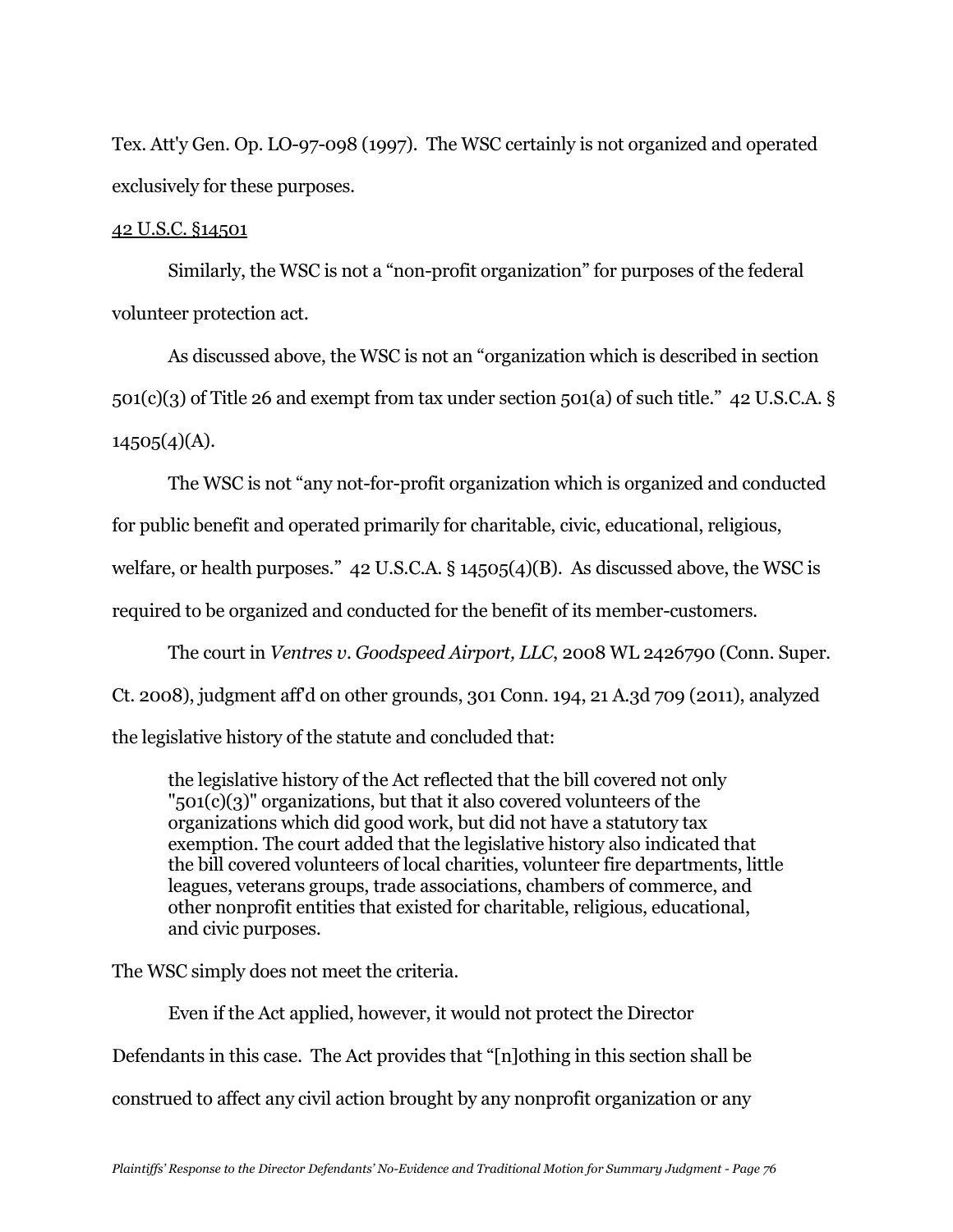governmental entity against any volunteer of such organization or entity." 42 U.S.C.A. § 14503. Melucci v. Sackman, 37 Misc. 3d 1212(A), 2012 WL 5192763 (N.Y. Sup 2012) involved a representative suit asserting the rights of the nonprofit corporation against the defendants as directors of the corporation. The court rejected the defendant's contention that the complaint was barred by the Federal Volunteer Protection Act, 42 U.S.C.A. §§ 14501 et seq. The court held that the Act is only applicable to those causes of action alleging harm to the plaintiff personally and does not preclude representative claims brought on behalf of the corporation to redress breaches of fiduciary responsibility causing harm to the corporation.

*Owen v. Bd. of Directors of Washington City Orphan Asylum*, 888 A.2d 255 (D.C. 2005), involved a board of trustees' unilateral decision to oust the board of directors and discontinue funding the asylum, in contravention of the corporate charter. The court concluded that the trustees exceeded the scope of their responsibilities as volunteers in a nonprofit organization. The court held that the Act afforded immunity to those "acting within the scope of [their] responsibilities in the nonprofit organization" (42 U.S.C.A. § 14503(a))," but that the trustees' actions inconsistent with the language of the charter were not protected.

### WSC's Bylaws and Section 7.001, Tex. Bus. Orgs. Code

The WSC's certificate of formation "or similar instrument" cannot eliminate or limit the liability of a director for monetary damages to the extent the director is found liable for:

(1) a breach of the person's duty of loyalty to the organization or its owners or members;

(2) an act or omission not in good faith that: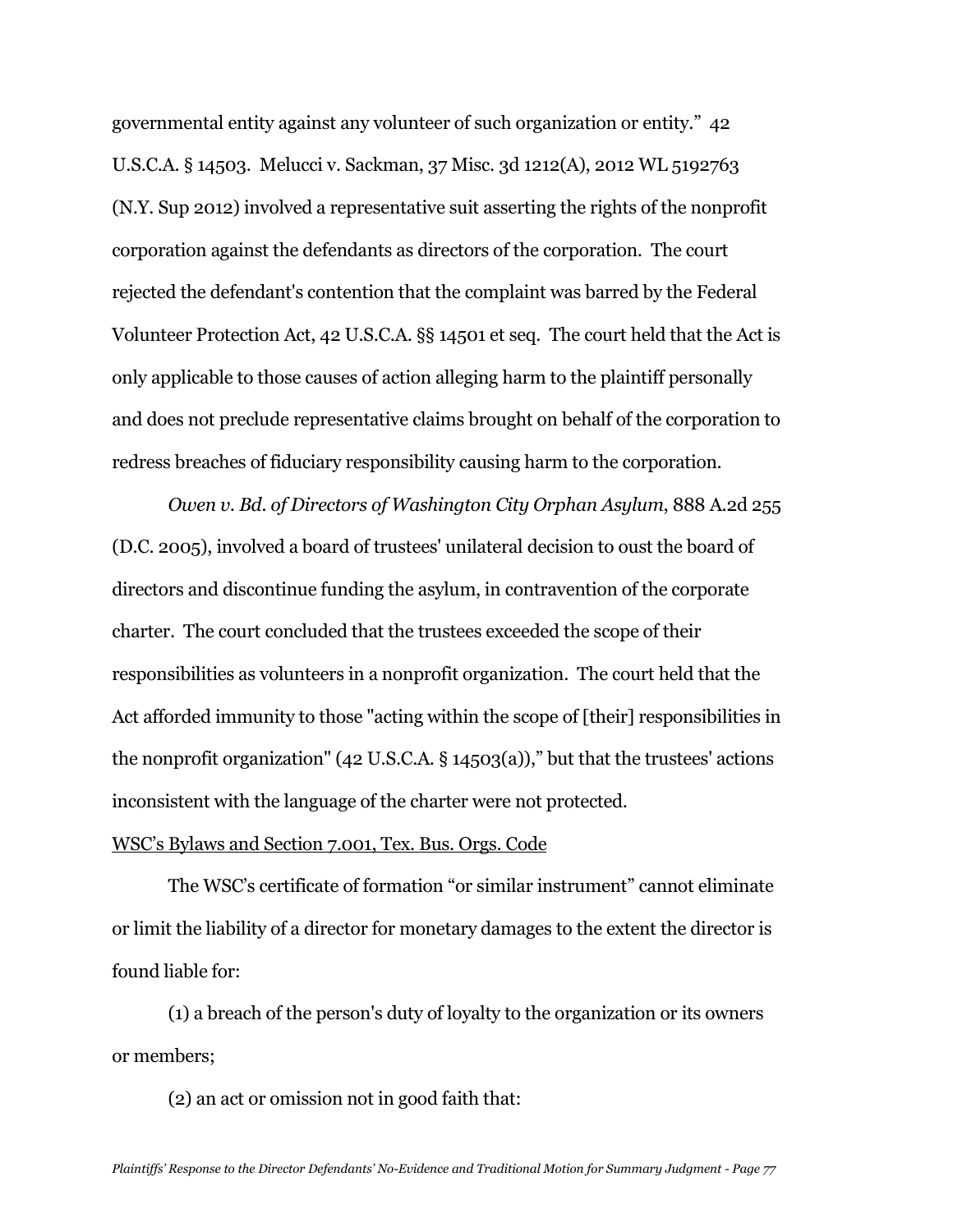(A) constitutes a breach of duty of the person to the organization; or

(B) involves intentional misconduct or a knowing violation of law; (3) a transaction from which the person received an improper benefit, regardless of whether the benefit resulted from an action taken within the scope of the person's duties; or

(4) an act or omission for which the liability of a governing person is expressly provided by an applicable statute.

Tex. Bus. Orgs. Code Ann. § 7.001(c). As discussed more fully above, the Director Defendants' conduct falls within several of these categories.

WHEREFORE, premises considered, Plaintiffs request that the Director Defendants' Motion be in all respects denied and that they be awarded such other and further relief, at law or in equity, to which they may show themselves justly entitled.

## Respectfully submitted,

By: */s/ Kathryn E. Allen* Kathryn E. Allen (SBN 01043100) kallen@keallenlaw.com **ALLEN, PLLC** 114 W. 7th St., Suite 1100 Austin, Texas 78701

> *Attorney for Intervenor Plaintiffs Rene Ffrench, John Richard Dial, and Stuart Bruce Sorgen*